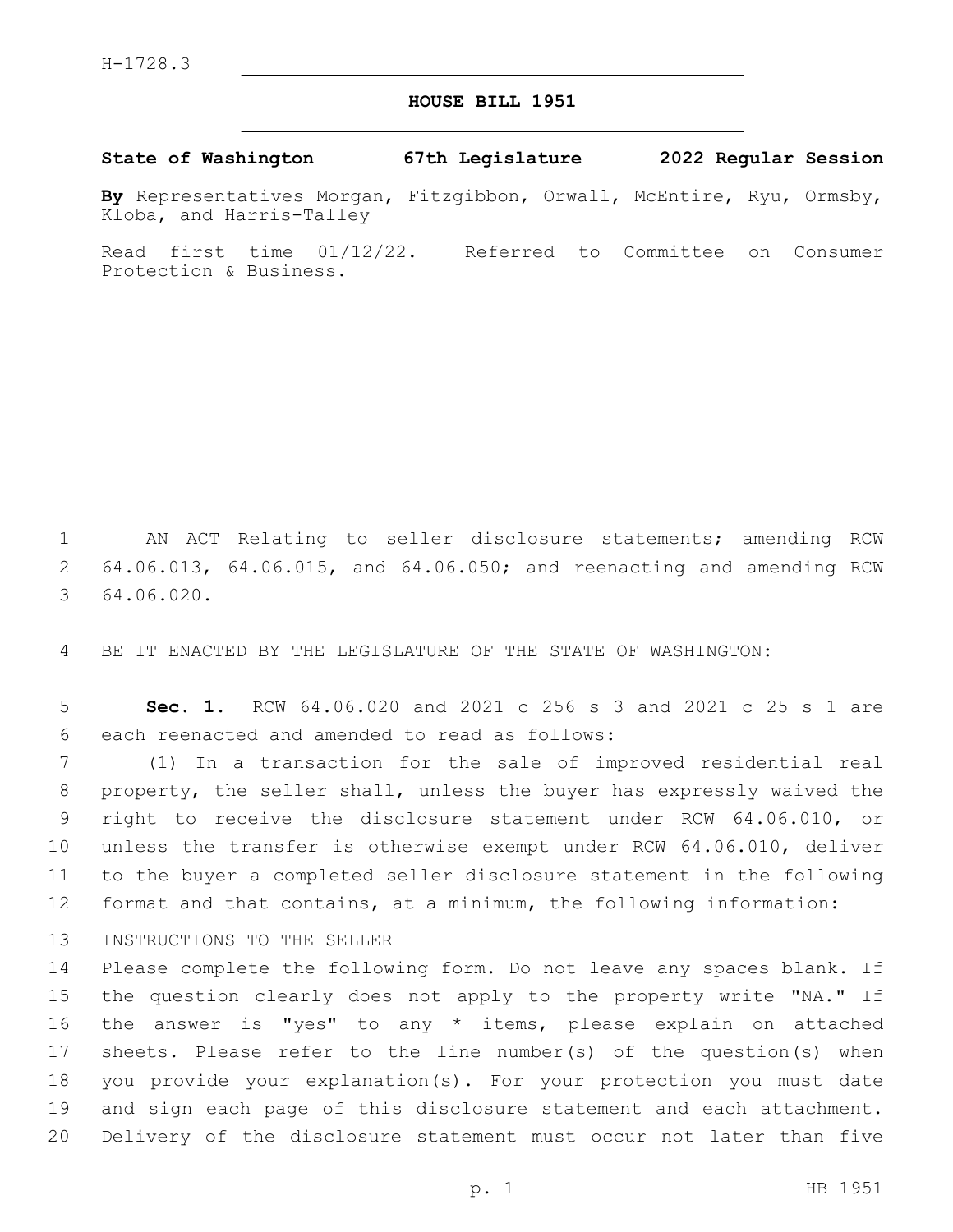business days, unless otherwise agreed, after mutual acceptance of a written contract to purchase between a buyer and a seller.

3 NOTICE TO THE BUYER THE FOLLOWING DISCLOSURES ARE MADE BY SELLER ABOUT THE CONDITION OF THE PROPERTY LOCATED AT. . . . . . . . . . . . . . . . . . . . . . . ("THE PROPERTY"), OR AS LEGALLY DESCRIBED ON ATTACHED EXHIBIT A.

 SELLER MAKES THE FOLLOWING DISCLOSURES OF EXISTING MATERIAL FACTS OR 8 MATERIAL DEFECTS TO BUYER ((BASED ON SELLER'S ACTUAL KNOWLEDGE OF THE 9 PROPERTY AT THE TIME SELLER COMPLETES THIS DISCLOSURE STATEMENT)). UNLESS YOU AND SELLER OTHERWISE AGREE IN WRITING, YOU HAVE THREE BUSINESS DAYS FROM THE DAY SELLER OR SELLER'S AGENT DELIVERS THIS DISCLOSURE STATEMENT TO YOU TO RESCIND THE AGREEMENT BY DELIVERING A SEPARATELY SIGNED WRITTEN STATEMENT OF RESCISSION TO SELLER OR SELLER'S AGENT. IF THE SELLER DOES NOT GIVE YOU A COMPLETED DISCLOSURE STATEMENT, THEN YOU MAY WAIVE THE RIGHT TO RESCIND PRIOR TO OR AFTER THE TIME YOU ENTER INTO A SALE AGREEMENT.

 THE FOLLOWING ARE DISCLOSURES MADE BY SELLER AND ARE NOT THE REPRESENTATIONS OF ANY REAL ESTATE LICENSEE OR OTHER PARTY. THIS INFORMATION IS FOR DISCLOSURE ONLY AND IS NOT INTENDED TO BE A PART OF ANY WRITTEN AGREEMENT BETWEEN BUYER AND SELLER.

 FOR A MORE COMPREHENSIVE EXAMINATION OF THE SPECIFIC CONDITION OF THIS PROPERTY YOU ARE ADVISED TO OBTAIN AND PAY FOR THE SERVICES OF QUALIFIED EXPERTS TO INSPECT THE PROPERTY, WHICH MAY INCLUDE, WITHOUT LIMITATION, ARCHITECTS, ENGINEERS, LAND SURVEYORS, PLUMBERS, ELECTRICIANS, ROOFERS, BUILDING INSPECTORS, ON-SITE WASTEWATER TREATMENT INSPECTORS, OR STRUCTURAL PEST INSPECTORS. THE PROSPECTIVE BUYER AND SELLER MAY WISH TO OBTAIN PROFESSIONAL ADVICE OR INSPECTIONS OF THE PROPERTY OR TO PROVIDE APPROPRIATE PROVISIONS IN A CONTRACT BETWEEN THEM WITH RESPECT TO ANY ADVICE, INSPECTION, DEFECTS 30 OR WARRANTIES.

31 Seller . . . . is/ . . . . is not occupying the property.

| 32 | <b>I. SELLER'S DISCLOSURES:</b>                                                       |
|----|---------------------------------------------------------------------------------------|
| 33 | *Please provide any relevant information for each category in the space provided.     |
| 34 | If you answer "Yes" to a question with an asterisk $(*)$ , please explain your answer |
| 35 | and attach documents, if available and not otherwise publicly recorded. If            |
| 36 | necessary, use an attached sheet.                                                     |
| 37 | 1. TITLE                                                                              |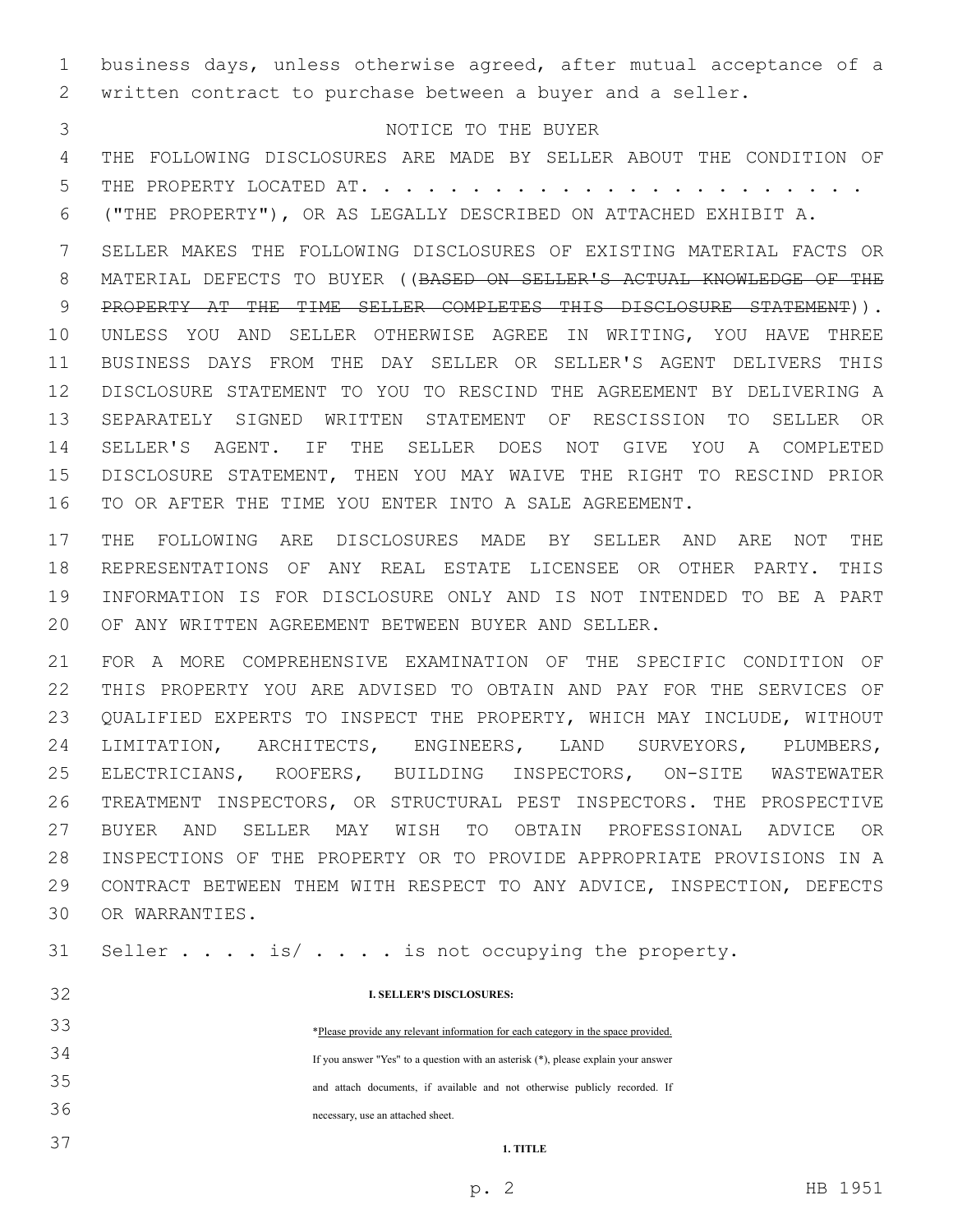| $\mathbf 1$  | [] Yes    | $[ ]$ No                 | $((\longleftarrow)$ Don't                       | A. Do you have legal authority to sell  |
|--------------|-----------|--------------------------|-------------------------------------------------|-----------------------------------------|
| $\mathbf{2}$ |           |                          | kmow)                                           | the property? If no, please explain.    |
| 3            | [ ] Yes   | $[$ ] No                 | $((\longleftarrow \longleftarrow \text{Don't})$ | *B. Is title to the property subject to |
| 4            |           |                          | $k_{\text{new}}$ )                              | any of the following?                   |
| 5            |           |                          |                                                 | (1) First right of refusal              |
| 6            |           |                          |                                                 | (2) Option                              |
| 7            |           |                          |                                                 | (3) Lease or rental agreement           |
| 8            |           |                          |                                                 | (4) Life estate?                        |
| 9            | $[$ T Yes | $[$ ] No                 | $((\longleftarrow \longleftarrow \text{Don't})$ | *C. Are there any encroachments,        |
| 10           |           |                          | kmow)                                           | boundary agreements, or boundary        |
| 11           |           |                          |                                                 | disputes?                               |
| 12           | [] Yes    | $[$ ] No                 | $((\longleftarrow \longleftarrow \text{Don't})$ | *D. Is there a private road or easement |
| 13           |           |                          | $k_{\text{new}}$ )                              | agreement for access to the property?   |
| 14           | $[$ T Yes | $\lceil \cdot \rceil$ No | $((\longleftarrow]$ Don't                       | *E. Are there any rights-of-way,        |
| 15           |           |                          | $k_{\text{new}}$ )                              | easements, or access limitations that   |
| 16           |           |                          |                                                 | may affect the Buyer's use of the       |
| 17           |           |                          |                                                 | property?                               |
| 18           | $[$ T Yes | $[$ ] No                 | $((\longleftarrow \longleftarrow \text{Don't})$ | *F. Are there any written agreements    |
| 19           |           |                          | kmow)                                           | for joint maintenance of an easement    |
| 20           |           |                          |                                                 | or right-of-way?                        |
| 21           | [ ] Yes   | $[$ ] No                 | $((\longleftarrow \longleftarrow \text{Don't})$ | *G. Is there any study, survey project, |
| 22           |           |                          | $k_{\text{new}}$ )                              | or notice that would adversely affect   |
| 23           |           |                          |                                                 | the property?                           |
| 24           | [ ] Yes   | $[ ]$ No                 | $\rightarrow$ Don't<br>((⊣                      | *H. Are there any pending or existing   |
| 25           |           |                          | $k_{\text{new}}$ )                              | assessments against the property?       |
| 26           | [ ] Yes   | $\lceil \cdot \rceil$ No | $((\longleftarrow \longleftarrow \text{Don't})$ | *I. Are there any zoning violations,    |
| 27           |           |                          | kmow)                                           | nonconforming uses, or any unusual      |
| 28           |           |                          |                                                 | restrictions on the property that would |
| 29           |           |                          |                                                 | affect<br>future<br>construction<br>or  |
| 30           |           |                          |                                                 | remodeling?                             |
| 31           | [ ] Yes   | $[$ ] No                 | $((\longleftarrow \longleftarrow \text{Don't})$ | *J. Is there a boundary survey for the  |
| 32           |           |                          | kmow)                                           | property?                               |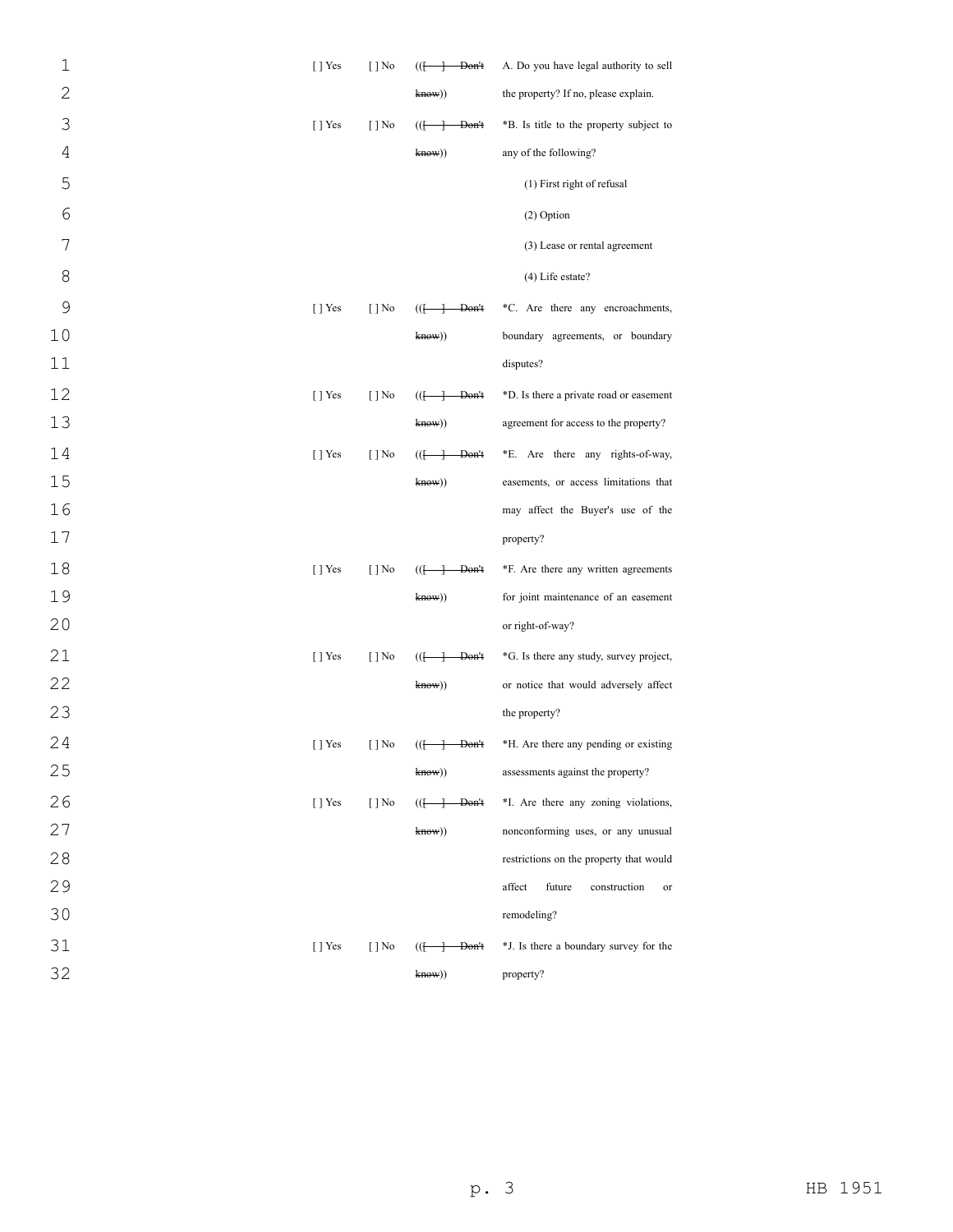| $\mathbf 1$     | $[$ T Yes | $[$   No | $((\longleftarrow)$ Don't | *K.<br>Are<br>there<br>any<br>covenants,    |
|-----------------|-----------|----------|---------------------------|---------------------------------------------|
| $\overline{2}$  |           |          | kmow)                     | conditions, or restrictions recorded        |
| 3               |           |          |                           | against the property?                       |
| $\overline{4}$  |           |          |                           | <b>NOTICE</b><br>TO<br>THE<br><b>BUYER:</b> |
| 5               |           |          |                           | Covenants or deed restrictions based        |
| $6\phantom{1}6$ |           |          |                           | on race, creed, sexual orientation, or      |
| 7               |           |          |                           | other protected class were voided by        |
| 8               |           |          |                           | <b>RCW</b><br>49.60.224<br>and<br>are       |
| 9               |           |          |                           | unenforceable. Washington law allows        |
| 10              |           |          |                           | for the illegal language to be struck by    |
| 11              |           |          |                           | bringing an action in superior court or     |
| 12              |           |          |                           | by the free recording of a restrictive      |
| 13              |           |          |                           | covenant modification<br>document.          |
| 14              |           |          |                           | Many county auditor websites provide        |
| 15              |           |          |                           | a short form with instructions on this      |
| 16              |           |          |                           | process.                                    |
| 17              |           |          |                           | PLEASE<br><b>PROVIDE</b><br><b>ANY</b>      |
| 18              |           |          |                           | RELEVANT TITLE INFORMATION                  |
| 19              |           |          |                           | <b>BELOW. ATTACH ADDITIONAL</b>             |
| 20              |           |          |                           | SHEETS IF NECESSARY.                        |
| 21              |           |          |                           |                                             |
| 22              |           |          |                           |                                             |
| 23              |           |          |                           |                                             |
| 24              |           |          |                           |                                             |
| 25              |           |          |                           |                                             |
| 26              |           |          |                           | 2. WATER                                    |
| 27              |           |          |                           | A. Household Water                          |
| 28              |           |          |                           | (1) The source of water for the             |
| 29              |           |          |                           | property is:                                |
| 30              |           |          |                           | [ ] Private or publicly owned               |
| 31              |           |          |                           | water system                                |
| 32              |           |          |                           | [ ] Private well serving only the           |
| 33              |           |          |                           | subject property                            |
| 34              |           |          |                           | *[] Other water system                      |
| 35              | [ ] Yes   | $[ ]$ No | $((\Box$ Don't know)      | *If shared, are there any written           |
| 36              |           |          |                           | agreements?                                 |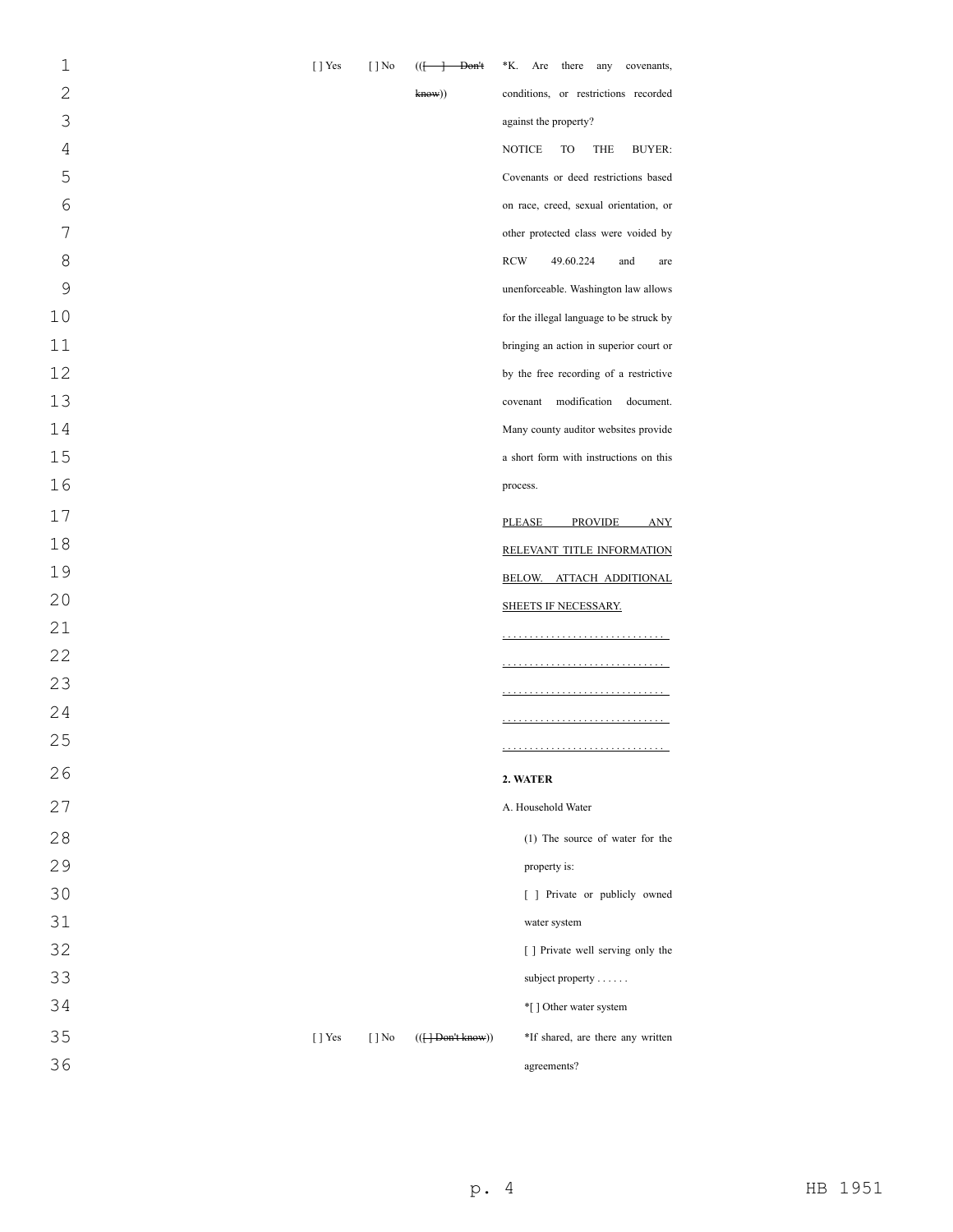| $1\,$          | $\lceil$   Yes | $[$ ] No                 | $((\longleftarrow \longleftarrow \text{Don't})$                                | $*(2)$ Is there an easement         |
|----------------|----------------|--------------------------|--------------------------------------------------------------------------------|-------------------------------------|
| $\overline{2}$ |                |                          | kmow)                                                                          | (recorded or unrecorded) for        |
| 3              |                |                          |                                                                                | access to and/or maintenance of     |
| $\overline{4}$ |                |                          |                                                                                | the water source?                   |
| 5              | [ ] Yes        | $[$ ] No                 | $((\longleftarrow]$ Don't                                                      | *(3) Are there any problems or      |
| 6              |                |                          | knew)                                                                          | repairs needed?                     |
| 7              | $[$ ] Yes      | $[ ]$ No                 | $((\longleftarrow \hspace{-3pt}\rightarrow \hspace{-3pt}\longrightarrow$ Don't | (4) During your ownership, has      |
| 8              |                |                          | $k_{\text{new}}$ )                                                             | the source provided an adequate     |
| $\mathcal{G}$  |                |                          |                                                                                | year-round supply of potable        |
| 10             |                |                          |                                                                                | water? If no, please explain.       |
| 11             | $[$ ] Yes      | $[ ]$ No                 | $((\leftarrow)$ Don't                                                          | $*(5)$ Are<br>there any<br>water    |
| 12             |                |                          | kmow)                                                                          | treatment<br>systems<br>for<br>the  |
| 13             |                |                          |                                                                                | property?<br>If yes,<br>they<br>are |
| 14             |                |                          |                                                                                | [] Leased [] Owned                  |
| 15             | $[$ T Yes      | $\lceil \cdot \rceil$ No | $((\longleftarrow)$ Don't                                                      | *(6) Are there any water rights     |
| 16             |                |                          | $k_{\text{new}}$ )                                                             | for the property associated with    |
| 17             |                |                          |                                                                                | its domestic water supply, such as  |
| $18\,$         |                |                          |                                                                                | a water right permit, certificate,  |
| 19             |                |                          |                                                                                | or claim?                           |
| 20             | [ ] Yes        | $[ ]$ No                 | $((\longrightarrow)$ Don't                                                     | (a) If yes, has the water right     |
| 21             |                |                          | $k_{\text{new}}$ )                                                             | permit, certificate, or claim been  |
| 22             |                |                          |                                                                                | transferred,<br>assigned,<br>or     |
| 23             |                |                          |                                                                                | changed?                            |
| 24             |                |                          |                                                                                | *(b) If yes, has all or any portion |
| 25             |                |                          |                                                                                | of the water right not been used    |
| 26             |                |                          |                                                                                | for five or more successive         |
| 27             |                |                          |                                                                                | years?                              |
| 28             | $[$ T Yes      | $\lceil \cdot \rceil$ No | $((\longleftarrow]$ Don't                                                      | *(7) Are there any defects in the   |
| 29             |                |                          | $k_{\text{new}}$ )                                                             | operation of the water system       |
| 30             |                |                          |                                                                                | (e.g. pipes, tank, pump, etc.)?     |
| 31             |                |                          |                                                                                | <b>B.</b> Irrigation Water          |
| 32             | $[$ ] Yes      | $[ ]$ No                 | $((\leftarrow)$ Don't                                                          | (1) Are there any irrigation water  |
| 33             |                |                          | kmow)                                                                          | rights for the property, such as a  |
| 34             |                |                          |                                                                                | water right permit, certificate, or |
| 35             |                |                          |                                                                                | claim?                              |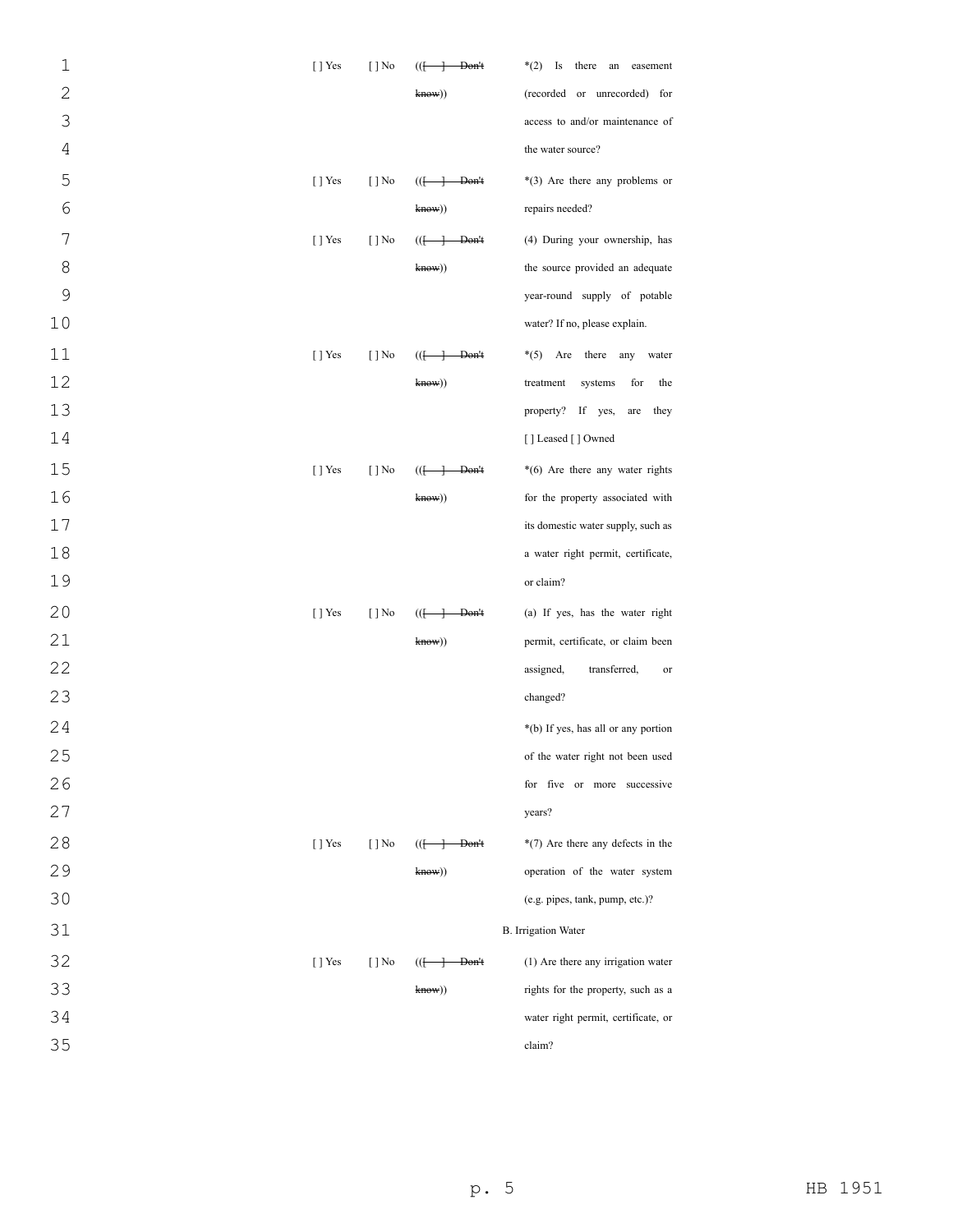| $1\,$          | [] Yes    | $[ ]$ No                 | $((\longleftarrow)$ Don't                       | *(a) If yes, has all or any portion  |
|----------------|-----------|--------------------------|-------------------------------------------------|--------------------------------------|
| $\overline{c}$ |           |                          | kmow)                                           | of the water right not been used     |
| 3              |           |                          |                                                 | for five or more successive          |
| $\sqrt{4}$     |           |                          |                                                 | years?                               |
| 5              | $[ ]$ Yes | $[ ]$ No                 | $((\longleftarrow)$ Don't                       | *(b) If so, is the certificate       |
| $\sqrt{6}$     |           |                          | knew)                                           | available? (If yes, please attach a  |
| $\overline{7}$ |           |                          |                                                 | copy.)                               |
| $\,8\,$        | [] Yes    | $\lceil \cdot \rceil$ No | $((\longleftarrow]$ Don't                       | *(c) If so, has the water right      |
| 9              |           |                          | $k_{\text{new}}$ )                              | permit, certificate, or claim been   |
| 10             |           |                          |                                                 | transferred,<br>assigned,<br>or      |
| 11             |           |                          |                                                 | changed?                             |
| 12             | $[ ]$ Yes | $[ ]$ No                 | $((\longleftarrow \longleftarrow \text{Don't})$ | $*(2)$ Does the property receive     |
| 13             |           |                          | kmow)                                           | irrigation water from a ditch        |
| 14             |           |                          |                                                 | company, irrigation district, or     |
| 15             |           |                          |                                                 | other entity? If so, please identify |
| 16             |           |                          |                                                 | the entity that supplies water to    |
| 17             |           |                          |                                                 | the property:                        |
| 18             |           |                          |                                                 | C. Outdoor Sprinkler System          |
| 19             | [] Yes    | $[ ]$ No                 | $((\longleftarrow]$ Don't                       | (1) Is there an outdoor sprinkler    |
| 20             |           |                          | kmow)                                           | system for the property?             |
| 21             | [] Yes    | $[ ]$ No                 | $((\longleftarrow]$ Don't                       | *(2) If yes, are there any defects   |
| 22             |           |                          | kmow)                                           | in the system?                       |
| 23             | $[ ]$ Yes | $[ ]$ No                 | $((\longleftarrow]$ Don't                       | *(3) If yes, is the sprinkler        |
| 24             |           |                          | kmow)                                           | system connected to irrigation       |
| 25             |           |                          |                                                 | water?                               |
| 26             |           |                          |                                                 | PLEASE<br>PROVIDE ANY                |
| 27             |           |                          |                                                 | <b>RELEVANT</b><br><b>WATER</b>      |
| 28             |           |                          |                                                 | INFORMATION BELOW. ATTACH            |
| 29             |           |                          |                                                 | ADDITIONAL SHEETS<br><b>IF</b>       |
| 30             |           |                          |                                                 | NECESSARY.                           |
| 31             |           |                          |                                                 |                                      |
| 32             |           |                          |                                                 |                                      |
| 33             |           |                          |                                                 |                                      |
| 34             |           |                          |                                                 |                                      |
| 35             |           |                          |                                                 |                                      |
| 36             |           |                          |                                                 | 3. SEWER/ON-SITE SEWAGE              |
| 37             |           |                          |                                                 | <b>SYSTEM</b>                        |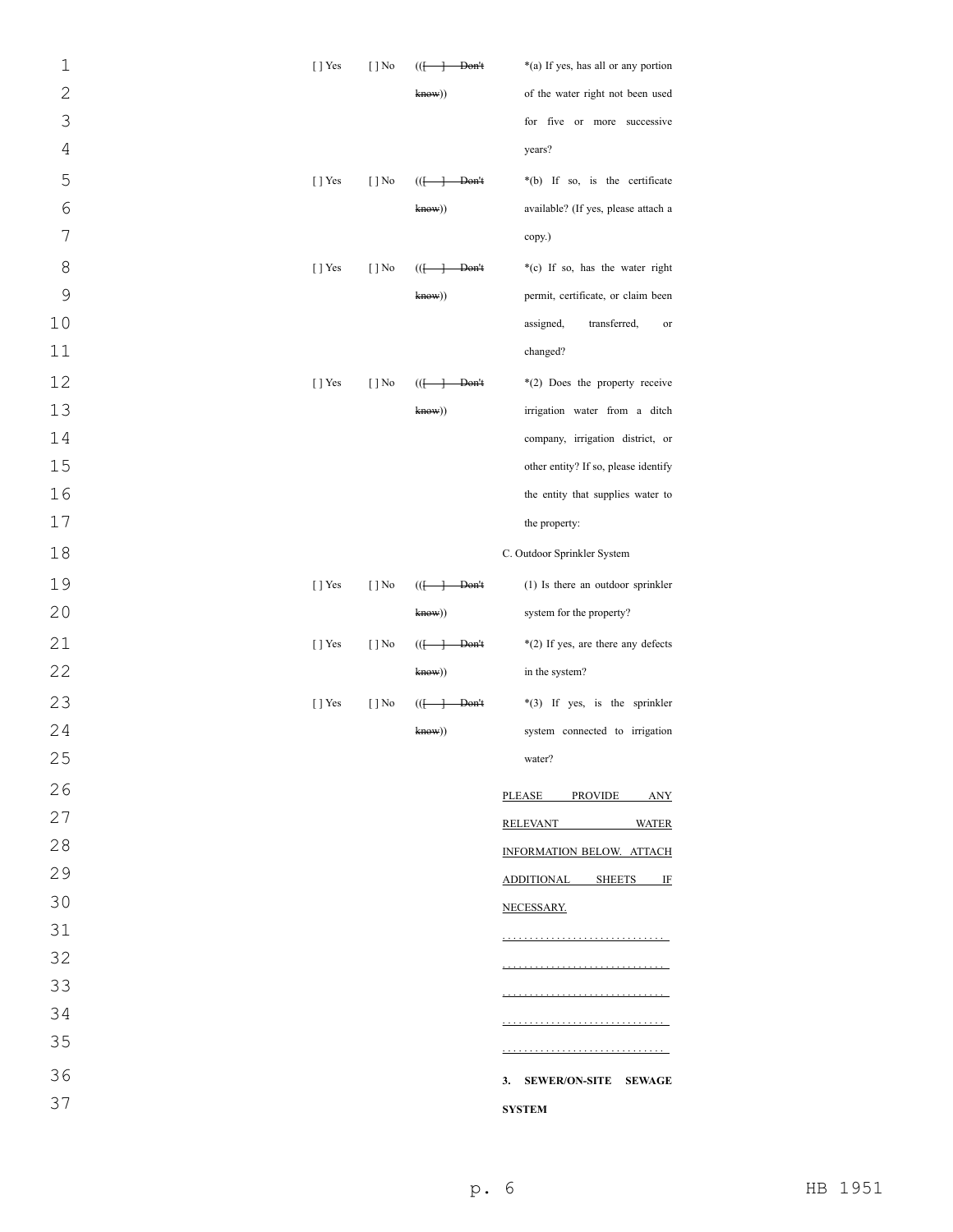| $\mathbf 1$    |                           |          |                                                 | A. The property is served by:                  |
|----------------|---------------------------|----------|-------------------------------------------------|------------------------------------------------|
| $\overline{2}$ |                           |          |                                                 | [] Public sewer system,                        |
| 3              |                           |          |                                                 | [ ] On-site sewage system (including           |
| $\overline{4}$ |                           |          |                                                 | pipes, tanks, drainfields, and all other       |
| 5              |                           |          |                                                 | component parts)                               |
| 6              |                           |          |                                                 | [ ] Other disposal system, please              |
| 7              |                           |          |                                                 | describe:                                      |
| 8              | [] Yes                    | $[$ ] No | $((\longleftarrow)$ Don't                       | B. If public sewer system service is           |
| $\mathsf 9$    |                           |          | $k_{\text{new}}$ )                              | available to the property, is the house        |
| 10             |                           |          |                                                 | connected to the sewer main? If no,            |
| 11             |                           |          |                                                 | please explain.                                |
| 12             | $\lceil \cdot \rceil$ Yes | $[$ ] No | $((\longleftarrow \longleftarrow \text{Don't})$ | *C. Is the property subject to any             |
| 13             |                           |          | $k_{\text{new}}$ )                              | sewage system fees or charges in               |
| 14             |                           |          |                                                 | addition to those covered in your              |
| 15             |                           |          |                                                 | regularly billed sewer or on-site              |
| 16             |                           |          |                                                 | sewage system maintenance service?             |
| 17             |                           |          |                                                 | D. If the property is connected to an          |
| 18             |                           |          |                                                 | on-site sewage system:                         |
| 19             | [] Yes                    | $[$ ] No | $((\longrightarrow)$ Don't                      | *(1) Was a permit issued for its               |
| 20             |                           |          | $k_{\text{new}}$ )                              | construction, and was it approved              |
| 21             |                           |          |                                                 | by the local health department or              |
| 22             |                           |          |                                                 | district<br>following<br>its                   |
| 23             |                           |          |                                                 | construction?                                  |
| 24             |                           |          |                                                 | (2) When was it last pumped?                   |
| 25             |                           |          |                                                 |                                                |
| 26             | [] Yes                    | $[ ]$ No | $((\Box)$ Don't                                 | $*(3)$ Are there any defects in the            |
| 27             |                           |          | $k_{\text{new}}$ )                              | operation of the on-site sewage                |
| 28             |                           |          |                                                 | system?                                        |
| 29             |                           |          | $((\longleftarrow)$ Don't                       | (4) When was it last inspected?                |
| 30             |                           |          | $k_{\text{new}}$ )                              |                                                |
| 31             |                           |          |                                                 |                                                |
| 32             |                           |          |                                                 | By whom: $\dots \dots \dots \dots \dots \dots$ |
| 33             |                           |          | $((\longleftarrow]$ Don't                       | (5) For how many bedrooms was                  |
| 34             |                           |          | kmow)                                           | on-site sewage<br>the<br>system                |
| 35             |                           |          |                                                 | approved?                                      |
| 36             |                           |          |                                                 | . bedrooms                                     |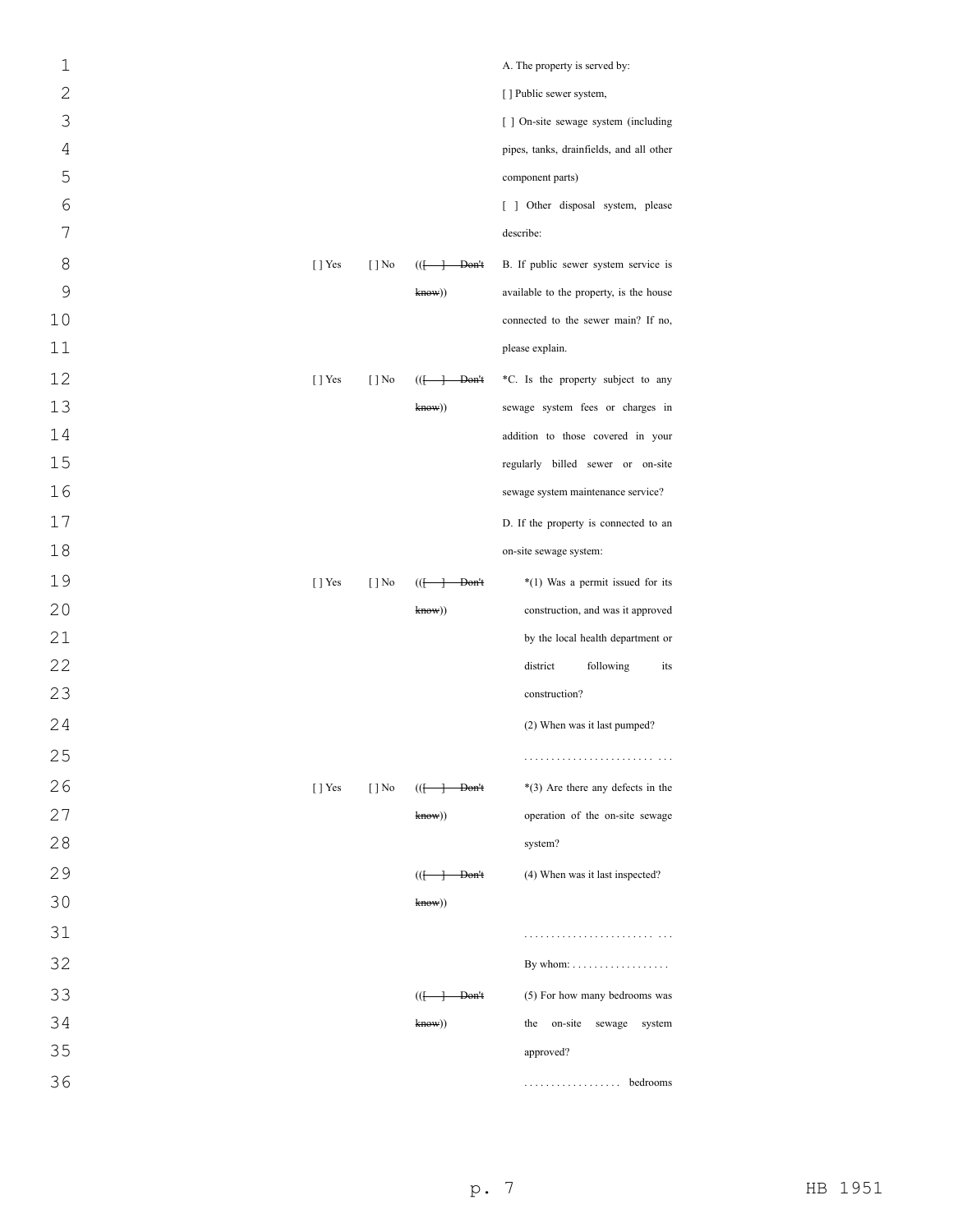| $\mathbf{2}$<br>kmow)<br>laundry drain, connected to the<br>3<br>sewer/on-site sewage system? If no,<br>$\overline{4}$<br>5<br>$\lceil$   Yes<br>*F. Have there been any changes or<br>$\lceil \cdot \rceil$ No<br>$((\longleftarrow \longleftarrow \text{Don't})$<br>6<br>knew)<br>repairs to the on-site sewage system?<br>7<br>$\lceil$   Yes<br>$\lceil \cdot \rceil$ No<br>$((\longleftarrow \longleftarrow \text{Don't})$<br>G. Is the on-site sewage system,<br>8<br>including the drainfield, located<br>$k_{\text{new}}$ )<br>9<br>entirely within the boundaries of the<br>10<br>property? If no, please explain.<br>11<br>12<br>$[$ ] Yes<br>$\lceil \cdot \rceil$ No<br>$((\longrightarrow)$ Don't<br>*H. Does the on-site sewage system<br>13<br>kmow)<br>require monitoring and maintenance<br>14<br>services more frequently than once a<br>15<br>year?<br>16<br>17<br><b>PLEASE</b><br><b>PROVIDE</b><br>ANY<br>18<br><b>RELEVANT</b><br>SEWER/ON-SITE<br>19<br>SEWAGE SYSTEM INFORMATION<br>20<br><b>BELOW. ATTACH ADDITIONAL</b><br>21<br>SHEETS IF NECESSARY.<br>22<br>23<br>24<br>25<br>26<br>27<br>NOTICE: IF THIS RESIDENTIAL REAL PROPERTY DISCLOSURE<br>28<br>STATEMENT IS BEING COMPLETED FOR NEW CONSTRUCTION WHICH<br>29<br>HAS NEVER BEEN OCCUPIED, THE SELLER IS NOT REQUIRED TO<br>30<br>COMPLETE THE QUESTIONS LISTED IN ITEM 4. STRUCTURAL OR<br>31<br>ITEM 5. SYSTEMS AND FIXTURES<br>32<br><b>4. STRUCTURAL</b><br>33<br>$\lceil \cdot \rceil$ Yes<br>*A. Has the roof leaked within the last<br>$[$   No<br>$((\longleftarrow \longleftarrow \text{Don't})$<br>34<br>five years?<br>$k_{\text{new}}$ )<br>35<br>$\lceil \cdot \rceil$ No<br>$((\longleftarrow \longleftarrow \text{Don't}$<br>*B. Has the basement flooded or<br>$\lceil \cdot \rceil$ Yes<br>36<br>$k_{\text{new}}$ )<br>leaked?<br>37<br>*C. Have there been any conversions,<br>$[$ T Yes<br>$\lceil \cdot \rceil$ No<br>$((\longleftarrow \longleftarrow \text{Don't})$ | $\mathbf 1$ | $[$ T Yes | $\lceil \cdot \rceil$ No | $((\longleftarrow \longleftarrow \text{Don't})$ | E. Are all plumbing fixtures, including |
|--------------------------------------------------------------------------------------------------------------------------------------------------------------------------------------------------------------------------------------------------------------------------------------------------------------------------------------------------------------------------------------------------------------------------------------------------------------------------------------------------------------------------------------------------------------------------------------------------------------------------------------------------------------------------------------------------------------------------------------------------------------------------------------------------------------------------------------------------------------------------------------------------------------------------------------------------------------------------------------------------------------------------------------------------------------------------------------------------------------------------------------------------------------------------------------------------------------------------------------------------------------------------------------------------------------------------------------------------------------------------------------------------------------------------------------------------------------------------------------------------------------------------------------------------------------------------------------------------------------------------------------------------------------------------------------------------------------------------------------------------------------------------------------------------------------------------------------------------------------------------------------------------------------------------------------------------------------------------------|-------------|-----------|--------------------------|-------------------------------------------------|-----------------------------------------|
|                                                                                                                                                                                                                                                                                                                                                                                                                                                                                                                                                                                                                                                                                                                                                                                                                                                                                                                                                                                                                                                                                                                                                                                                                                                                                                                                                                                                                                                                                                                                                                                                                                                                                                                                                                                                                                                                                                                                                                                |             |           |                          |                                                 |                                         |
|                                                                                                                                                                                                                                                                                                                                                                                                                                                                                                                                                                                                                                                                                                                                                                                                                                                                                                                                                                                                                                                                                                                                                                                                                                                                                                                                                                                                                                                                                                                                                                                                                                                                                                                                                                                                                                                                                                                                                                                |             |           |                          |                                                 |                                         |
|                                                                                                                                                                                                                                                                                                                                                                                                                                                                                                                                                                                                                                                                                                                                                                                                                                                                                                                                                                                                                                                                                                                                                                                                                                                                                                                                                                                                                                                                                                                                                                                                                                                                                                                                                                                                                                                                                                                                                                                |             |           |                          |                                                 |                                         |
|                                                                                                                                                                                                                                                                                                                                                                                                                                                                                                                                                                                                                                                                                                                                                                                                                                                                                                                                                                                                                                                                                                                                                                                                                                                                                                                                                                                                                                                                                                                                                                                                                                                                                                                                                                                                                                                                                                                                                                                |             |           |                          |                                                 |                                         |
|                                                                                                                                                                                                                                                                                                                                                                                                                                                                                                                                                                                                                                                                                                                                                                                                                                                                                                                                                                                                                                                                                                                                                                                                                                                                                                                                                                                                                                                                                                                                                                                                                                                                                                                                                                                                                                                                                                                                                                                |             |           |                          |                                                 |                                         |
|                                                                                                                                                                                                                                                                                                                                                                                                                                                                                                                                                                                                                                                                                                                                                                                                                                                                                                                                                                                                                                                                                                                                                                                                                                                                                                                                                                                                                                                                                                                                                                                                                                                                                                                                                                                                                                                                                                                                                                                |             |           |                          |                                                 |                                         |
|                                                                                                                                                                                                                                                                                                                                                                                                                                                                                                                                                                                                                                                                                                                                                                                                                                                                                                                                                                                                                                                                                                                                                                                                                                                                                                                                                                                                                                                                                                                                                                                                                                                                                                                                                                                                                                                                                                                                                                                |             |           |                          |                                                 |                                         |
|                                                                                                                                                                                                                                                                                                                                                                                                                                                                                                                                                                                                                                                                                                                                                                                                                                                                                                                                                                                                                                                                                                                                                                                                                                                                                                                                                                                                                                                                                                                                                                                                                                                                                                                                                                                                                                                                                                                                                                                |             |           |                          |                                                 |                                         |
|                                                                                                                                                                                                                                                                                                                                                                                                                                                                                                                                                                                                                                                                                                                                                                                                                                                                                                                                                                                                                                                                                                                                                                                                                                                                                                                                                                                                                                                                                                                                                                                                                                                                                                                                                                                                                                                                                                                                                                                |             |           |                          |                                                 |                                         |
|                                                                                                                                                                                                                                                                                                                                                                                                                                                                                                                                                                                                                                                                                                                                                                                                                                                                                                                                                                                                                                                                                                                                                                                                                                                                                                                                                                                                                                                                                                                                                                                                                                                                                                                                                                                                                                                                                                                                                                                |             |           |                          |                                                 |                                         |
|                                                                                                                                                                                                                                                                                                                                                                                                                                                                                                                                                                                                                                                                                                                                                                                                                                                                                                                                                                                                                                                                                                                                                                                                                                                                                                                                                                                                                                                                                                                                                                                                                                                                                                                                                                                                                                                                                                                                                                                |             |           |                          |                                                 |                                         |
|                                                                                                                                                                                                                                                                                                                                                                                                                                                                                                                                                                                                                                                                                                                                                                                                                                                                                                                                                                                                                                                                                                                                                                                                                                                                                                                                                                                                                                                                                                                                                                                                                                                                                                                                                                                                                                                                                                                                                                                |             |           |                          |                                                 |                                         |
|                                                                                                                                                                                                                                                                                                                                                                                                                                                                                                                                                                                                                                                                                                                                                                                                                                                                                                                                                                                                                                                                                                                                                                                                                                                                                                                                                                                                                                                                                                                                                                                                                                                                                                                                                                                                                                                                                                                                                                                |             |           |                          |                                                 |                                         |
|                                                                                                                                                                                                                                                                                                                                                                                                                                                                                                                                                                                                                                                                                                                                                                                                                                                                                                                                                                                                                                                                                                                                                                                                                                                                                                                                                                                                                                                                                                                                                                                                                                                                                                                                                                                                                                                                                                                                                                                |             |           |                          |                                                 |                                         |
|                                                                                                                                                                                                                                                                                                                                                                                                                                                                                                                                                                                                                                                                                                                                                                                                                                                                                                                                                                                                                                                                                                                                                                                                                                                                                                                                                                                                                                                                                                                                                                                                                                                                                                                                                                                                                                                                                                                                                                                |             |           |                          |                                                 |                                         |
|                                                                                                                                                                                                                                                                                                                                                                                                                                                                                                                                                                                                                                                                                                                                                                                                                                                                                                                                                                                                                                                                                                                                                                                                                                                                                                                                                                                                                                                                                                                                                                                                                                                                                                                                                                                                                                                                                                                                                                                |             |           |                          |                                                 |                                         |
|                                                                                                                                                                                                                                                                                                                                                                                                                                                                                                                                                                                                                                                                                                                                                                                                                                                                                                                                                                                                                                                                                                                                                                                                                                                                                                                                                                                                                                                                                                                                                                                                                                                                                                                                                                                                                                                                                                                                                                                |             |           |                          |                                                 |                                         |
|                                                                                                                                                                                                                                                                                                                                                                                                                                                                                                                                                                                                                                                                                                                                                                                                                                                                                                                                                                                                                                                                                                                                                                                                                                                                                                                                                                                                                                                                                                                                                                                                                                                                                                                                                                                                                                                                                                                                                                                |             |           |                          |                                                 |                                         |
|                                                                                                                                                                                                                                                                                                                                                                                                                                                                                                                                                                                                                                                                                                                                                                                                                                                                                                                                                                                                                                                                                                                                                                                                                                                                                                                                                                                                                                                                                                                                                                                                                                                                                                                                                                                                                                                                                                                                                                                |             |           |                          |                                                 |                                         |
|                                                                                                                                                                                                                                                                                                                                                                                                                                                                                                                                                                                                                                                                                                                                                                                                                                                                                                                                                                                                                                                                                                                                                                                                                                                                                                                                                                                                                                                                                                                                                                                                                                                                                                                                                                                                                                                                                                                                                                                |             |           |                          |                                                 |                                         |
|                                                                                                                                                                                                                                                                                                                                                                                                                                                                                                                                                                                                                                                                                                                                                                                                                                                                                                                                                                                                                                                                                                                                                                                                                                                                                                                                                                                                                                                                                                                                                                                                                                                                                                                                                                                                                                                                                                                                                                                |             |           |                          |                                                 |                                         |
|                                                                                                                                                                                                                                                                                                                                                                                                                                                                                                                                                                                                                                                                                                                                                                                                                                                                                                                                                                                                                                                                                                                                                                                                                                                                                                                                                                                                                                                                                                                                                                                                                                                                                                                                                                                                                                                                                                                                                                                |             |           |                          |                                                 |                                         |
|                                                                                                                                                                                                                                                                                                                                                                                                                                                                                                                                                                                                                                                                                                                                                                                                                                                                                                                                                                                                                                                                                                                                                                                                                                                                                                                                                                                                                                                                                                                                                                                                                                                                                                                                                                                                                                                                                                                                                                                |             |           |                          |                                                 |                                         |
|                                                                                                                                                                                                                                                                                                                                                                                                                                                                                                                                                                                                                                                                                                                                                                                                                                                                                                                                                                                                                                                                                                                                                                                                                                                                                                                                                                                                                                                                                                                                                                                                                                                                                                                                                                                                                                                                                                                                                                                |             |           |                          |                                                 |                                         |
|                                                                                                                                                                                                                                                                                                                                                                                                                                                                                                                                                                                                                                                                                                                                                                                                                                                                                                                                                                                                                                                                                                                                                                                                                                                                                                                                                                                                                                                                                                                                                                                                                                                                                                                                                                                                                                                                                                                                                                                |             |           |                          |                                                 |                                         |
|                                                                                                                                                                                                                                                                                                                                                                                                                                                                                                                                                                                                                                                                                                                                                                                                                                                                                                                                                                                                                                                                                                                                                                                                                                                                                                                                                                                                                                                                                                                                                                                                                                                                                                                                                                                                                                                                                                                                                                                |             |           |                          |                                                 |                                         |
|                                                                                                                                                                                                                                                                                                                                                                                                                                                                                                                                                                                                                                                                                                                                                                                                                                                                                                                                                                                                                                                                                                                                                                                                                                                                                                                                                                                                                                                                                                                                                                                                                                                                                                                                                                                                                                                                                                                                                                                |             |           |                          |                                                 |                                         |
|                                                                                                                                                                                                                                                                                                                                                                                                                                                                                                                                                                                                                                                                                                                                                                                                                                                                                                                                                                                                                                                                                                                                                                                                                                                                                                                                                                                                                                                                                                                                                                                                                                                                                                                                                                                                                                                                                                                                                                                |             |           |                          |                                                 |                                         |
|                                                                                                                                                                                                                                                                                                                                                                                                                                                                                                                                                                                                                                                                                                                                                                                                                                                                                                                                                                                                                                                                                                                                                                                                                                                                                                                                                                                                                                                                                                                                                                                                                                                                                                                                                                                                                                                                                                                                                                                |             |           |                          |                                                 |                                         |
|                                                                                                                                                                                                                                                                                                                                                                                                                                                                                                                                                                                                                                                                                                                                                                                                                                                                                                                                                                                                                                                                                                                                                                                                                                                                                                                                                                                                                                                                                                                                                                                                                                                                                                                                                                                                                                                                                                                                                                                |             |           |                          |                                                 |                                         |
|                                                                                                                                                                                                                                                                                                                                                                                                                                                                                                                                                                                                                                                                                                                                                                                                                                                                                                                                                                                                                                                                                                                                                                                                                                                                                                                                                                                                                                                                                                                                                                                                                                                                                                                                                                                                                                                                                                                                                                                |             |           |                          |                                                 |                                         |
|                                                                                                                                                                                                                                                                                                                                                                                                                                                                                                                                                                                                                                                                                                                                                                                                                                                                                                                                                                                                                                                                                                                                                                                                                                                                                                                                                                                                                                                                                                                                                                                                                                                                                                                                                                                                                                                                                                                                                                                |             |           |                          |                                                 |                                         |
|                                                                                                                                                                                                                                                                                                                                                                                                                                                                                                                                                                                                                                                                                                                                                                                                                                                                                                                                                                                                                                                                                                                                                                                                                                                                                                                                                                                                                                                                                                                                                                                                                                                                                                                                                                                                                                                                                                                                                                                |             |           |                          |                                                 |                                         |
|                                                                                                                                                                                                                                                                                                                                                                                                                                                                                                                                                                                                                                                                                                                                                                                                                                                                                                                                                                                                                                                                                                                                                                                                                                                                                                                                                                                                                                                                                                                                                                                                                                                                                                                                                                                                                                                                                                                                                                                |             |           |                          |                                                 |                                         |
|                                                                                                                                                                                                                                                                                                                                                                                                                                                                                                                                                                                                                                                                                                                                                                                                                                                                                                                                                                                                                                                                                                                                                                                                                                                                                                                                                                                                                                                                                                                                                                                                                                                                                                                                                                                                                                                                                                                                                                                |             |           |                          |                                                 |                                         |
|                                                                                                                                                                                                                                                                                                                                                                                                                                                                                                                                                                                                                                                                                                                                                                                                                                                                                                                                                                                                                                                                                                                                                                                                                                                                                                                                                                                                                                                                                                                                                                                                                                                                                                                                                                                                                                                                                                                                                                                |             |           |                          |                                                 |                                         |
|                                                                                                                                                                                                                                                                                                                                                                                                                                                                                                                                                                                                                                                                                                                                                                                                                                                                                                                                                                                                                                                                                                                                                                                                                                                                                                                                                                                                                                                                                                                                                                                                                                                                                                                                                                                                                                                                                                                                                                                | 38          |           |                          | kmow)                                           | additions, or remodeling?               |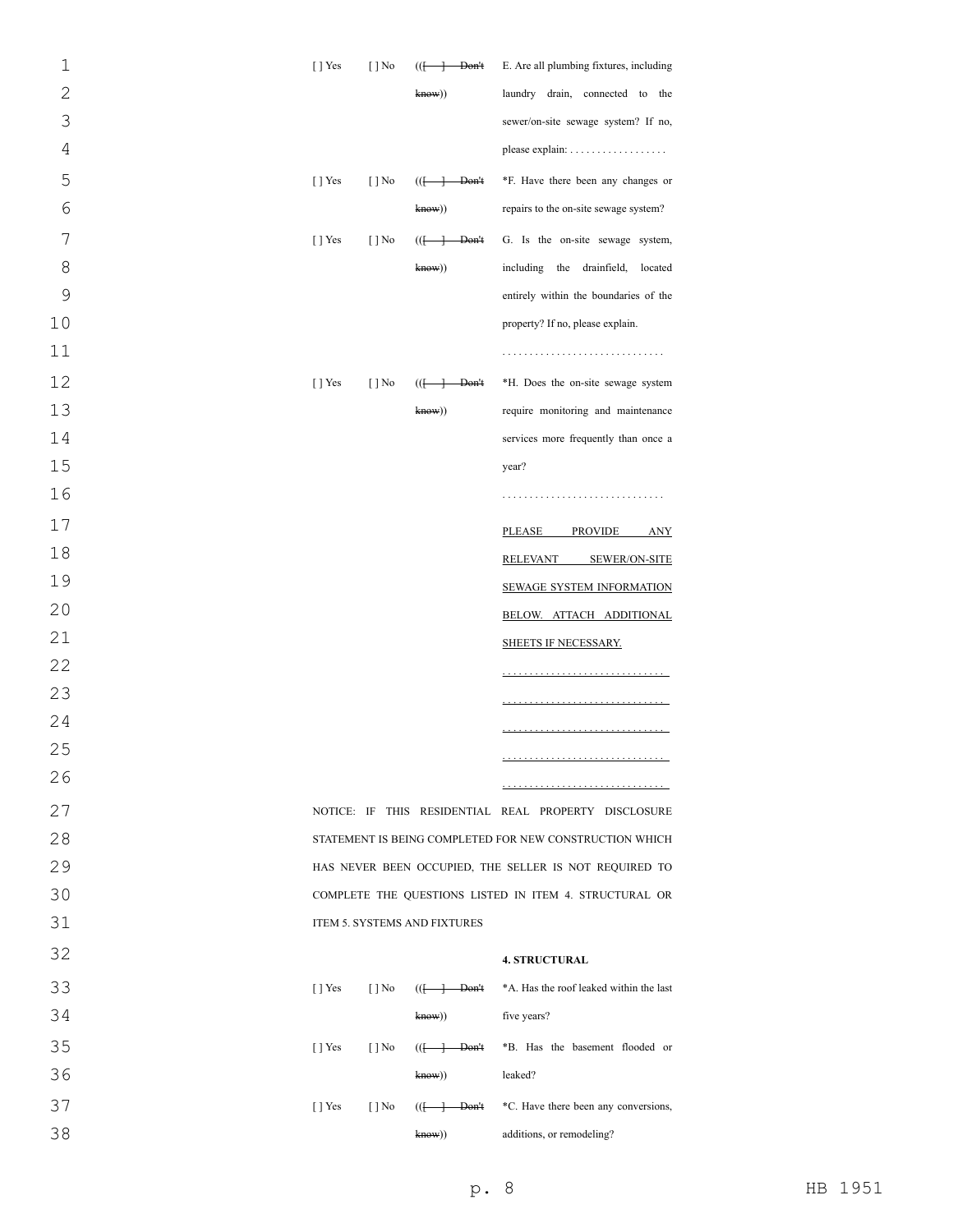| $\mathbf 1$    | $[$ T Yes |                 | $[ ]$ No                 | $((\longleftarrow \longleftarrow \text{Don't})$ |                       |                                | *(1) If yes, were all building          |
|----------------|-----------|-----------------|--------------------------|-------------------------------------------------|-----------------------|--------------------------------|-----------------------------------------|
| $\mathbf{2}$   |           |                 |                          | kmow)                                           |                       | permits obtained?              |                                         |
| 3              | $[$ T Yes |                 | $[$ ] No                 | $((\longleftarrow]$ Don't                       |                       |                                | *(2) If yes, were all final             |
| $\overline{4}$ |           |                 |                          | knew)                                           |                       |                                | inspections obtained?                   |
| 5              | [] Yes    |                 | $[ ]$ No                 | $((\longleftarrow]$ Don't                       |                       |                                | D. Do you know the age of the house?    |
| 6              |           |                 |                          | kmow)                                           |                       |                                | If yes, year of original construction:  |
| 7              | $[$ T Yes |                 | $\lceil \cdot \rceil$ No | $((\longleftarrow \longleftarrow \text{Don't})$ |                       |                                | *E. Has there been any settling,        |
| 8              |           |                 |                          | $k_{\text{now}}$ )                              |                       |                                | slippage, or sliding of the property or |
| 9              |           |                 |                          |                                                 |                       | its improvements?              |                                         |
| 10             | $[$ T Yes |                 | $[$ ] No                 | $((\longleftarrow]$ Don't                       |                       |                                | *F. Are there any defects with the      |
| 11             |           |                 |                          | $k_{\text{new}}$ )                              |                       |                                | following: (If yes, please check        |
| 12             |           |                 |                          |                                                 |                       | applicable items and explain.) |                                         |
| 13             |           |                 | $\Box$ Foundations       |                                                 | $\Box$ Decks          |                                | □ Exterior Walls                        |
| 14             |           |                 | □ Chimneys               |                                                 | □ Interior Walls      |                                | □ Fire Alarm                            |
| 15             |           | $\Box$ Doors    |                          |                                                 | $\Box$ Windows        |                                | $\Box$ Patio                            |
| 16             |           | $\Box$ Ceilings |                          |                                                 | □ Slab Floors         |                                | $\Box$ Driveways                        |
| 17             |           | $\Box$ Pools    |                          |                                                 | $\Box$ Hot Tub        |                                | $\Box$ Sauna                            |
| 18             |           |                 | $\Box$ Sidewalks         |                                                 | $\Box$ Outbuildings   |                                | $\Box$ Fireplaces                       |
| 19             |           |                 | □ Garage Floors          |                                                 | $\Box$ Walkways       |                                | $\Box$ Siding                           |
| 20             |           | $\Box$ Other    |                          |                                                 | $\Box$ Woodstoves     |                                | $\Box$ Elevators                        |
| 21             |           |                 | □ Incline Elevators      |                                                 | $\Box$ Stairway Chair |                                | □ Wheelchair Lifts                      |
| 22             |           |                 |                          |                                                 | Lifts                 |                                |                                         |
| 23             | $[$ T Yes |                 | $[$ No                   | $((\longleftarrow]$ Don't                       |                       |                                | *G. Was a structural pest or "whole     |
| 24             |           |                 |                          | know))                                          |                       |                                | house" inspection done? If yes, when    |
| 25             |           |                 |                          |                                                 |                       |                                | and by whom was the inspection          |
| 26             |           |                 |                          |                                                 |                       |                                |                                         |
| 27             | $[$ T Yes |                 | $[$ ] No                 | $((\longleftarrow]$ Don't                       |                       |                                | H. During your ownership, has the       |
| 28             |           |                 |                          | kmow)                                           |                       |                                | property had any wood destroying        |
| 29             |           |                 |                          |                                                 |                       | organism or pest infestation?  |                                         |
| 30             | $[$ T Yes |                 | $\lceil \cdot \rceil$ No | $((\longleftarrow \longleftarrow \text{Don't})$ |                       | I. Is the attic insulated?     |                                         |
| 31             |           |                 |                          | $k_{\text{new}}$ )                              |                       |                                |                                         |
| 32             | $[$ T Yes |                 | $[ ]$ No                 | $((\longleftarrow]$ Don't                       |                       | J. Is the basement insulated?  |                                         |
| 33             |           |                 |                          | kmow)                                           |                       |                                |                                         |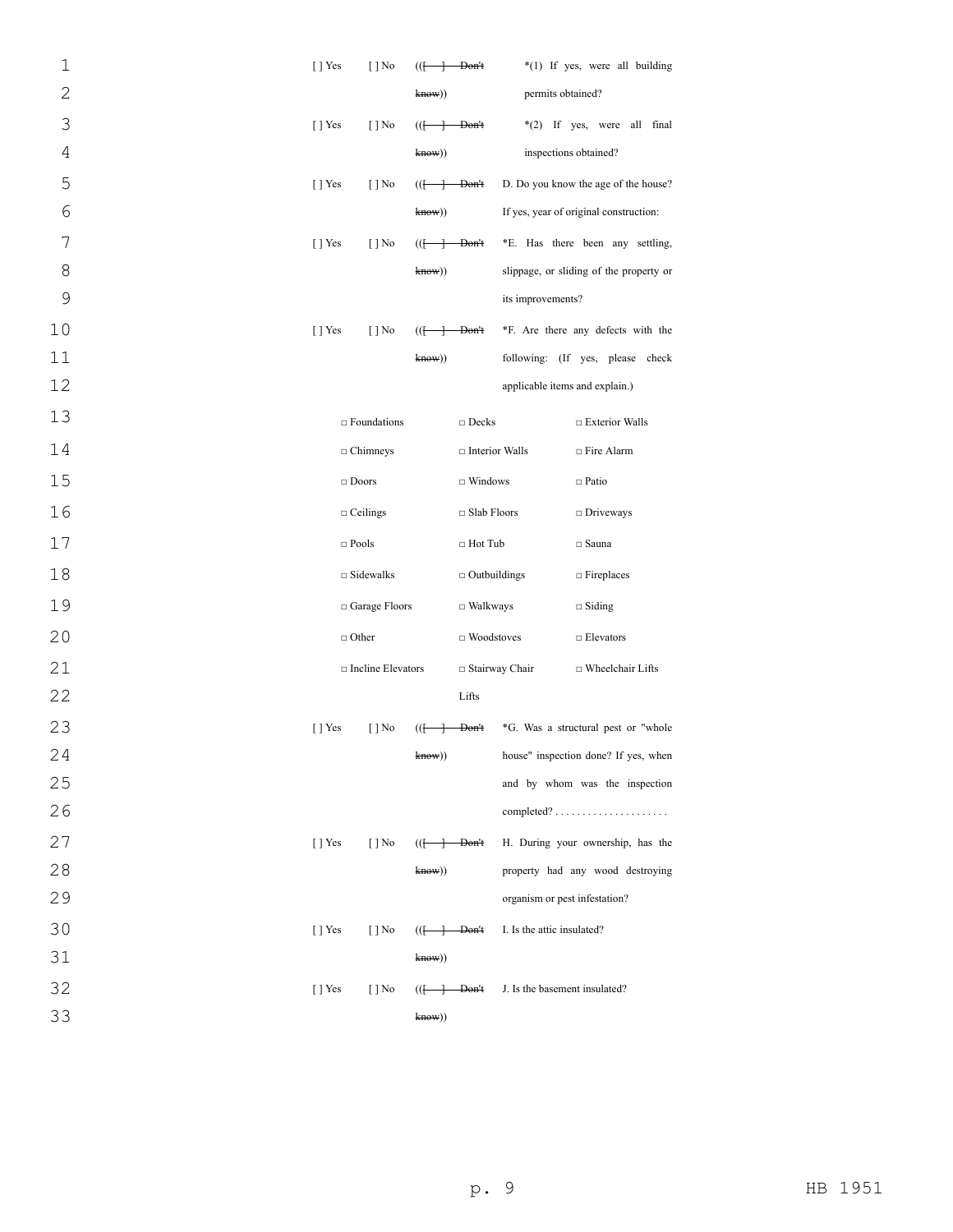| $1\,$          |                           |          |                            | PROVIDE ANY<br><b>PLEASE</b>             |
|----------------|---------------------------|----------|----------------------------|------------------------------------------|
| $\overline{2}$ |                           |          |                            | <b>RELEVANT</b><br><b>STRUCTURAL</b>     |
| 3              |                           |          |                            | INFORMATION BELOW. ATTACH                |
| $\sqrt{4}$     |                           |          |                            | IF<br><u>ADDITIONAL</u><br><b>SHEETS</b> |
| 5              |                           |          |                            | NECESSARY.                               |
| 6              |                           |          |                            |                                          |
| 7              |                           |          |                            |                                          |
| 8              |                           |          |                            |                                          |
| $\mathcal{G}$  |                           |          |                            |                                          |
| 10             |                           |          |                            |                                          |
| 11             |                           |          |                            | <b>5. SYSTEMS AND FIXTURES</b>           |
| 12             |                           |          |                            | *A. If any of the following systems or   |
| 13             |                           |          |                            | fixtures are included with the transfer, |
| 14             |                           |          |                            | are there any defects? If yes, please    |
| 15             |                           |          |                            | explain.                                 |
| 16             | $[$ ] Yes                 | $[ ]$ No | $((\Box)$ Don't            | Electrical<br>including<br>system,       |
| 17             |                           |          | kmow)                      | wiring, switches, outlets, and           |
| 18             |                           |          |                            | service                                  |
| 19             | [] Yes                    | $[ ]$ No | $((\longleftarrow]$ Don't  | Plumbing<br>system,<br>including         |
| 20             |                           |          | knew)                      | faucets,<br>pipes,<br>fixtures,<br>and   |
| 21             |                           |          |                            | toilets                                  |
| 22             | $\lceil \cdot \rceil$ Yes | $[ ]$ No | $((\longrightarrow)$ Don't | Hot water tank                           |
| 23             |                           |          | kmow)                      |                                          |
| 24             | $[$ T Yes                 | $[ ]$ No | $((\Box)$ Don't            | Garbage disposal                         |
| 25             |                           |          | kmow)                      |                                          |
| 26             | [ ] Yes                   | $[ ]$ No | $((\longrightarrow)$ Don't | Appliances                               |
| 27             |                           |          | knew)                      |                                          |
| 28             | [ ] Yes                   | $[ ]$ No | $((\longleftarrow]$ Don't  | Sump pump                                |
| 29             |                           |          | kmow)                      |                                          |
| 30             | [ ] Yes                   | $[ ]$ No | $((\longleftarrow]$ Don't  | Heating and cooling systems              |
| 31             |                           |          | kmow)                      |                                          |
| 32             | [ ] Yes                   | $[ ]$ No | $((\longrightarrow)$ Don't | Security system                          |
| 33             |                           |          | knew)                      | [] Owned [] Leased                       |
| 34             |                           |          |                            |                                          |
| 35             |                           |          |                            | *B. If any of the following fixtures or  |
| 36             |                           |          |                            | property is included with the transfer,  |
| 37             |                           |          |                            | are they leased? (If yes, please attach  |
| 38             |                           |          |                            | copy of lease.)                          |
|                |                           |          |                            |                                          |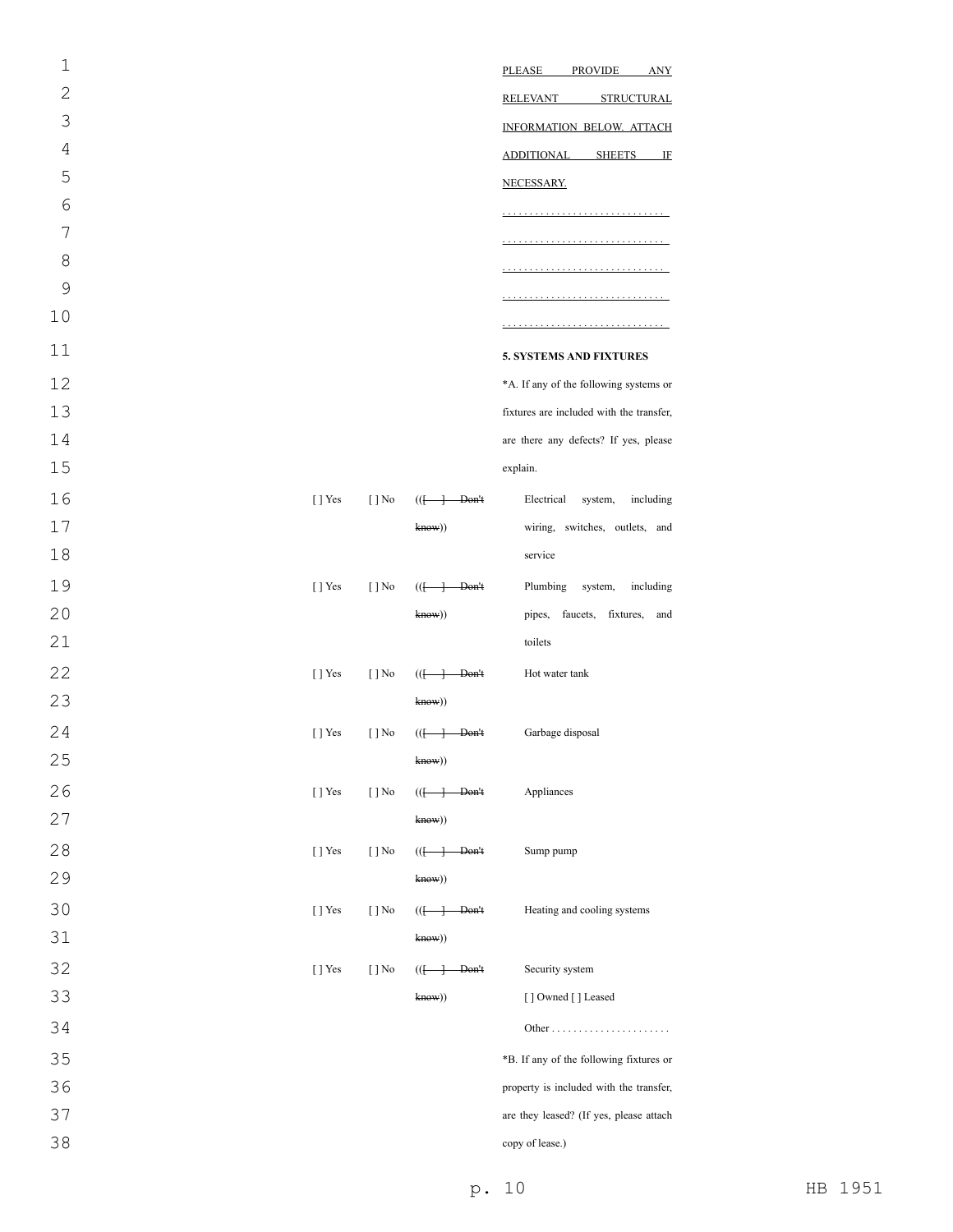| $\mathbf 1$    | [] Yes    | $\lceil \cdot \rceil$ No | $((\longleftarrow]$ Don't                                                                                                                                                                   | Security system                       |
|----------------|-----------|--------------------------|---------------------------------------------------------------------------------------------------------------------------------------------------------------------------------------------|---------------------------------------|
| $\overline{c}$ |           |                          | kmow)                                                                                                                                                                                       |                                       |
| 3              | $[$ T Yes | $[ ]$ No                 | $((\begin{matrix}\begin{matrix} \begin{matrix} \end{matrix} \\ \end{matrix} \end{matrix} \begin{matrix} \end{matrix} \begin{matrix} \end{matrix} \begin{matrix} \end{matrix} \end{matrix})$ | Tanks (type): $\dots$                 |
| $\sqrt{4}$     |           |                          | knew)                                                                                                                                                                                       |                                       |
| 5              | $[$ ] Yes | $[ ]$ No                 | $((\longleftarrow]$ Don't                                                                                                                                                                   | Satellite dish                        |
| $\sqrt{6}$     |           |                          | kmow)                                                                                                                                                                                       | Other: $\dots$                        |
| 7              |           |                          |                                                                                                                                                                                             | *C. Are any of the following kinds of |
| 8              |           |                          |                                                                                                                                                                                             | wood burning appliances present at    |
| 9              |           |                          |                                                                                                                                                                                             | the property?                         |
| 10             | [ ] Yes   | $[$ ] No                 | $((\Box)$ Don't                                                                                                                                                                             | (1) Woodstove?                        |
| 11             |           |                          | $k_{\text{new}}$ )                                                                                                                                                                          |                                       |
| 12             | [] Yes    | $[$ ] No                 | $((\longleftarrow]$ Don't                                                                                                                                                                   | (2) Fireplace insert?                 |
| 13             |           |                          | $k_{\text{new}}$ )                                                                                                                                                                          |                                       |
| 14             | $[$ T Yes | $[ ]$ No                 | $((\longleftarrow]$ Don't                                                                                                                                                                   | (3) Pellet stove?                     |
| 15             |           |                          | kmow)                                                                                                                                                                                       |                                       |
| 16             | $[$ T Yes | $[ ]$ No                 | $((\longleftarrow] \longrightarrow$ Don't                                                                                                                                                   | (4) Fireplace?                        |
| 17             |           |                          | kmow)                                                                                                                                                                                       |                                       |
| $18\,$         | $[ ]$ Yes | $[$ ] No                 | $((\longleftarrow]$ Don't                                                                                                                                                                   | If yes, are all of the (1)            |
| 19             |           |                          | knew)                                                                                                                                                                                       | woodstoves or (2) fireplace           |
| 20             |           |                          |                                                                                                                                                                                             | inserts certified by the U.S.         |
| 21             |           |                          |                                                                                                                                                                                             | Environmental<br>Protection           |
| 22             |           |                          |                                                                                                                                                                                             | Agency<br>as<br>clean<br>burning      |
| 23             |           |                          |                                                                                                                                                                                             | appliances to improve air quality     |
| 24             |           |                          |                                                                                                                                                                                             | and public health?                    |
| 25             | [ ] Yes   | $[ ]$ No                 | $((\boxed{\phantom{a}}$ Don't                                                                                                                                                               | D. Is the property located within a   |
| 26             |           |                          | $k_{\text{now}}$ )                                                                                                                                                                          | city, county, or district or within a |
| 27             |           |                          |                                                                                                                                                                                             | department of natural resources fire  |
| 28             |           |                          |                                                                                                                                                                                             | protection zone that provides fire    |
| 29             |           |                          |                                                                                                                                                                                             | protection services?                  |
| 30             | $[$ T Yes | $[$ ] No                 | $((\Box)$ Don't                                                                                                                                                                             | E. Is the property equipped with      |
| 31             |           |                          | $k_{\text{new}}$ )                                                                                                                                                                          | carbon monoxide alarms?               |
| 32             |           |                          |                                                                                                                                                                                             | (Note: Pursuant to RCW 19.27.530,     |
| 33             |           |                          |                                                                                                                                                                                             | seller must equip the residence with  |
| 34             |           |                          |                                                                                                                                                                                             | carbon monoxide alarms as required    |
| 35             |           |                          |                                                                                                                                                                                             | by the state building code.)          |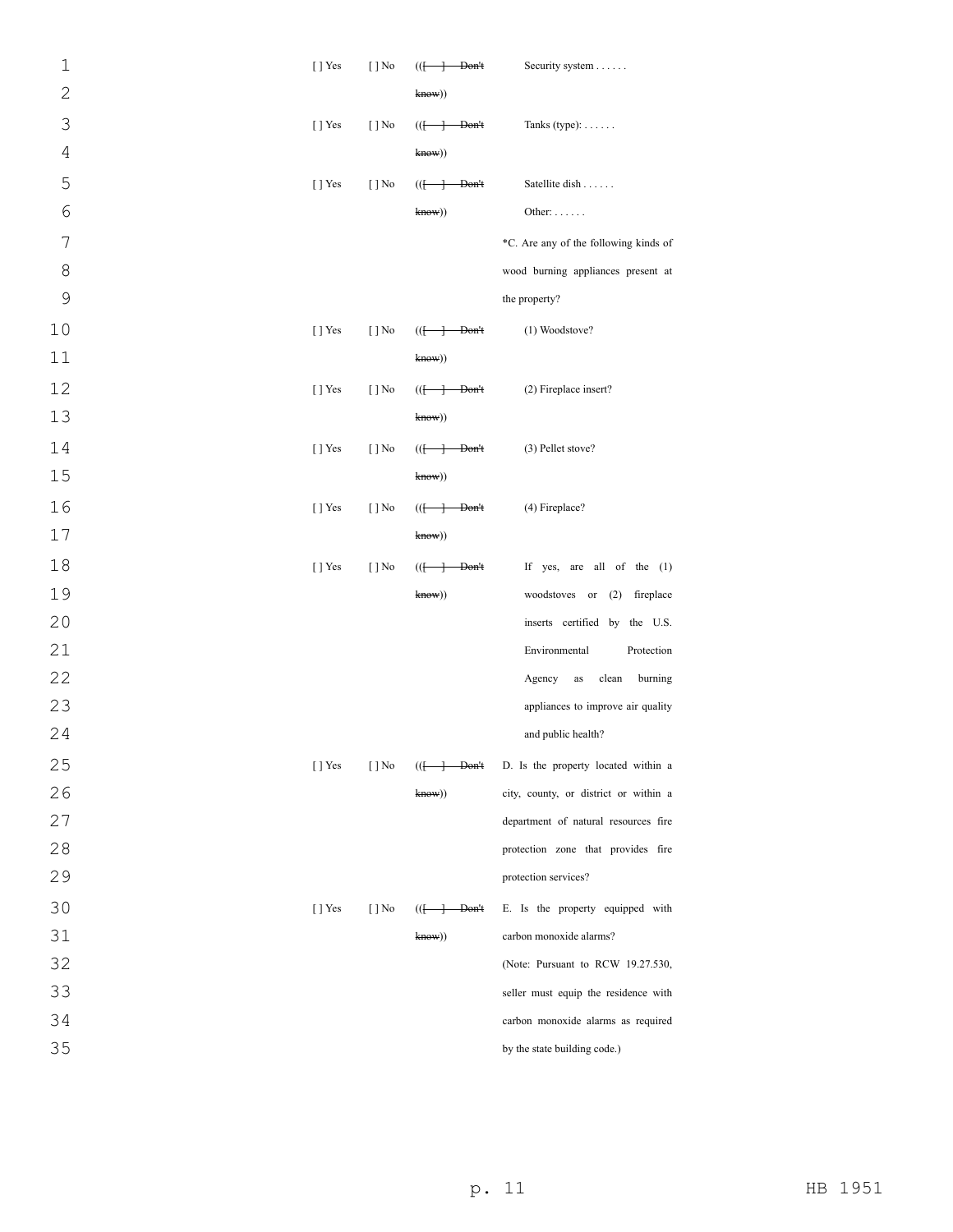| $\mathbf 1$    | [] Yes    | $[ ]$ No | $((\longleftarrow)$ Don't  | F. Is the property equipped with             |
|----------------|-----------|----------|----------------------------|----------------------------------------------|
| 2              |           |          | kmow)                      | smoke detection devices?                     |
| 3              |           |          |                            | (Note: Pursuant to RCW 43.44.110, if         |
| $\overline{4}$ |           |          |                            | the property is not equipped with at         |
| 5              |           |          |                            | least one smoke detection device, at         |
| 6              |           |          |                            | least one must be provided by the            |
| 7              |           |          |                            | seller.)                                     |
| 8              | [] Yes    | $[$ ] No | $((\Box)$ Don't            | G. Does the property currently have          |
| 9              |           |          | kmow)                      | internet service?                            |
| 10             |           |          | $((\longleftarrow]$ Don't  | Provider                                     |
| 11             |           |          | knew)                      |                                              |
| 12             |           |          |                            | PLEASE PROVIDE ANY                           |
| 13             |           |          |                            | RELEVANT SYSTEMS AND                         |
| 14             |           |          |                            | <b>FIXTURES INFORMATION</b>                  |
| 15             |           |          |                            | <b>BELOW. ATTACH ADDITIONAL</b>              |
| 16             |           |          |                            | <b>SHEETS IF NECESSARY.</b>                  |
| 17             |           |          |                            |                                              |
| 18             |           |          |                            |                                              |
| 19             |           |          |                            |                                              |
| 20             |           |          |                            |                                              |
| 21             |           |          |                            |                                              |
| 22             |           |          |                            | <b>6. HOMEOWNERS'</b>                        |
| 23             |           |          |                            | ASSOCIATION/COMMON                           |
| 24             |           |          |                            | <b>INTERESTS</b>                             |
| 25             | $[ ]$ Yes | $[ ]$ No | $((\longrightarrow)$ Don't | A.<br>Is<br>there<br>Homeowners'<br>$\rm{a}$ |
| 26             |           |          | kmow)                      | Association? Name of Association and         |
| 27             |           |          |                            | contact information for an officer,          |
| 28             |           |          |                            | director, employee, or other authorized      |
| 29             |           |          |                            | agent, if any, who may provide the           |
| 30             |           |          |                            | association's<br>financial<br>statements,    |
| 31             |           |          |                            | minutes, bylaws, fining policy, and          |
| 32             |           |          |                            | other information that is not publicly       |
| 33             |           |          |                            | available:                                   |
| 34             | $[$ T Yes | $[ ]$ No | $((\longleftarrow)$ Don't  | there regular periodic<br>В.<br>Are          |
| 35             |           |          | kmow)                      | assessments:                                 |
| 36             |           |          |                            | \$per [] Month [] Year                       |
| 37             |           |          |                            |                                              |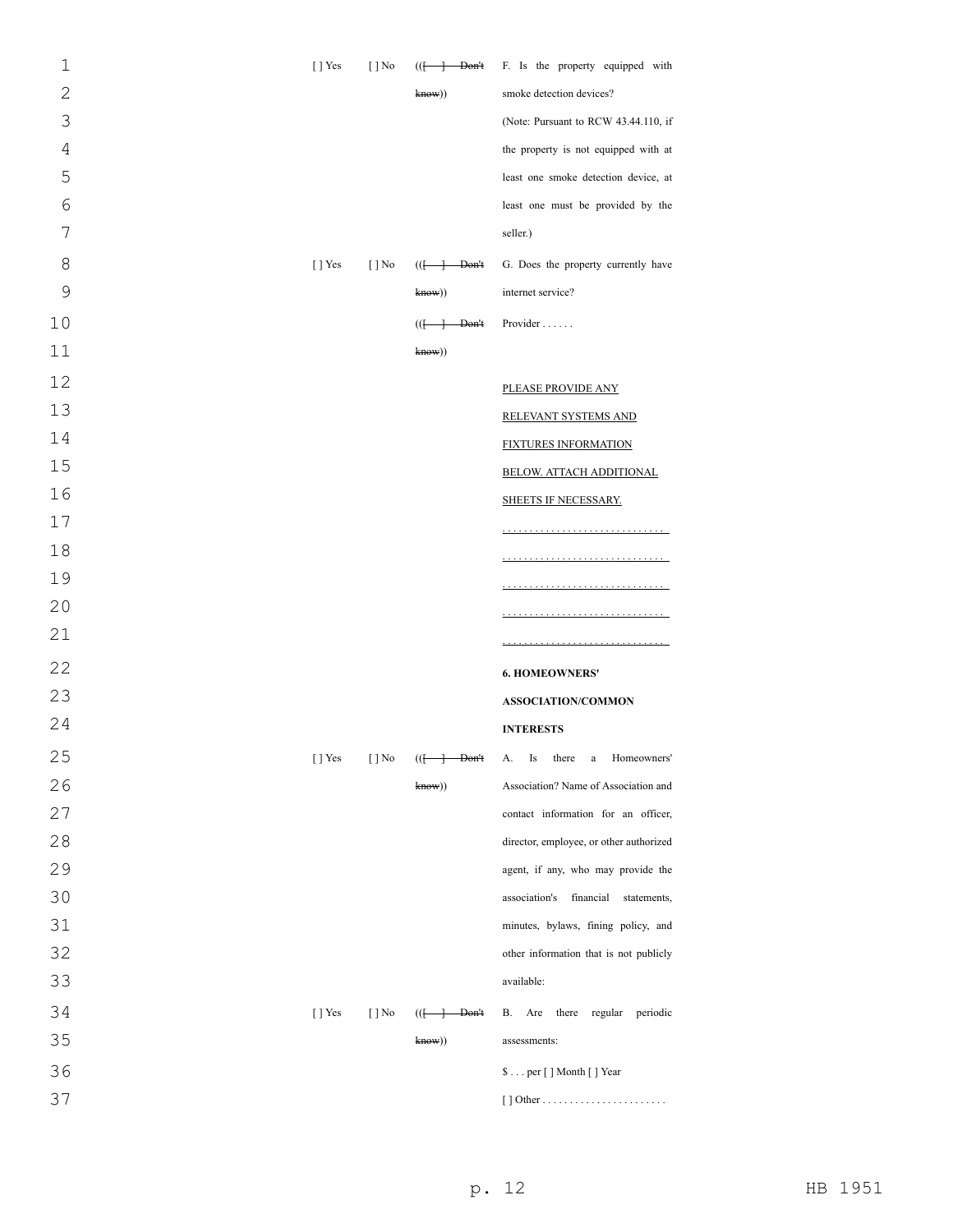| $\mathbf 1$     | [] Yes                    | $\lceil \cdot \rceil$ No | $((\longleftarrow \longleftarrow \text{Don't})$ | *C. Are there any pending special             |
|-----------------|---------------------------|--------------------------|-------------------------------------------------|-----------------------------------------------|
| $\overline{2}$  |                           |                          | kmow)                                           | assessments?                                  |
| 3               | $[$ T Yes                 | $[$ ] No                 | $((\longleftarrow]$ Don't                       | *D. Are there any shared "common              |
| $\sqrt{4}$      |                           |                          | kmow)                                           | areas" or any joint maintenance               |
| 5               |                           |                          |                                                 | agreements (facilities such as walls,         |
| $6\phantom{1}6$ |                           |                          |                                                 | fences, landscaping, pools, tennis            |
| 7               |                           |                          |                                                 | courts, walkways, or other areas co-          |
| 8               |                           |                          |                                                 | owned in undivided interest with              |
| 9               |                           |                          |                                                 | others)?                                      |
| 10              |                           |                          |                                                 | <b>PROVIDE</b><br><b>ANY</b><br><b>PLEASE</b> |
| 11              |                           |                          |                                                 | <b>RELEVANT</b><br>HOMEOWNERS'                |
| 12              |                           |                          |                                                 | ASSOCIATION/COMMON                            |
| 13              |                           |                          |                                                 | <b>INTERESTS</b><br><b>INFORMATION</b>        |
| 14              |                           |                          |                                                 | BELOW. ATTACH ADDITIONAL                      |
| 15              |                           |                          |                                                 | <b>SHEETS IF NECESSARY.</b>                   |
| 16              |                           |                          |                                                 |                                               |
| 17              |                           |                          |                                                 |                                               |
| 18              |                           |                          |                                                 |                                               |
| 19              |                           |                          |                                                 |                                               |
| 20              |                           |                          |                                                 |                                               |
| 21              |                           |                          |                                                 | 7. ENVIRONMENTAL                              |
| 22              | $\lceil \cdot \rceil$ Yes | $[$ ] No                 | $((\longrightarrow)$ Don't                      | *A. Have there been any flooding,             |
| 23              |                           |                          | kmow)                                           | standing water, or drainage problems          |
| 24              |                           |                          |                                                 | on the property that affect the property      |
| 25              |                           |                          |                                                 | or access to the property?                    |
| 26              | $[$ T Yes                 | $[$ ] No                 | $((\Box)$ Don't                                 | *B. Does any part of the property             |
| 27              |                           |                          | kmow)                                           | contain fill dirt, waste, or other fill       |
| 28              |                           |                          |                                                 | material?                                     |
| 29              | $[$ T Yes                 | $[ ]$ No                 | $((\leftarrow)$ Don't                           | *C. Is there any material damage to           |
| 30              |                           |                          | kmow)                                           | the property from fire, wind, floods,         |
| 31              |                           |                          |                                                 | beach<br>earthquake,<br>movements,            |
| 32              |                           |                          |                                                 | expansive soils, or landslides?               |
| 33              | $[$ T Yes                 | $[$ ] No                 | $((\longleftarrow]$ Don't                       | D. Are there any shorelines, wetlands,        |
| 34              |                           |                          | kmow)                                           | floodplains, or critical areas on the         |
| 35              |                           |                          |                                                 | property?                                     |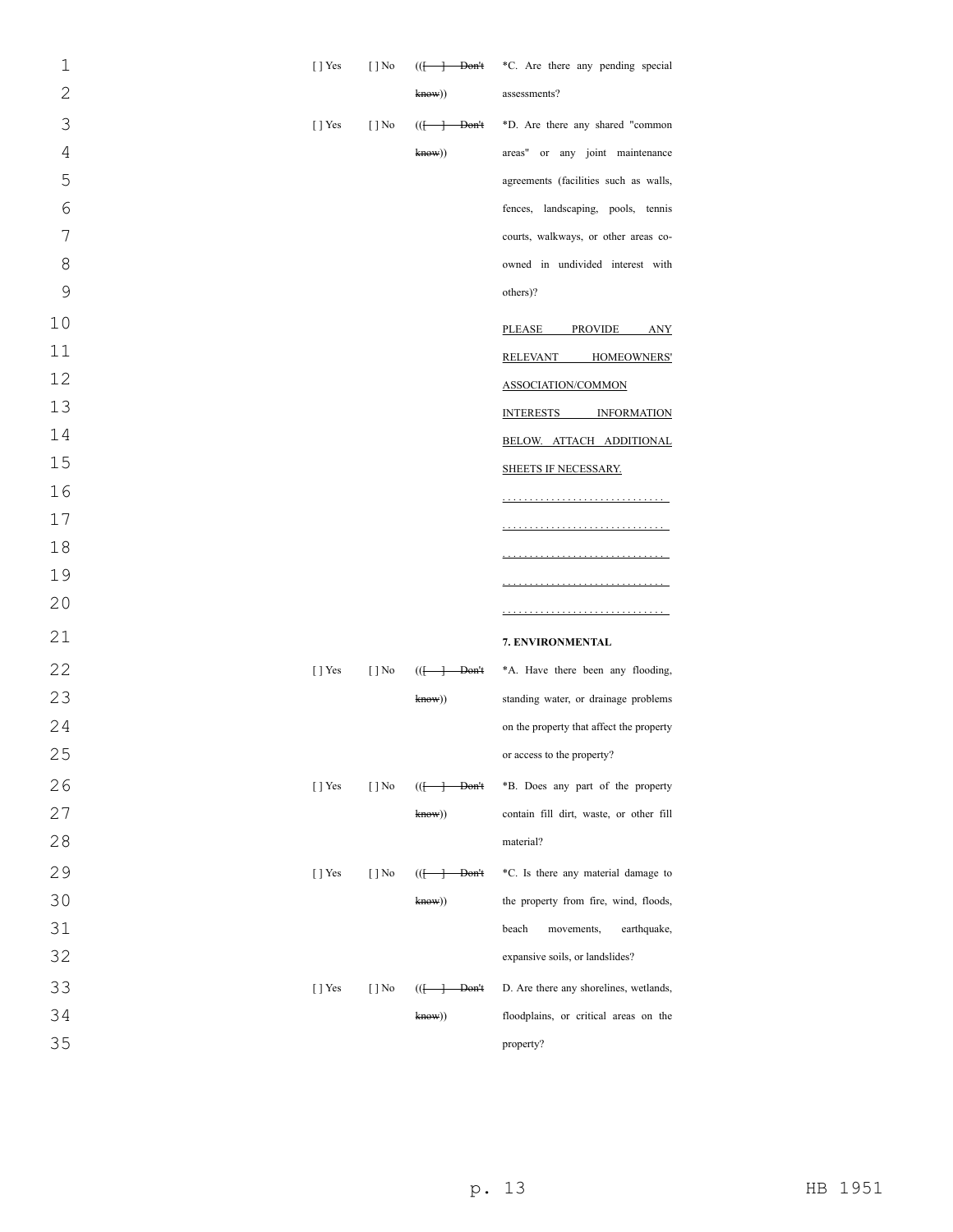| $\mathbf 1$    | [] Yes    | $[ ]$ No                 | $((\longleftarrow \longleftarrow \text{Don't})$ | *E.<br>Are there any<br>substances,           |
|----------------|-----------|--------------------------|-------------------------------------------------|-----------------------------------------------|
| $\overline{2}$ |           |                          | kmow)                                           | materials, or products in or on the           |
| 3              |           |                          |                                                 | property that may be environmental            |
| 4              |           |                          |                                                 | such<br>asbestos,<br>concerns,<br>as          |
| 5              |           |                          |                                                 | formaldehyde, radon gas, lead-based           |
| 6              |           |                          |                                                 | paint, fuel or chemical storage tanks,        |
| 7              |           |                          |                                                 | or contaminated soil or water?                |
| 8              | $[ ]$ Yes | $[ ]$ No                 | $((\Box)$ Don't                                 | *F. Has the property been used for            |
| 9              |           |                          | kmow)                                           | commercial or industrial purposes?            |
| 10             | $[$ T Yes | $[ ]$ No                 | $((\Box)$ Don't                                 | *G. Is there any soil or groundwater          |
| 11             |           |                          | knew)                                           | contamination?                                |
| 12             | $[ ]$ Yes | $[ ]$ No                 | $((\longleftarrow \longleftarrow \text{Don't})$ | *H. Are there transmission poles or           |
| 13             |           |                          | kmow)                                           | other electrical utility equipment            |
| 14             |           |                          |                                                 | installed, maintained, or buried on the       |
| 15             |           |                          |                                                 | property that do not provide utility          |
| 16             |           |                          |                                                 | service to the structures on the              |
| 17             |           |                          |                                                 | property?                                     |
| 18             | $[ ]$ Yes | $[ ]$ No                 | $((\longrightarrow)$ Don't                      | *I. Has the property been used as a           |
| 19             |           |                          | knew)                                           | legal or illegal dumping site?                |
| 20             | $[ ]$ Yes | $[ ]$ No                 | $((\Box)$ Don't                                 | *J. Has the property been used as an          |
| 21             |           |                          | kmow)                                           | illegal drug manufacturing site?              |
| 22             | $[ ]$ Yes | $\lceil \cdot \rceil$ No | $((\longleftarrow] \longrightarrow$ Don't       | *K. Are there any radio towers in the         |
| 23             |           |                          | kmow)                                           | area that cause interference with             |
| 24             |           |                          |                                                 | cellular telephone reception?                 |
| 25             | [] Yes    | $\Box$ No                |                                                 | *L. Is there any damage to the                |
| 26             |           |                          |                                                 | property from animals, including              |
| 27             |           |                          |                                                 | urine, feces, or other waste; chewing         |
| 28             |           |                          |                                                 | on wires or siding of main structure;         |
| 29             |           |                          |                                                 | or digging?                                   |
| 30             |           |                          |                                                 | <b>PLEASE</b><br><b>PROVIDE</b><br><b>ANY</b> |
| 31             |           |                          |                                                 | <b>RELEVANT</b><br><b>ENVIRONMENTAL</b>       |
| 32             |           |                          |                                                 | INFORMATION BELOW. ATTACH                     |
| 33             |           |                          |                                                 | <b>ADDITIONAL</b><br><b>SHEETS</b><br>IF      |
| 34             |           |                          |                                                 | NECESSARY.                                    |
| 35             |           |                          |                                                 |                                               |
| 36             |           |                          |                                                 |                                               |
| 37             |           |                          |                                                 |                                               |
| 38             |           |                          |                                                 |                                               |
| 39             |           |                          |                                                 |                                               |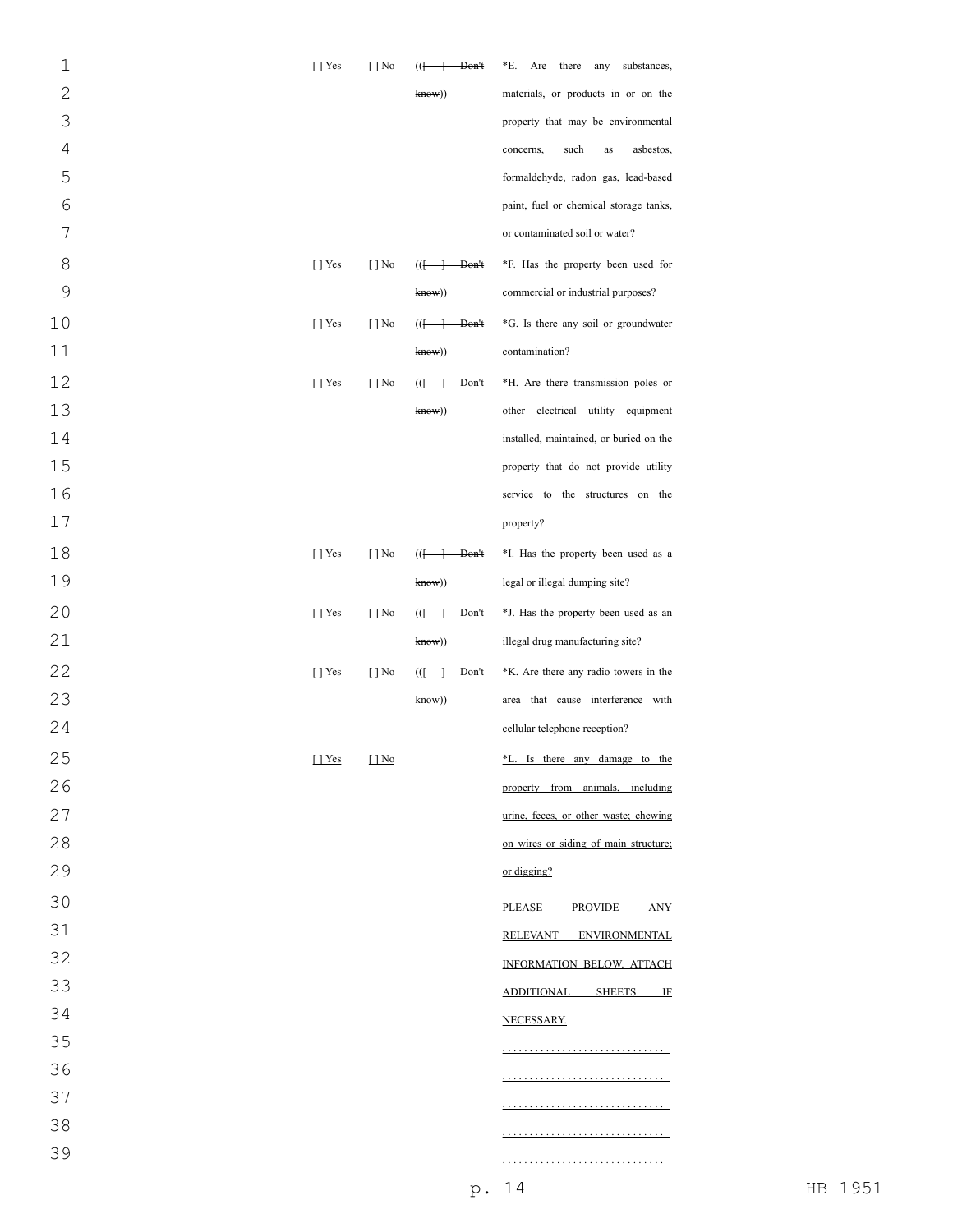| $\mathbf 1$    |                |                          |                                                 | 8.<br><b>MANUFACTURED</b><br><b>AND</b>       |
|----------------|----------------|--------------------------|-------------------------------------------------|-----------------------------------------------|
| $\mathbf{2}$   |                |                          |                                                 | <b>MOBILE HOMES</b>                           |
| 3              |                |                          |                                                 | If<br>property<br>includes<br>the<br>a        |
| $\overline{4}$ |                |                          |                                                 | manufactured or mobile home,                  |
| 5              | $[$ ] Yes      | $[$ ] No                 | $((\longrightarrow)$ Don't                      | *A. Did you make any alterations to           |
| 6              |                |                          | $k_{\text{new}}$ )                              | the home? If yes, please describe the         |
| 7              |                |                          |                                                 | alterations:                                  |
| 8              | $\lceil$   Yes | $\lceil \cdot \rceil$ No | $((\longleftarrow]$ Don't                       | *B. Did any previous owner make any           |
| $\mathcal{G}$  |                |                          | kmow)                                           | alterations to the home?                      |
| 10             | $\lceil$   Yes | $\lceil \cdot \rceil$ No | $((\longleftarrow \longleftarrow \text{Don't})$ | *C. If alterations were made, were            |
| 11             |                |                          | kmow)                                           | permits or variances for these                |
| 12             |                |                          |                                                 | alterations obtained?                         |
| 13             |                |                          |                                                 | <b>PLEASE</b><br><b>PROVIDE</b><br><b>ANY</b> |
| 14             |                |                          |                                                 | <b>RELEVANT</b><br><b>MANUFACTURED</b>        |
| 15             |                |                          |                                                 | AND<br><b>MOBILE</b><br><b>HOMES</b>          |
| 16             |                |                          |                                                 | INFORMATION BELOW. ATTACH                     |
| 17             |                |                          |                                                 | <u>ADDITIONAL</u><br><b>SHEETS</b><br>IF      |
| 18             |                |                          |                                                 | NECESSARY.                                    |
| 19             |                |                          |                                                 |                                               |
| 20             |                |                          |                                                 |                                               |
| 21             |                |                          |                                                 |                                               |
| 22             |                |                          |                                                 |                                               |
| 23             |                |                          |                                                 |                                               |
| 24             |                |                          |                                                 | 9.<br><b>FULL</b><br><b>DISCLOSURE</b><br>BY  |
| 25             |                |                          |                                                 | <b>SELLERS</b>                                |
| 26             |                |                          |                                                 | A. Other conditions or defects:               |
| 27             | [ ] Yes        | $[ ]$ No                 | $((\longrightarrow)$ Don't                      | *Are there any other existing material        |
| 28             |                |                          | $k_{\text{new}}$ )                              | defects affecting the property that a         |
| 29             |                |                          |                                                 | prospective buyer should know about?          |
| 30             |                |                          |                                                 | B. Verification:                              |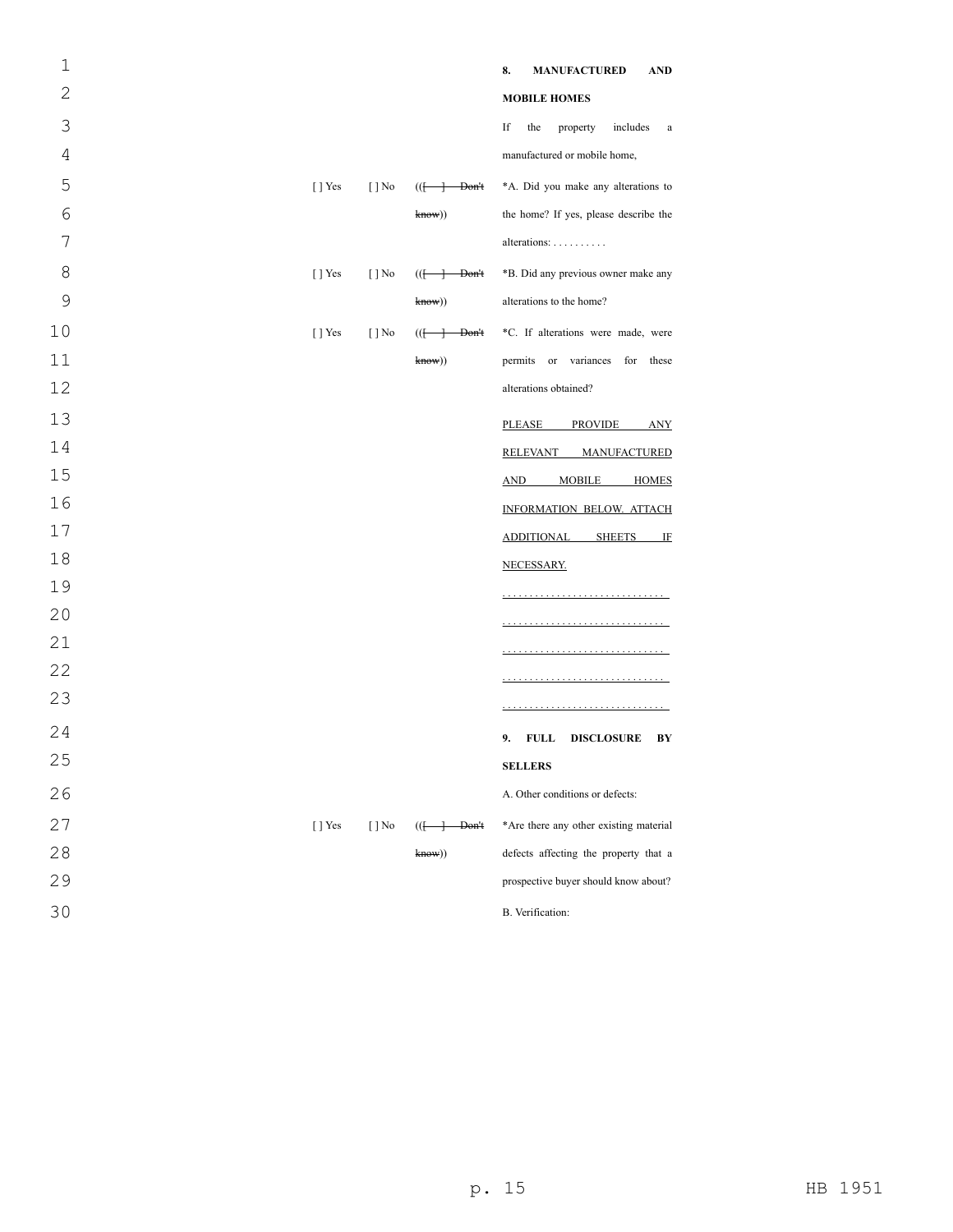| 1  | The foregoing answers and attached                                |
|----|-------------------------------------------------------------------|
| 2  | explanations (if any) are complete and                            |
| 3  | correct to the best of my/our                                     |
| 4  | knowledge and I/we have received a                                |
| 5  | copy hereof. I/we authorize all of                                |
| 6  | my/our real estate licensees, if any, to                          |
| 7  | deliver a copy of this disclosure                                 |
| 8  | statement to other real estate licensees                          |
| 9  | and all prospective buyers of the                                 |
| 10 | property.                                                         |
| 11 | SELLER<br>$DATE$<br>$SELECTR$                                     |
| 12 | <b>NOTICE TO THE BUYER</b>                                        |
| 13 | INFORMATION REGARDING REGISTERED SEX OFFENDERS MAY                |
| 14 | BE OBTAINED FROM LOCAL LAW ENFORCEMENT AGENCIES. THIS             |
| 15 | NOTICE IS INTENDED ONLY TO INFORM YOU OF WHERE TO OBTAIN          |
| 16 | THIS INFORMATION AND IS NOT AN INDICATION OF THE PRESENCE         |
| 17 | OF REGISTERED SEX OFFENDERS.                                      |
| 18 | <b>II. BUYER'S ACKNOWLEDGMENT</b>                                 |
| 19 | А.<br>Buyer hereby acknowledges that: Buyer has a duty to pay     |
| 20 | diligent attention to any material defects that are known to      |
| 21 | Buyer or can be known to Buyer by utilizing diligent              |
| 22 | attention and observation.                                        |
| 23 | В.<br>The disclosures set forth in this statement and in any      |
| 24 | amendments to this statement are made only by the Seller          |
| 25 | and not by any real estate licensee or other party.               |
| 26 | C.<br>Buyer acknowledges that, pursuant to RCW 64.06.050(2),      |
| 27 | real estate licensees are not liable for inaccurate               |
| 28 | information provided by Seller, except to the extent that         |
| 29 | real estate licensees know of such inaccurate information.        |
| 30 | D.<br>This information is for disclosure only and is not intended |
| 31 | to be a part of the written agreement between the Buyer           |
| 32 | and Seller.                                                       |
| 33 | Ε.<br>Buyer (which term includes all persons signing the          |
| 34 | "Buyer's acceptance" portion of this disclosure statement         |
| 35 | below) has received a copy of this Disclosure Statement           |
| 36 | (including attachments, if any) bearing Seller's signature.       |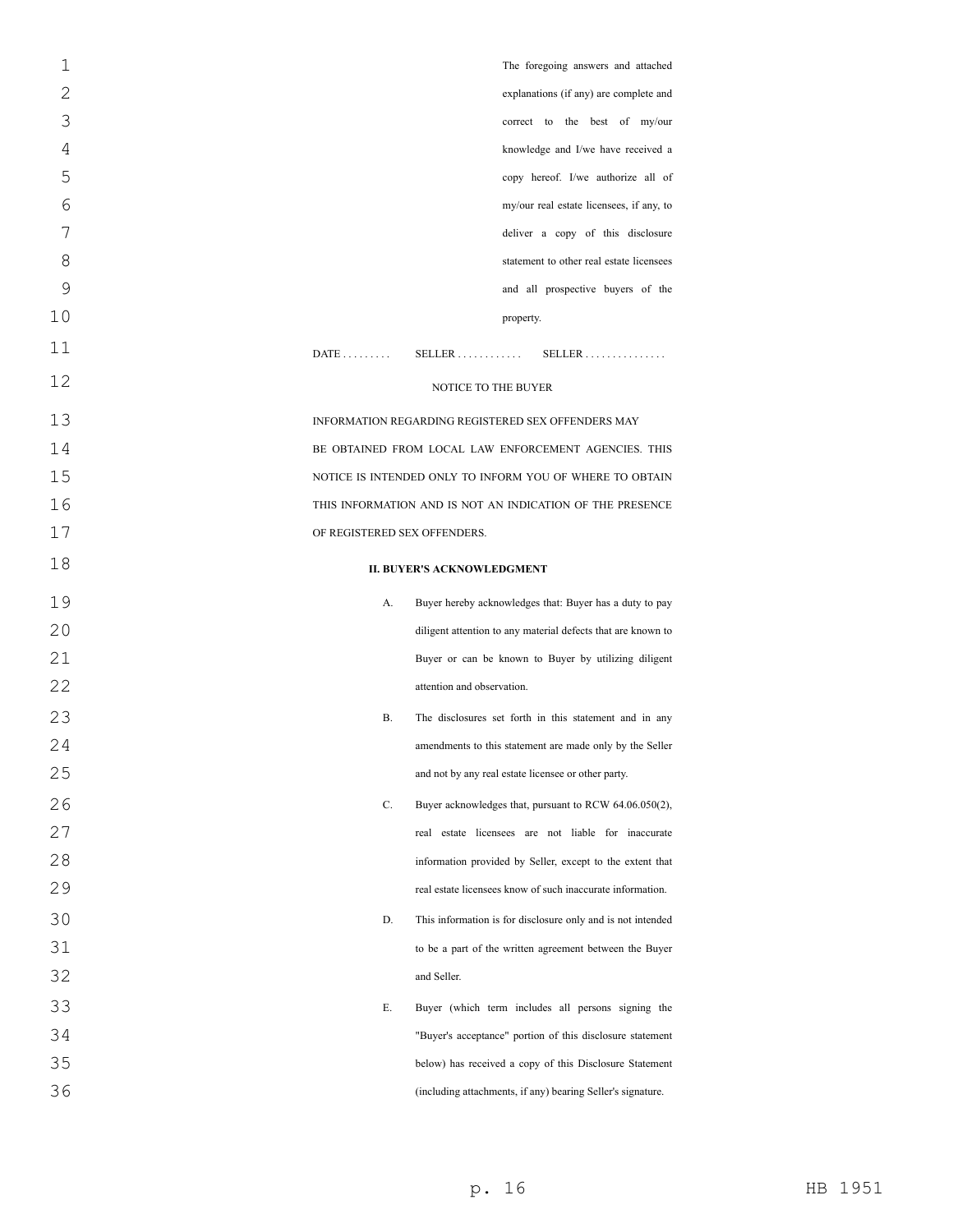DISCLOSURES CONTAINED IN THIS DISCLOSURE STATEMENT ARE PROVIDED BY SELLER ((BASED ON SELLER'S ACTUAL KNOWLEDGE OF THE PROPERTY AT THE TIME SELLER COMPLETES THIS DISCLOSURE STATEMENT)). UNLESS BUYER AND SELLER OTHERWISE AGREE IN WRITING, BUYER SHALL HAVE THREE BUSINESS DAYS FROM THE DAY SELLER OR SELLER'S AGENT DELIVERS THIS DISCLOSURE STATEMENT TO RESCIND THE AGREEMENT BY DELIVERING A SEPARATELY SIGNED WRITTEN STATEMENT OF RESCISSION TO SELLER OR SELLER'S AGENT. YOU MAY WAIVE THE RIGHT TO RESCIND PRIOR TO OR AFTER THE TIME YOU ENTER INTO 9 A SALE AGREEMENT.

 BUYER HEREBY ACKNOWLEDGES RECEIPT OF A COPY OF THIS DISCLOSURE STATEMENT AND ACKNOWLEDGES THAT THE DISCLOSURES MADE HEREIN ARE THOSE OF THE SELLER ONLY, AND NOT OF ANY REAL ESTATE LICENSEE OR OTHER 13 PARTY.

14 DATE . . . . . . BUYER . . . . . . . . BUYER. . . . . . . . . .

 (2) If the disclosure statement is being completed for new construction which has never been occupied, the disclosure statement is not required to contain and the seller is not required to complete the questions listed in item 4. Structural or item 5. Systems and 19 Fixtures.

 (3) The seller disclosure statement shall be for disclosure only, and shall not be considered part of any written agreement between the buyer and seller of residential property. The seller disclosure 23 statement shall be only a disclosure made by the seller, and not any real estate licensee involved in the transaction, and shall not be construed as a warranty of any kind by the seller or any real estate 26 licensee involved in the transaction.

 **Sec. 2.** RCW 64.06.013 and 2012 c 132 s 3 are each amended to read as follows:28

 (1) In a transaction for the sale of commercial real estate, the seller shall, unless the buyer has expressly waived the right to receive the disclosure statement under RCW 64.06.010, or unless the transfer is otherwise exempt under RCW 64.06.010, deliver to the buyer a completed seller disclosure statement in the following format and that contains, at a minimum, the following information:

35 INSTRUCTIONS TO THE SELLER

 Please complete the following form. Do not leave any spaces blank. If 37 the question clearly does not apply to the property write "NA." If the answer is "yes" to any \* items, please explain on attached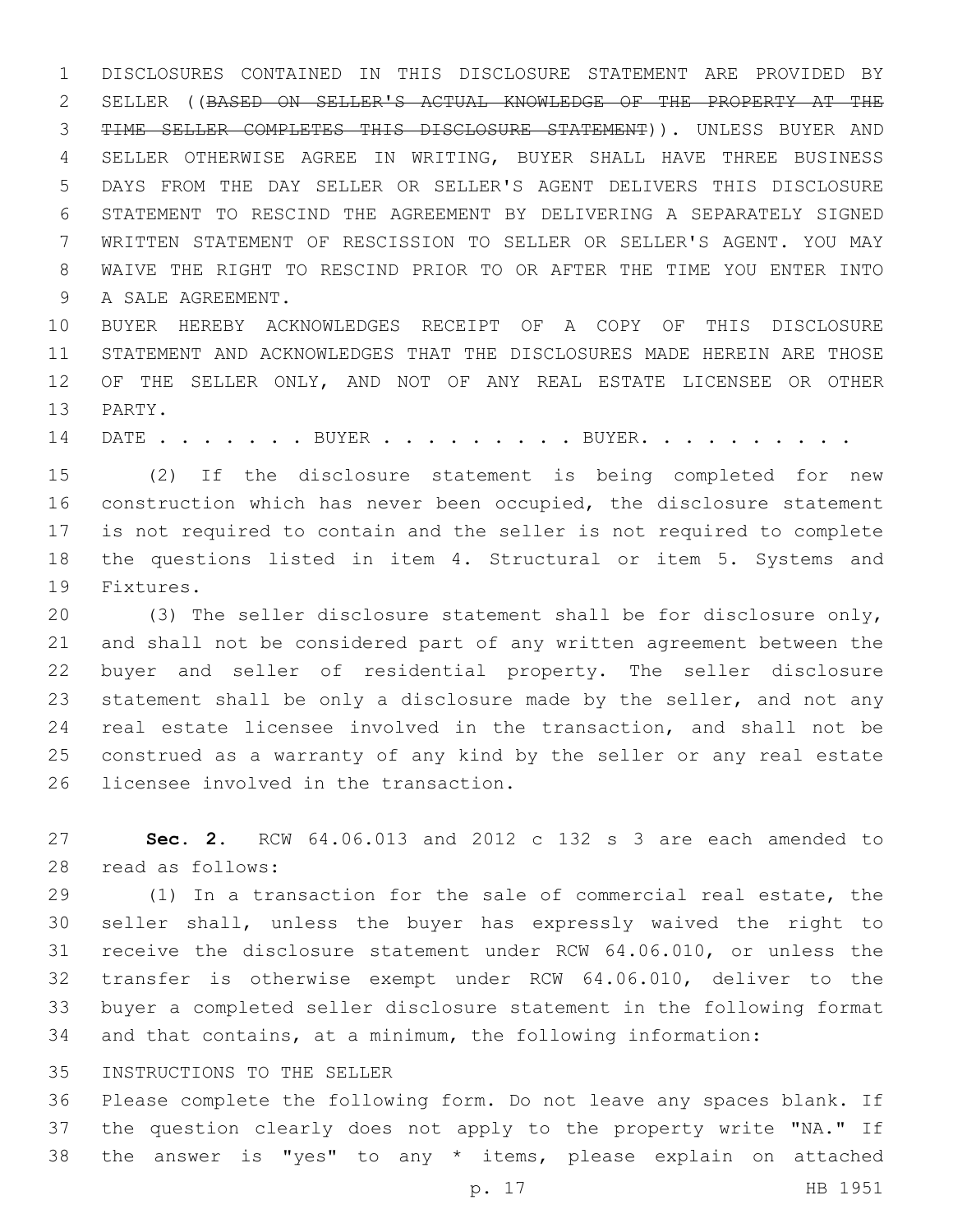sheets. Please refer to the line number(s) of the question(s) when you provide your explanation(s). For your protection you must date and sign each page of this disclosure statement and each attachment. Delivery of the disclosure statement must occur not later than five business days, unless otherwise agreed, after mutual acceptance of a written contract to purchase between a buyer and a seller.

T A ROTE OF THE BUYER TO THE BUYER THE FOLLOWING DISCLOSURES ARE MADE BY SELLER ABOUT THE CONDITION OF THE PROPERTY LOCATED AT. . . . . . . . . . . . . . . . . . . . . . . ("THE PROPERTY"), OR AS LEGALLY DESCRIBED ON ATTACHED EXHIBIT A. SELLER MAKES THE FOLLOWING DISCLOSURES OF EXISTING MATERIAL FACTS OR 12 MATERIAL DEFECTS TO BUYER ((<del>BASED ON SELLER'S ACTUAL KNOWLEDGE OF THE</del> 13 PROPERTY AT THE TIME SELLER COMPLETES THIS DISCLOSURE STATEMENT)). UNLESS YOU AND SELLER OTHERWISE AGREE IN WRITING, YOU HAVE THREE BUSINESS DAYS FROM THE DAY SELLER OR SELLER'S AGENT DELIVERS THIS DISCLOSURE STATEMENT TO YOU TO RESCIND THE AGREEMENT BY DELIVERING A SEPARATELY SIGNED WRITTEN STATEMENT OF RESCISSION TO SELLER OR SELLER'S AGENT. IF THE SELLER DOES NOT GIVE YOU A COMPLETED DISCLOSURE STATEMENT, THEN YOU MAY WAIVE THE RIGHT TO RESCIND PRIOR TO OR AFTER THE TIME YOU ENTER INTO A SALE AGREEMENT.

 THE FOLLOWING ARE DISCLOSURES MADE BY SELLER AND ARE NOT THE REPRESENTATIONS OF ANY REAL ESTATE LICENSEE OR OTHER PARTY. THIS INFORMATION IS FOR DISCLOSURE ONLY AND IS NOT INTENDED TO BE A PART OF ANY WRITTEN AGREEMENT BETWEEN BUYER AND SELLER.

 FOR A MORE COMPREHENSIVE EXAMINATION OF THE SPECIFIC CONDITION OF THIS PROPERTY YOU ARE ADVISED TO OBTAIN AND PAY FOR THE SERVICES OF QUALIFIED EXPERTS TO INSPECT THE PROPERTY, WHICH MAY INCLUDE, WITHOUT LIMITATION, ARCHITECTS, ENGINEERS, LAND SURVEYORS, PLUMBERS, ELECTRICIANS, ROOFERS, BUILDING INSPECTORS, ON-SITE WASTEWATER TREATMENT INSPECTORS, OR STRUCTURAL PEST INSPECTORS. THE PROSPECTIVE BUYER AND SELLER MAY WISH TO OBTAIN PROFESSIONAL ADVICE OR INSPECTIONS OF THE PROPERTY OR TO PROVIDE APPROPRIATE PROVISIONS IN A CONTRACT BETWEEN THEM WITH RESPECT TO ANY ADVICE, INSPECTION, 34 DEFECTS, OR WARRANTIES.

35 Seller  $\ldots$  . is/  $\ldots$  . is not occupying the property.

**I. SELLER'S DISCLOSURES:**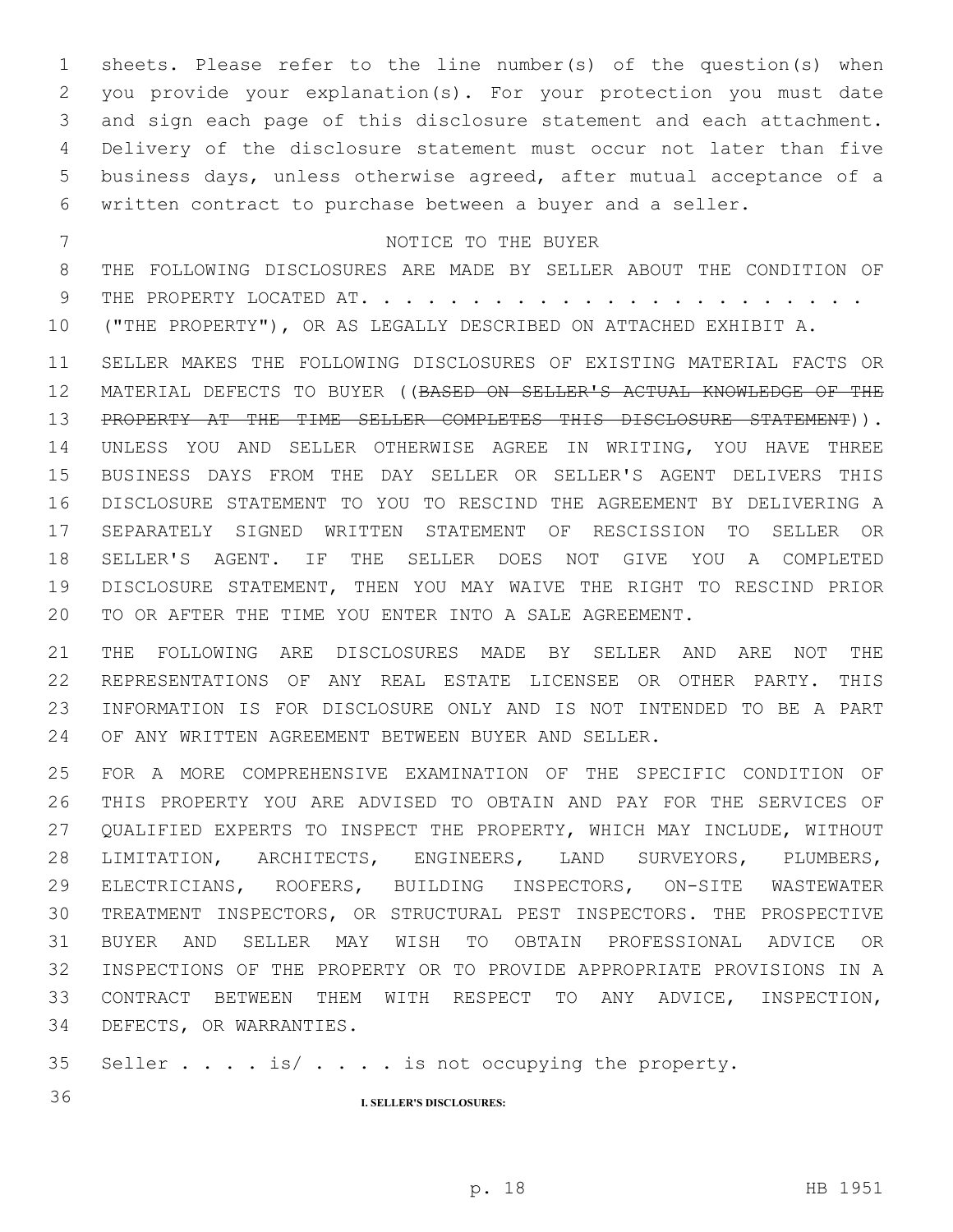| 1              |                                                                                       |                          |                                            | *Please provide any relevant information for each category in the space provided. |  |  |  |
|----------------|---------------------------------------------------------------------------------------|--------------------------|--------------------------------------------|-----------------------------------------------------------------------------------|--|--|--|
| $\overline{2}$ | If you answer "Yes" to a question with an asterisk $(*)$ , please explain your answer |                          |                                            |                                                                                   |  |  |  |
| 3              | and attach documents, if available and not otherwise publicly recorded. If            |                          |                                            |                                                                                   |  |  |  |
| 4              | necessary, use an attached sheet.                                                     |                          |                                            |                                                                                   |  |  |  |
| 5              |                                                                                       |                          |                                            | <b>1. TITLE AND LEGAL</b>                                                         |  |  |  |
| 6              | $\lceil$   Yes                                                                        | $\lceil \cdot \rceil$ No | $((\Box P \rightarrow \Diamond P))$        | A. Do you have legal authority to sell                                            |  |  |  |
| 7              |                                                                                       |                          | knew)                                      | the property? If no, please explain.                                              |  |  |  |
| 8              | $\lceil$   Yes                                                                        | $\lceil \cdot \rceil$ No | $((\Box$ Don't                             | *B. Is title to the property subject to any                                       |  |  |  |
| 9              |                                                                                       |                          | kmow)                                      | of the following?                                                                 |  |  |  |
| 10             |                                                                                       |                          |                                            | (1) First right of refusal                                                        |  |  |  |
| 11             |                                                                                       |                          |                                            | (2) Option                                                                        |  |  |  |
| 12             |                                                                                       |                          |                                            | (3) Lease or rental agreement                                                     |  |  |  |
| 13             |                                                                                       |                          |                                            | (4) Life estate?                                                                  |  |  |  |
| 14             | [ ] Yes                                                                               | $\lceil \cdot \rceil$ No | $((\Box$ Don't                             | *C. Are there any encroachments,                                                  |  |  |  |
| 15             |                                                                                       |                          | knew)                                      | boundary agreements, or boundary                                                  |  |  |  |
| 16             |                                                                                       |                          |                                            | disputes?                                                                         |  |  |  |
| 17             | $\lceil$   Yes                                                                        | $\lceil \cdot \rceil$ No | $((\Box$ Don't                             | *D. Is there any leased parking?                                                  |  |  |  |
| 18             |                                                                                       |                          | kmow)                                      |                                                                                   |  |  |  |
| 19             | $\lceil$   Yes                                                                        | $\lceil \cdot \rceil$ No | $((\Box P \rightarrow \Box P))$            | *E. Is there a private road or easement                                           |  |  |  |
| 20             |                                                                                       |                          | knew)                                      | agreement for access to the property?                                             |  |  |  |
| 21             | $\lceil$   Yes                                                                        | $\lceil \cdot \rceil$ No | $((\Box P \rightarrow \Diamond P))$        | *F. Are there any rights-of-way,                                                  |  |  |  |
| 22             |                                                                                       |                          | knew)                                      | easements, shared use agreements, or                                              |  |  |  |
| 23             |                                                                                       |                          |                                            | access limitations?                                                               |  |  |  |
| 24             | [] Yes                                                                                | $[$   No                 | $((\leftarrow \text{+} \text{+} \text{+})$ | *G. Are there any written agreements                                              |  |  |  |
| 25             |                                                                                       |                          | kmow)                                      | for joint maintenance of an easement or                                           |  |  |  |
| 26             |                                                                                       |                          |                                            | right-of-way?                                                                     |  |  |  |
| 27             | $[$ T Yes                                                                             | $[ ]$ No                 | $((\Box$ Don't                             | *H. Are there any zoning violations or                                            |  |  |  |
| 28             |                                                                                       |                          | kmow)                                      | nonconforming uses?                                                               |  |  |  |
| 29             | $\lceil \cdot \rceil$ Yes                                                             | $[ ]$ No                 | $((\Box$ Don't                             | *I. Is there a survey for the property?                                           |  |  |  |
| 30             |                                                                                       |                          | $k_{\text{new}}$ )                         |                                                                                   |  |  |  |
| 31             | $[$ T Yes                                                                             | $[ ]$ No                 | $((\leftarrow \text{Don't})$               | *J. Are there any legal actions pending                                           |  |  |  |
| 32             |                                                                                       |                          | kmow)                                      | or threatened that affect the property?                                           |  |  |  |
| 33             | $[$ T Yes                                                                             | $[ ]$ No                 | $((\Box P \rightarrow \Box P))$            | *K. Is the property in compliance with                                            |  |  |  |
| 34             |                                                                                       |                          | kmow)                                      | the Americans with Disabilities Act?                                              |  |  |  |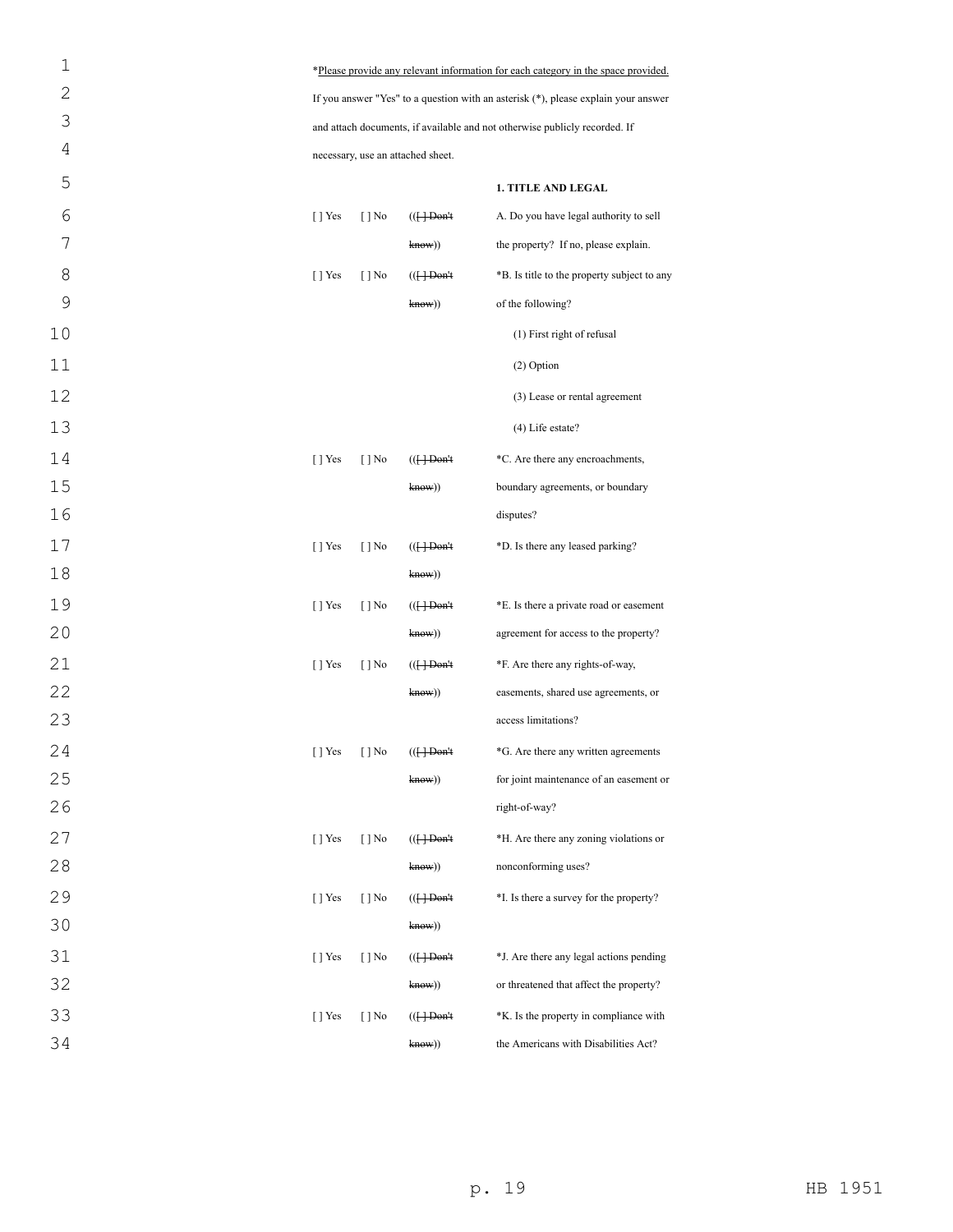| 1              |         |          |                    | PLEASE PROVIDE ANY RELEVANT             |
|----------------|---------|----------|--------------------|-----------------------------------------|
| $\overline{2}$ |         |          |                    | TITLE INFORMATION BELOW.                |
| 3              |         |          |                    | <b>ATTACH ADDITIONAL SHEETS IF</b>      |
| $\overline{4}$ |         |          |                    | NECESSARY.                              |
| 5              |         |          |                    |                                         |
| 6              |         |          |                    |                                         |
| 7              |         |          |                    |                                         |
| 8              |         |          |                    |                                         |
| 9              |         |          |                    |                                         |
| 10             |         |          |                    | 2. WATER                                |
| 11             | [] Yes  | $[ ]$ No | $((\Box$ Don't     | *Are there any water rights for the     |
| 12             |         |          | $k_{\text{new}}$ ) | property, such as a water right permit, |
| 13             |         |          |                    | certificate, or claim?                  |
| 14             |         |          |                    | PLEASE PROVIDE ANY RELEVANT             |
| 15             |         |          |                    | WATER INFORMATION BELOW.                |
| 16             |         |          |                    | <b>ATTACH ADDITIONAL SHEETS IF</b>      |
| 17             |         |          |                    | NECESSARY.                              |
| 18             |         |          |                    |                                         |
| 19             |         |          |                    |                                         |
| 20             |         |          |                    |                                         |
| 21             |         |          |                    |                                         |
| 22             |         |          |                    |                                         |
| 23             |         |          |                    | 3. SEWER/ON-SITE SEWAGE                 |
| 24             |         |          |                    | <b>SYSTEM</b>                           |
| 25             | [ ] Yes | $[ ]$ No | $((\Box$ Don't     | *Is the property subject to any sewage  |
| 26             |         |          | kmow)              | system fees or charges in addition to   |
| 27             |         |          |                    | those covered in your regularly billed  |
| 28             |         |          |                    | sewer or on-site sewage system          |
| 29             |         |          |                    | maintenance service?                    |
|                |         |          |                    |                                         |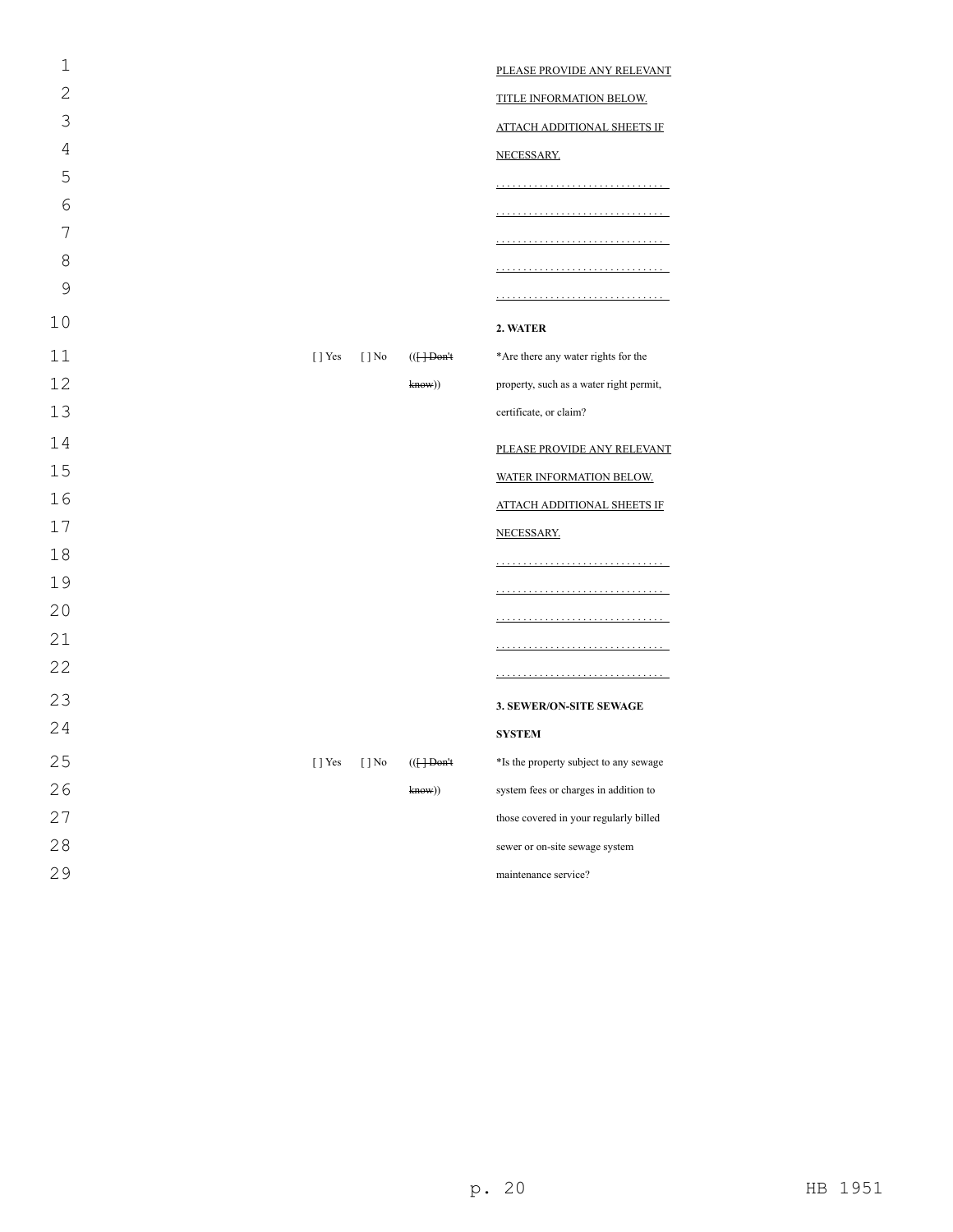| $\mathbf 1$    |           |                         |                         | PLEASE PROVIDE ANY RELEVANT                 |
|----------------|-----------|-------------------------|-------------------------|---------------------------------------------|
| $\overline{c}$ |           |                         |                         | SEWER/ON-SITE SEWAGE SYSTEM                 |
| 3              |           |                         |                         | INFORMATION BELOW. ATTACH                   |
| $\sqrt{4}$     |           |                         |                         | ADDITIONAL SHEETS IF                        |
| 5              |           |                         |                         | NECESSARY.                                  |
| $\epsilon$     |           |                         |                         |                                             |
| 7              |           |                         |                         |                                             |
| 8              |           |                         |                         |                                             |
| $\mathcal{G}$  |           |                         |                         |                                             |
| 10             |           |                         |                         |                                             |
| 11             |           |                         |                         | <b>4. STRUCTURAL</b>                        |
| 12             | $[ ]$ Yes | $[ ]$ No                | $((\leftarrow \}$ Don't | *A. Has the roof leaked within the last     |
| 13             |           |                         | kmow)                   | five years?                                 |
| 14             | [] Yes    | $[ ]$ No                | $((\Box$ Don't          | *B. Has any occupied subsurface             |
| 15             |           |                         | kmow)                   | flooded or leaked within the last five      |
| 16             |           |                         |                         | years?                                      |
| 17             | $[ ]$ Yes | $[ ]$ No                | $((\bigoplus$ Don't     | *C. Have there been any conversions,        |
| 18             |           |                         | kmow)                   | additions, or remodeling?                   |
| 19             | $[ ]$ Yes | $[ ]$ No                | $((\Box$ Don't          | *(1) If yes, were all building              |
| 20             |           |                         | kmow)                   | permits obtained?                           |
| 21             | [] Yes    | $[ ]$ No                | $((\Box$ Don't          | *(2) If yes, were all final                 |
| 22             |           |                         | kmow)                   | inspections obtained?                       |
| 23             | [] Yes    | $[$ ] No                | $((\Box$ Don't          | *D. Has there been any settling,            |
| 24             |           |                         | kmow)                   | slippage, or sliding of the property or its |
| 25             |           |                         |                         | improvements?                               |
| 26             | [] Yes    | $[ ]$ No                | $((\Box$ Don't          | *E. Are there any defects with the          |
| 27             |           |                         | $k_{\text{new}}$ )      | following: (If yes, please check            |
| 28             |           |                         |                         | applicable items and explain.)              |
| 29             |           | $\Box$ Foundations      |                         | $\Box$ Slab Floors                          |
| 30             |           | $\Box$ Doors            |                         | $\Box$ Outbuildings                         |
| 31             |           | $\Box$ Ceilings         |                         | $\Box$ Exterior Walls                       |
| 32             |           | $\hfill \Box$ Sidewalks |                         | $\Box$ Siding                               |
| 33             |           | $\Box$ Other            |                         |                                             |
| 34             |           | □ Interior Walls        |                         |                                             |
| 35             |           | $\hfill\Box$ Windows    |                         |                                             |
|                |           |                         |                         |                                             |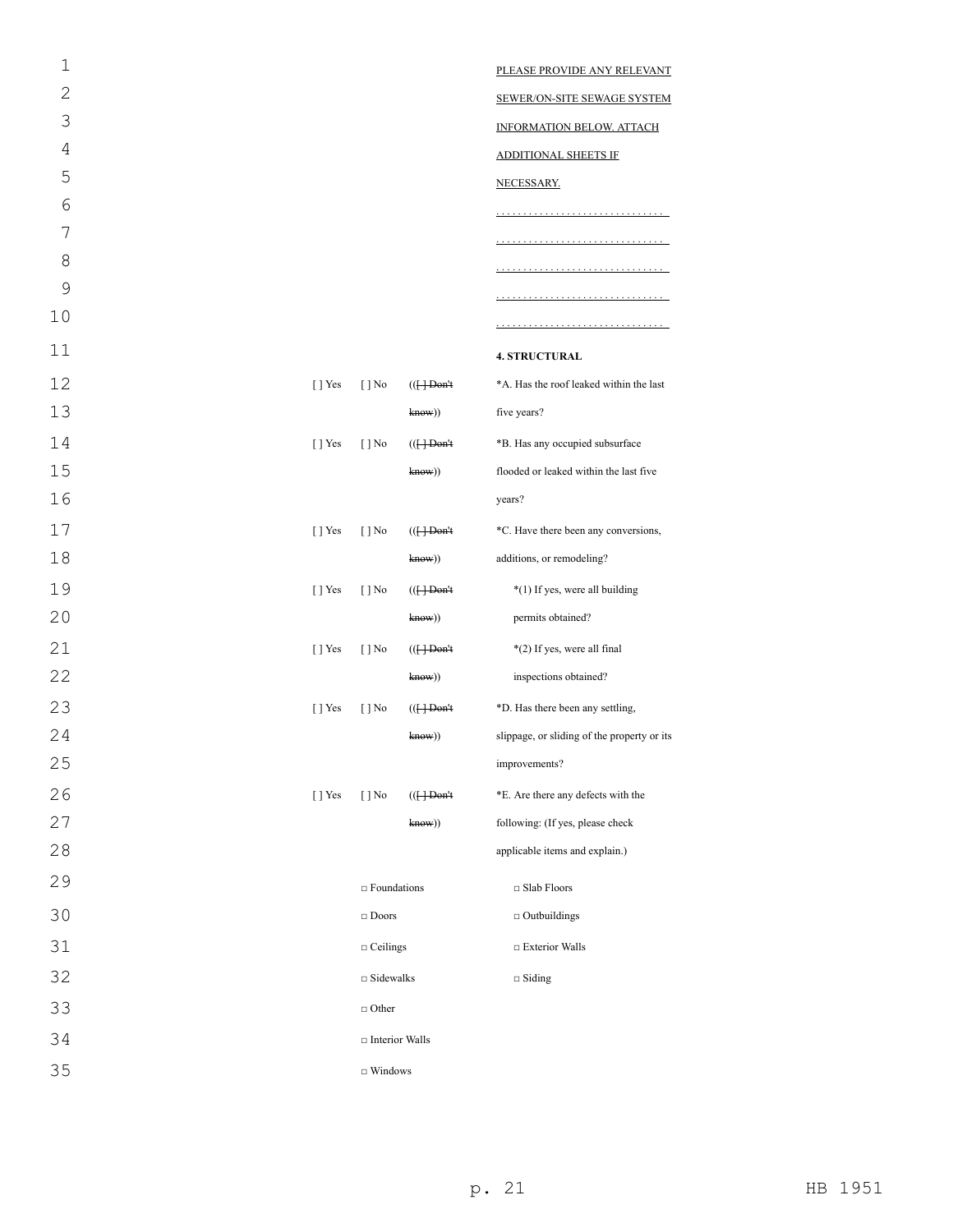| $\mathbf 1$    |           |          |                                    | PLEASE PROVIDE ANY RELEVANT              |
|----------------|-----------|----------|------------------------------------|------------------------------------------|
| $\overline{2}$ |           |          |                                    | STRUCTURAL INFORMATION                   |
| 3              |           |          |                                    | <b>BELOW. ATTACH ADDITIONAL</b>          |
| $\overline{4}$ |           |          |                                    | SHEETS IF NECESSARY.                     |
| 5              |           |          |                                    |                                          |
| 6              |           |          |                                    |                                          |
| 7              |           |          |                                    |                                          |
| 8              |           |          |                                    |                                          |
| $\mathsf 9$    |           |          |                                    |                                          |
| 10             |           |          |                                    | 5. SYSTEMS AND FIXTURES                  |
| 11             | [] Yes    | $[ ]$ No | $((\bigcup$ Don't                  | *Are there any defects in the following  |
| 12             |           |          | know))                             | systems? If yes, please explain.         |
| 13             | [] Yes    | $[ ]$ No | $((\Box$ Bon't                     | (1) Electrical system                    |
| 14             |           |          | know))                             |                                          |
| 15             | $[$ T Yes | $[ ]$ No | $((\Box P \rightarrow \Diamond P)$ | (2) Plumbing system                      |
| 16             |           |          | know))                             |                                          |
| 17             | [] Yes    | $[ ]$ No | $((\Box$ Don't                     | (3) Heating and cooling systems          |
| 18             |           |          | know))                             |                                          |
| 19             | $[$ T Yes | $[ ]$ No | $((\bigoplus$ Don't                | (4) Fire and security system             |
| 20             |           |          | know))                             |                                          |
| 21             | $[$ T Yes | $[ ]$ No | $((\Box$ Don't                     | (5) Carbon monoxide alarms               |
| 22             |           |          | know))                             |                                          |
| 23             |           |          |                                    | PLEASE PROVIDE ANY RELEVANT              |
| 24             |           |          |                                    | <b>SYSTEMS AND FIXTURES</b>              |
| 25             |           |          |                                    | INFORMATION BELOW. ATTACH                |
| 26             |           |          |                                    | <b>ADDITIONAL SHEETS IF</b>              |
| 27             |           |          |                                    | NECESSARY.                               |
| 28             |           |          |                                    |                                          |
| 29             |           |          |                                    |                                          |
| 30             |           |          |                                    |                                          |
| 31             |           |          |                                    |                                          |
| 32             |           |          |                                    |                                          |
| 33             |           |          |                                    | <b>6. ENVIRONMENTAL</b>                  |
| 34             | $[$ ] Yes | $[ ]$ No | $((\bigoplus$ Don't                | *A. Have there been any flooding,        |
| 35             |           |          | knew)                              | standing water, or drainage problems on  |
| 36             |           |          |                                    | the property that affect the property or |
| 37             |           |          |                                    | access to the property?                  |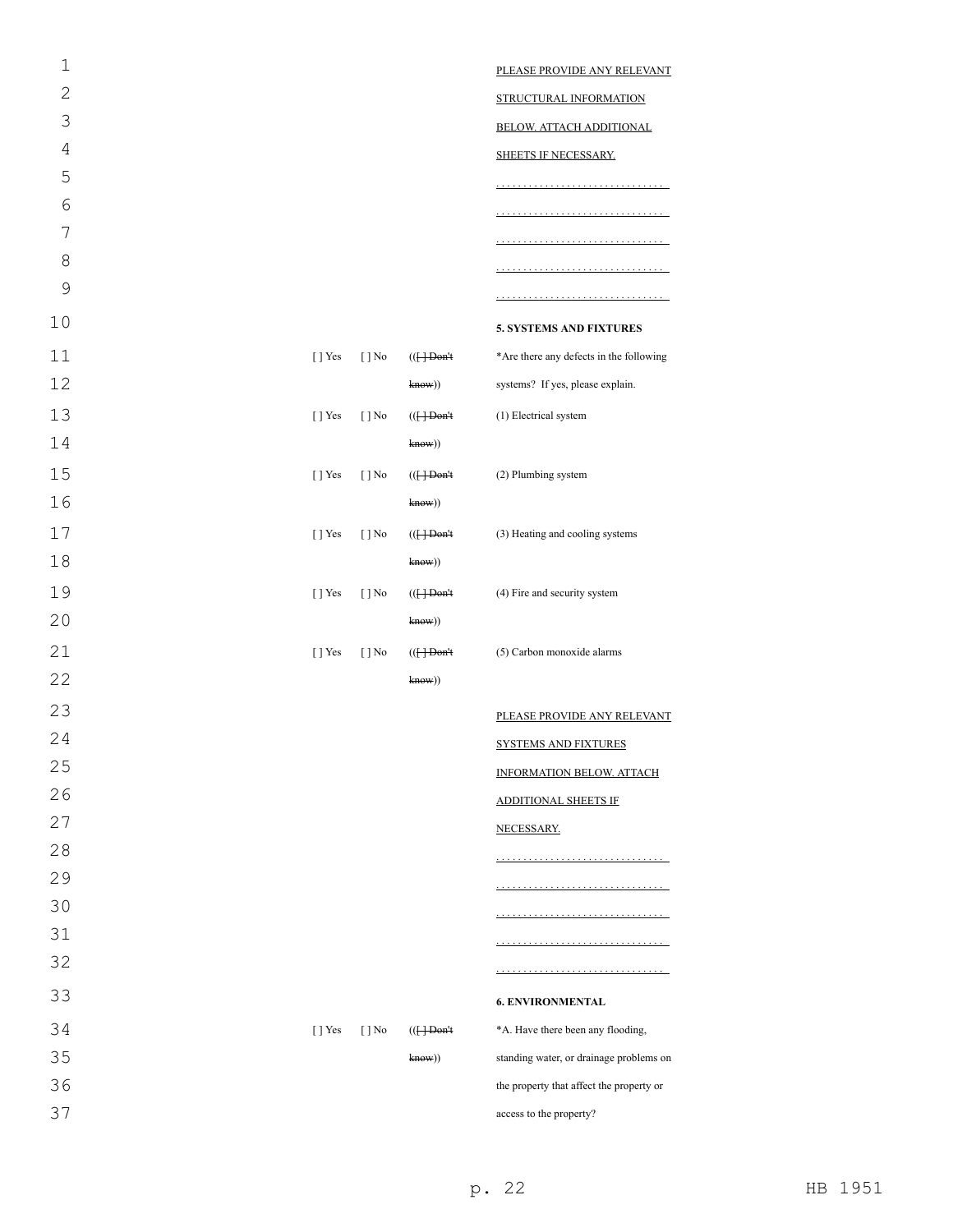| $\mathbf 1$    | $\lceil$   Yes | $\lceil \cdot \rceil$ No | $((\Box$ Don't     | *B. Is there any material damage to the  |
|----------------|----------------|--------------------------|--------------------|------------------------------------------|
| $\overline{2}$ |                |                          | know))             | property from fire, wind, floods, beach  |
| 3              |                |                          |                    | movements, earthquake, expansive         |
| 4              |                |                          |                    | soils, or landslides?                    |
| 5              | [ ] Yes        | $[ ]$ No                 | $((\Box$ Don't     | *C. Are there any shorelines, wetlands,  |
| 6              |                |                          | knew)              | floodplains, or critical areas on the    |
| 7              |                |                          |                    | property?                                |
| 8              | [ ] Yes        | $[ ]$ No                 | $((\Box$ Don't     | *D. Are there any substances, materials, |
| $\mathsf 9$    |                |                          | $k_{\text{new}}$ ) | or products in or on the property that   |
| 10             |                |                          |                    | may be environmental concerns, such      |
| 11             |                |                          |                    | as asbestos, formaldehyde, radon gas,    |
| 12             |                |                          |                    | lead-based paint, fuel or chemical       |
| 13             |                |                          |                    | storage tanks, or contaminated soil or   |
| 14             |                |                          |                    | water?                                   |
| 15             | $\lceil$   Yes | $[$   No                 | $((\Box$ Don't     | *E. Is there any soil or groundwater     |
| 16             |                |                          | kmow)              | contamination?                           |
| 17             | [ ] Yes        | $[ ]$ No                 | $((\Box$ Don't     | *F. Has the property been used as a      |
| 18             |                |                          | knew)              | legal or illegal dumping site?           |
| 19             | [ ] Yes        | $[ ]$ No                 | $((\Box$ Don't     | *G. Has the property been used as an     |
| 20             |                |                          | $k_{\text{new}}$ ) | illegal drug manufacturing site?         |
| 21             | $\Box$ Yes     | $\Box$ No                |                    | *H. Is there any damage to the property  |
| 22             |                |                          |                    | from animals, including urine, feces, or |
| 23             |                |                          |                    | other waste; chewing on wires or siding  |
| 24             |                |                          |                    | of main structure; or digging?           |
| 25             |                |                          |                    | PLEASE PROVIDE ANY RELEVANT              |
| 26             |                |                          |                    | ENVIRONMENTAL INFORMATION                |
| 27             |                |                          |                    | BELOW. ATTACH ADDITIONAL                 |
| 28             |                |                          |                    | SHEETS IF NECESSARY.                     |
| 29             |                |                          |                    |                                          |
| 30             |                |                          |                    |                                          |
| 31             |                |                          |                    |                                          |
| 32             |                |                          |                    |                                          |
| 33             |                |                          |                    |                                          |
| 34             |                |                          |                    | 7. FULL DISCLOSURE BY                    |
| 35             |                |                          |                    | <b>SELLERS</b>                           |
| 36             |                |                          |                    | A. Other conditions or defects:          |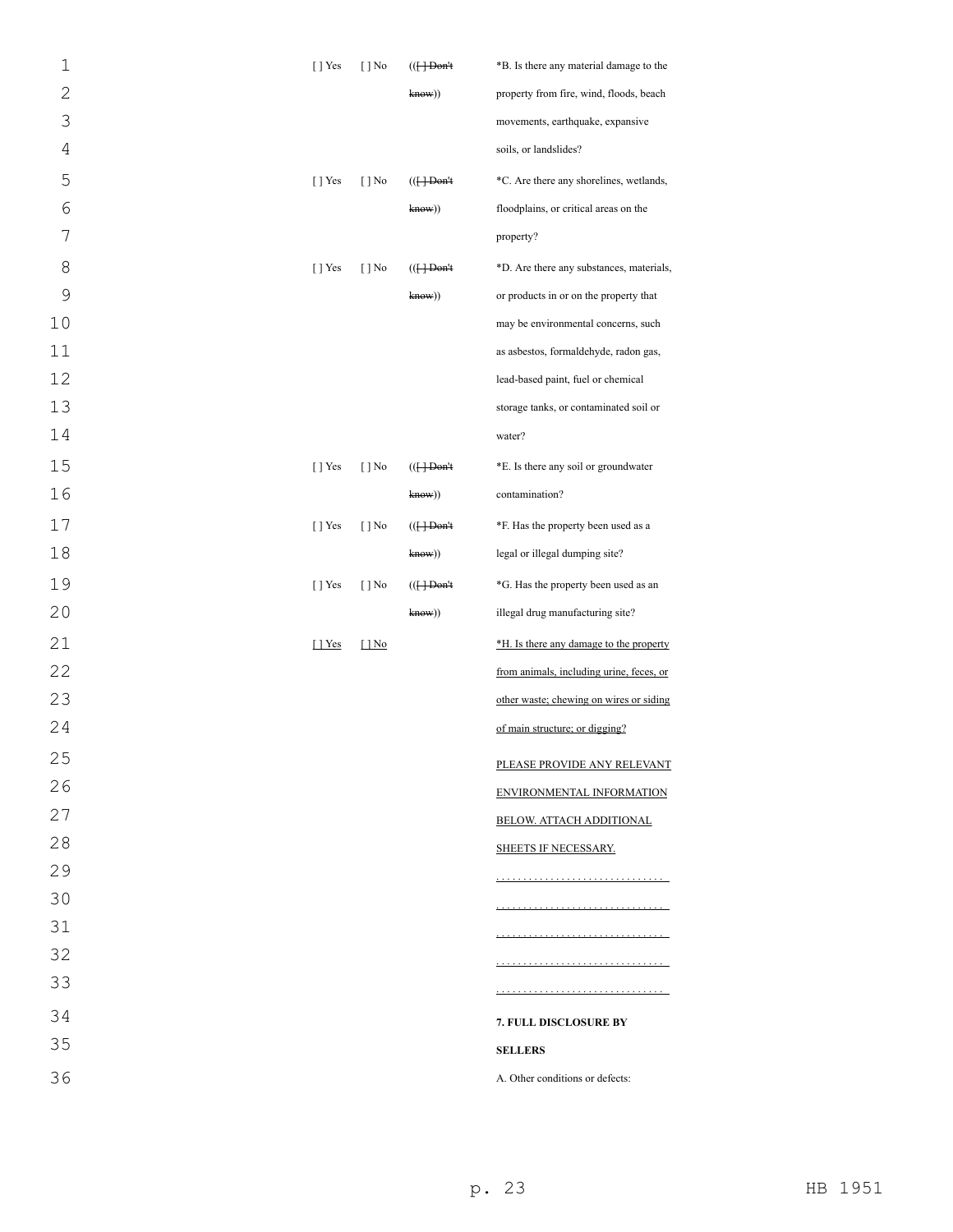| 1  | $\lceil \cdot \rceil$ Yes | $\lceil \cdot \rceil$ No | $((\Box P \rightarrow \Box P))$   | *Are there any other existing material                          |
|----|---------------------------|--------------------------|-----------------------------------|-----------------------------------------------------------------|
| 2  |                           |                          | kmow)                             | defects affecting the property that a                           |
| 3  |                           |                          |                                   | prospective buyer should know about?                            |
| 4  |                           |                          |                                   | B. Verification:                                                |
| 5  |                           |                          |                                   | The foregoing answers and attached                              |
| 6  |                           |                          |                                   | explanations (if any) are complete and                          |
| 7  |                           |                          |                                   | correct to the best of my/our knowledge                         |
| 8  |                           |                          |                                   | and I/we have received a copy hereof.                           |
| 9  |                           |                          |                                   | I/we authorize all of my/our real estate                        |
| 10 |                           |                          |                                   | licensees, if any, to deliver a copy of                         |
| 11 |                           |                          |                                   | this disclosure statement to other real                         |
| 12 |                           |                          |                                   | estate licensees and all prospective                            |
| 13 |                           |                          |                                   | buyers of the property.                                         |
| 14 | $DATE$                    |                          | $SELECT R$                        |                                                                 |
| 15 |                           |                          |                                   | NOTICE TO BUYER                                                 |
| 16 |                           |                          |                                   | INFORMATION REGARDING REGISTERED SEX OFFENDERS MAY BE           |
| 17 |                           |                          |                                   | OBTAINED FROM LOCAL LAW ENFORCEMENT AGENCIES. THIS              |
| 18 |                           |                          |                                   | NOTICE IS INTENDED ONLY TO INFORM YOU OF WHERE TO OBTAIN        |
| 19 |                           |                          |                                   | THIS INFORMATION AND IS NOT AN INDICATION OF THE PRESENCE       |
| 20 |                           |                          | OF REGISTERED SEX OFFENDERS.      |                                                                 |
| 21 |                           |                          | <b>II. BUYER'S ACKNOWLEDGMENT</b> |                                                                 |
| 22 |                           | А.                       |                                   | Buyer hereby acknowledges that: Buyer has a duty to pay         |
| 23 |                           |                          |                                   | diligent attention to any material defects that are known to    |
| 24 |                           |                          |                                   | Buyer or can be known to Buyer by utilizing diligent            |
| 25 |                           |                          | attention and observation.        |                                                                 |
| 26 |                           | <b>B.</b>                |                                   | The disclosures set forth in this statement and in any          |
| 27 |                           |                          |                                   | amendments to this statement are made only by the Seller        |
| 28 |                           |                          |                                   | and not by any real estate licensee or other party.             |
| 29 |                           | C.                       |                                   | Buyer acknowledges that, pursuant to RCW 64.06.050(2),          |
| 30 |                           |                          |                                   | real estate licensees are not liable for inaccurate information |
| 31 |                           |                          |                                   | provided by Seller, except to the extent that real estate       |
| 32 |                           |                          |                                   | licensees know of such inaccurate information.                  |
| 33 |                           | D.                       |                                   | This information is for disclosure only and is not intended     |
| 34 |                           |                          |                                   | to be a part of the written agreement between the Buyer and     |
| 35 |                           |                          | Seller.                           |                                                                 |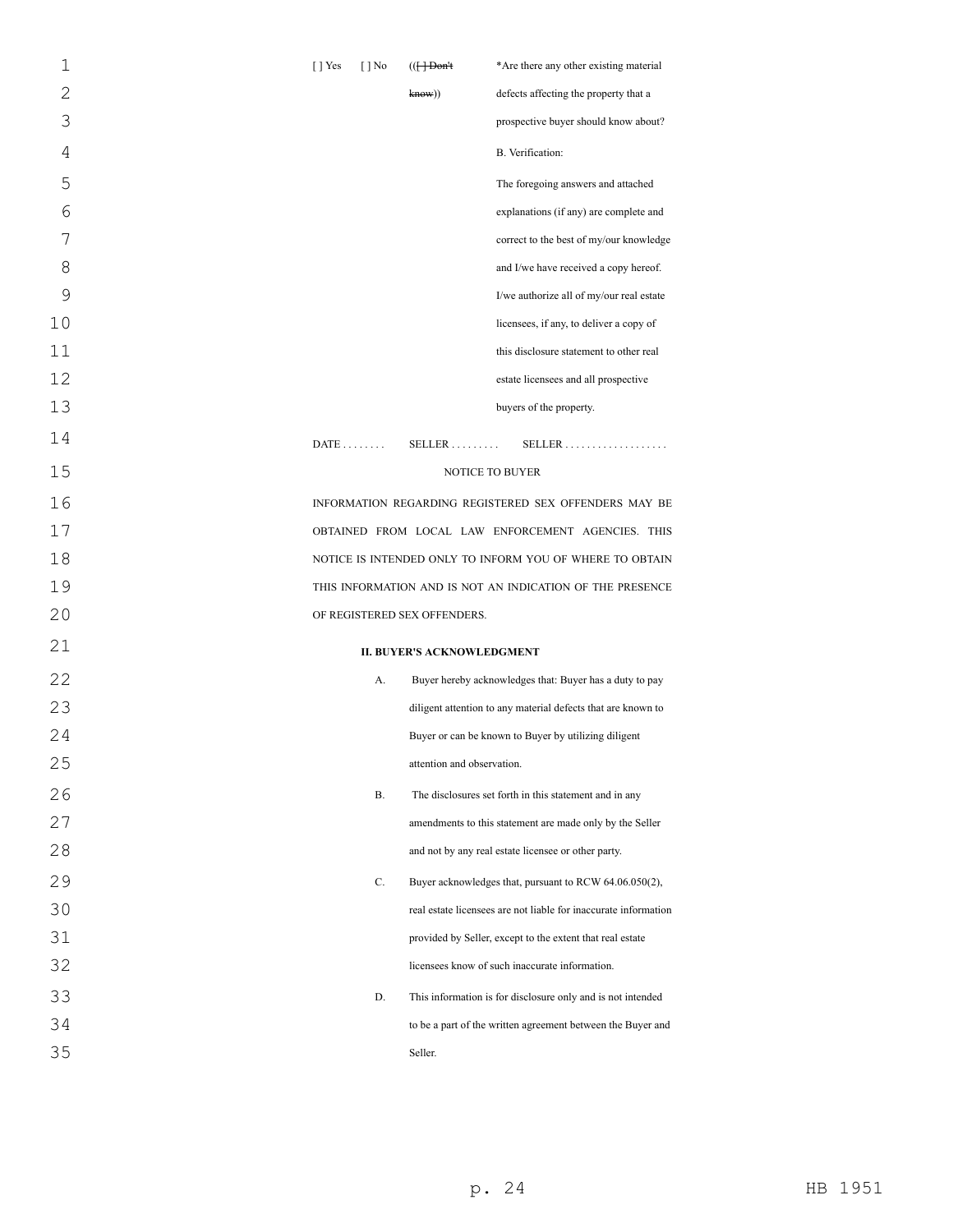|    | Е.<br>Buyer (which term includes all persons signing the "Buyer's                                                                                                  |  |  |  |  |  |  |  |
|----|--------------------------------------------------------------------------------------------------------------------------------------------------------------------|--|--|--|--|--|--|--|
|    | acceptance" portion of this disclosure statement below) has                                                                                                        |  |  |  |  |  |  |  |
|    | received a copy of this Disclosure Statement (including                                                                                                            |  |  |  |  |  |  |  |
|    | attachments, if any) bearing Seller's signature.                                                                                                                   |  |  |  |  |  |  |  |
|    |                                                                                                                                                                    |  |  |  |  |  |  |  |
| 5. | CONTAINED<br>THIS<br><b>DISCLOSURES</b><br>DISCLOSURE STATEMENT<br>ARE<br>PROVIDED BY<br>TN                                                                        |  |  |  |  |  |  |  |
| b  | <del>SELLER'S</del><br>ᅲᆸᇢ<br><b>BASED</b><br>θH<br><b>SELLER</b><br>$\pi$ $\cap$ $\pi$ t $\pi$ $\pi$<br>∩ᢑ<br>חמתה<br><u> ᅎ</u><br>∩תת<br><del>KNOWT</del><br>$+$ |  |  |  |  |  |  |  |
|    | 'MF<br>ᇭᆸ<br><del>STATEMENT</del><br>UNLESS<br>BUYER<br>AND<br>TITID<br><del>nuuuu</del><br><del>ULOGUUDGIU</del><br><del>THT</del><br><del>CONT THE LOC</del>     |  |  |  |  |  |  |  |

 SELLER OTHERWISE AGREE IN WRITING, BUYER SHALL HAVE THREE BUSINESS DAYS FROM THE DAY SELLER OR SELLER'S AGENT DELIVERS THIS DISCLOSURE STATEMENT TO RESCIND THE AGREEMENT BY DELIVERING A SEPARATELY SIGNED WRITTEN STATEMENT OF RESCISSION TO SELLER OR SELLER'S AGENT. YOU MAY WAIVE THE RIGHT TO RESCIND PRIOR TO OR AFTER THE TIME YOU ENTER INTO 13 A SALE AGREEMENT.

 BUYER HEREBY ACKNOWLEDGES RECEIPT OF A COPY OF THIS DISCLOSURE STATEMENT AND ACKNOWLEDGES THAT THE DISCLOSURES MADE HEREIN ARE THOSE OF THE SELLER ONLY, AND NOT OF ANY REAL ESTATE LICENSEE OR OTHER 17 PARTY.

18 DATE . . . . . . BUYER . . . . . . . . BUYER. . . .

 (2) The seller disclosure statement shall be for disclosure only, and shall not be considered part of any written agreement between the buyer and seller of residential property. The seller disclosure 22 statement shall be only a disclosure made by the seller, and not any real estate licensee involved in the transaction, and shall not be construed as a warranty of any kind by the seller or any real estate 25 licensee involved in the transaction.

 **Sec. 3.** RCW 64.06.015 and 2011 c 200 s 3 are each amended to 27 read as follows:

 (1) In a transaction for the sale of unimproved residential real property, the seller shall, unless the buyer has expressly waived the right to receive the disclosure statement under RCW 64.06.010, or unless the transfer is otherwise exempt under RCW 64.06.010, deliver to the buyer a completed seller disclosure statement in the following format and that contains, at a minimum, the following information:

34 INSTRUCTIONS TO THE SELLER

 Please complete the following form. Do not leave any spaces blank. If the question clearly does not apply to the property write "NA." If the answer is "yes" to any \* items, please explain on attached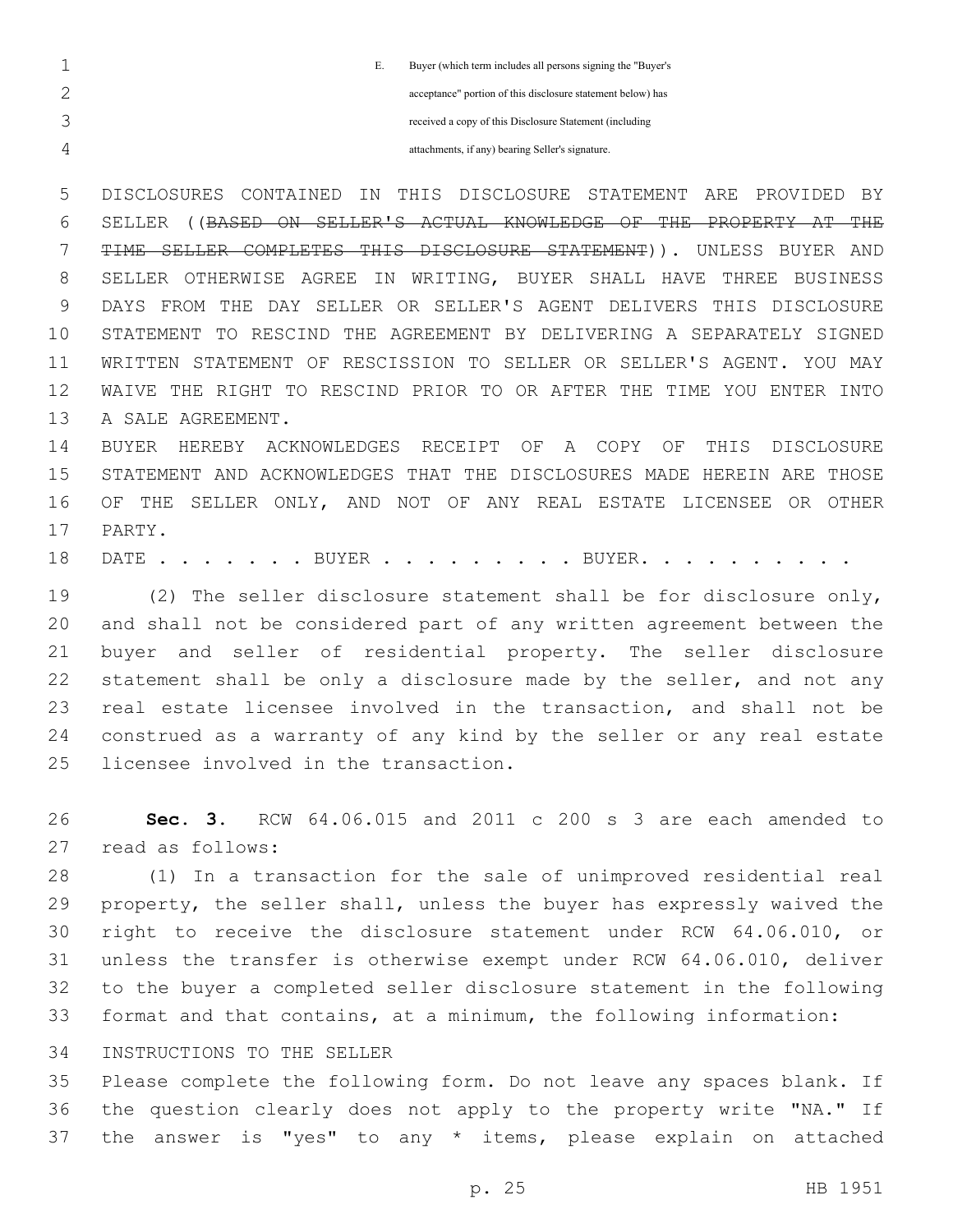sheets. Please refer to the line number(s) of the question(s) when you provide your explanation(s). For your protection you must date and sign each page of this disclosure statement and each attachment. Delivery of the disclosure statement must occur not later than five business days, unless otherwise agreed, after mutual acceptance of a written contract to purchase between a buyer and a seller.

T A ROTE OF THE BUYER TO THE BUYER THE FOLLOWING DISCLOSURES ARE MADE BY SELLER ABOUT THE CONDITION OF THE PROPERTY LOCATED AT. . . . . . . . . . . . . . . . . . . . . . . ("THE PROPERTY"), OR AS LEGALLY DESCRIBED ON ATTACHED EXHIBIT A. SELLER MAKES THE FOLLOWING DISCLOSURES OF EXISTING MATERIAL FACTS OR 12 MATERIAL DEFECTS TO BUYER ((<del>BASED ON SELLER'S ACTUAL KNOWLEDGE OF THE</del> 13 PROPERTY AT THE TIME SELLER COMPLETES THIS DISCLOSURE STATEMENT)). UNLESS YOU AND SELLER OTHERWISE AGREE IN WRITING, YOU HAVE THREE BUSINESS DAYS FROM THE DAY SELLER OR SELLER'S AGENT DELIVERS THIS DISCLOSURE STATEMENT TO YOU TO RESCIND THE AGREEMENT BY DELIVERING A SEPARATELY SIGNED WRITTEN STATEMENT OF RESCISSION TO SELLER OR SELLER'S AGENT. IF THE SELLER DOES NOT GIVE YOU A COMPLETED DISCLOSURE STATEMENT, THEN YOU MAY WAIVE THE RIGHT TO RESCIND PRIOR TO OR AFTER THE TIME YOU ENTER INTO A SALE AGREEMENT.

 THE FOLLOWING ARE DISCLOSURES MADE BY SELLER AND ARE NOT THE REPRESENTATIONS OF ANY REAL ESTATE LICENSEE OR OTHER PARTY. THIS INFORMATION IS FOR DISCLOSURE ONLY AND IS NOT INTENDED TO BE A PART OF ANY WRITTEN AGREEMENT BETWEEN BUYER AND SELLER.

 FOR A MORE COMPREHENSIVE EXAMINATION OF THE SPECIFIC CONDITION OF THIS PROPERTY YOU ARE ADVISED TO OBTAIN AND PAY FOR THE SERVICES OF QUALIFIED EXPERTS TO INSPECT THE PROPERTY, WHICH MAY INCLUDE, WITHOUT LIMITATION, ARCHITECTS, ENGINEERS, LAND SURVEYORS, PLUMBERS, ELECTRICIANS, ROOFERS, BUILDING INSPECTORS, ON-SITE WASTEWATER TREATMENT INSPECTORS, OR STRUCTURAL PEST INSPECTORS. THE PROSPECTIVE BUYER AND SELLER MAY WISH TO OBTAIN PROFESSIONAL ADVICE OR INSPECTIONS OF THE PROPERTY OR TO PROVIDE APPROPRIATE PROVISIONS IN A CONTRACT BETWEEN THEM WITH RESPECT TO ANY ADVICE, INSPECTION, DEFECTS 34 OR WARRANTIES.

35 Seller  $\ldots$  . is/  $\ldots$  . is not occupying the property.

**I. SELLER'S DISCLOSURES:**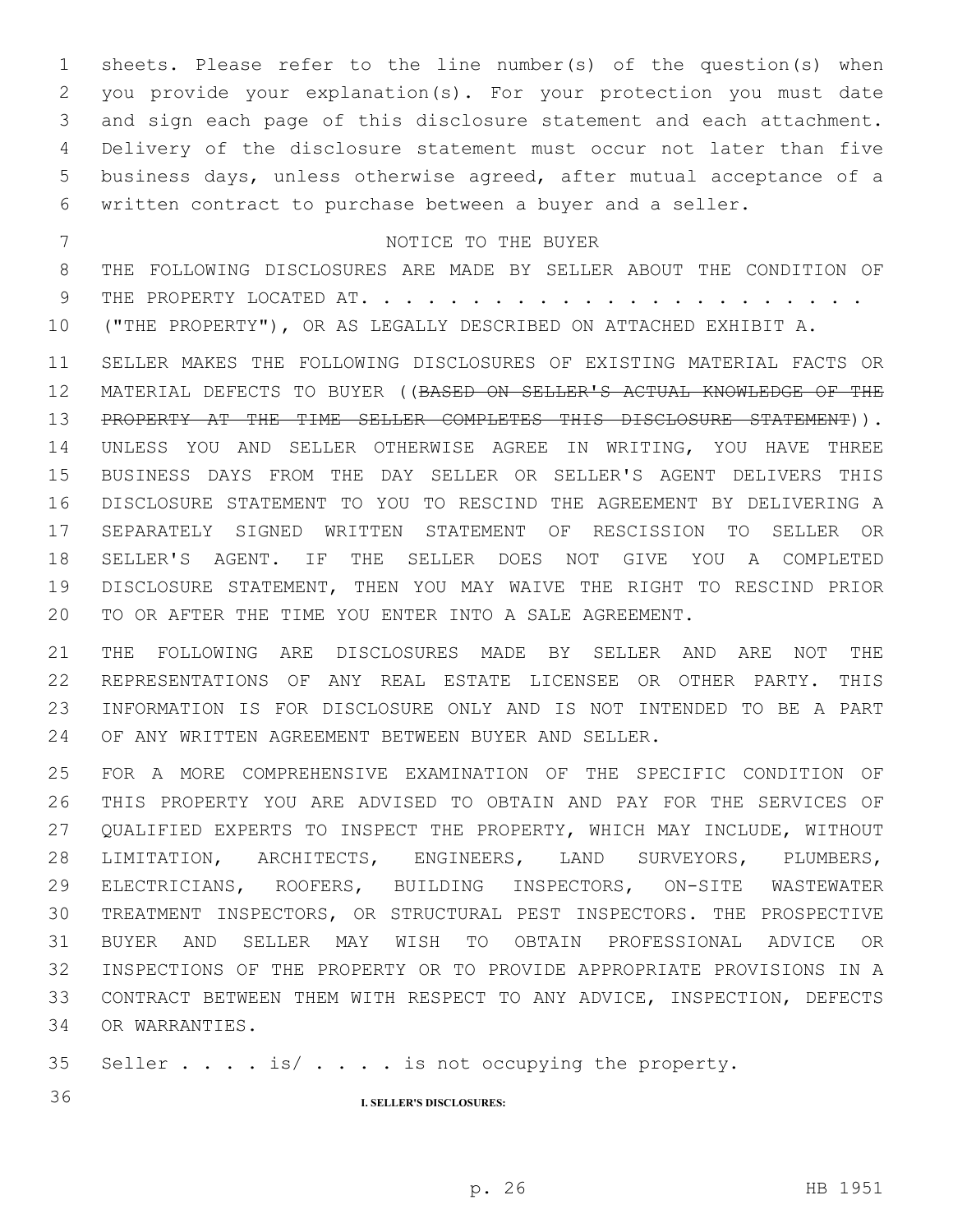| $\mathbf 1$    | *Please provide any relevant information for each category in the space provided. |                                                                                       |                                    |                                          |  |  |  |  |  |
|----------------|-----------------------------------------------------------------------------------|---------------------------------------------------------------------------------------|------------------------------------|------------------------------------------|--|--|--|--|--|
| $\overline{2}$ |                                                                                   | If you answer "Yes" to a question with an asterisk $(*)$ , please explain your answer |                                    |                                          |  |  |  |  |  |
| 3              |                                                                                   | and attach documents, if available and not otherwise publicly recorded. If            |                                    |                                          |  |  |  |  |  |
| 4              |                                                                                   |                                                                                       | necessary, use an attached sheet.  |                                          |  |  |  |  |  |
| 5              |                                                                                   |                                                                                       |                                    | 1. TITLE                                 |  |  |  |  |  |
| 6              | $\lceil \cdot \rceil$ Yes                                                         | $\lceil \cdot \rceil$ No                                                              | $((\Box P \rightarrow \Box P))$    | A. Do you have legal authority to sell   |  |  |  |  |  |
| 7              |                                                                                   |                                                                                       | know))                             | the property? If no, please explain.     |  |  |  |  |  |
| 8              | $[$ T Yes                                                                         | $[ ]$ No                                                                              | $((\leftarrow)$ Don't              | *B. Is title to the property subject to  |  |  |  |  |  |
| 9              |                                                                                   |                                                                                       | $k_{\text{now}}$ )                 | any of the following?                    |  |  |  |  |  |
| 10             |                                                                                   |                                                                                       |                                    | (1) First right of refusal               |  |  |  |  |  |
| 11             |                                                                                   |                                                                                       |                                    | (2) Option                               |  |  |  |  |  |
| 12             |                                                                                   |                                                                                       |                                    | (3) Lease or rental agreement            |  |  |  |  |  |
| 13             |                                                                                   |                                                                                       |                                    | (4) Life estate?                         |  |  |  |  |  |
| 14             | $[$ ] Yes                                                                         | $\lceil \cdot \rceil$ No                                                              | $((\Box P \rightarrow \Box P))$    | *C. Are there any encroachments,         |  |  |  |  |  |
| 15             |                                                                                   |                                                                                       | $k_{\text{new}}$ )                 | boundary agreements, or boundary         |  |  |  |  |  |
| 16             |                                                                                   |                                                                                       |                                    | disputes?                                |  |  |  |  |  |
| 17             | $[ ]$ Yes                                                                         | $[$ ] No                                                                              | $((\leftarrow)$ Don't              | *D. Is there a private road or easement  |  |  |  |  |  |
| 18             |                                                                                   |                                                                                       | know))                             | agreement for access to the property?    |  |  |  |  |  |
| 19             | $\lceil$   Yes                                                                    | $\lceil \cdot \rceil$ No                                                              | $((\bigoplus$ Don't                | *E. Are there any rights-of-way,         |  |  |  |  |  |
| 20             |                                                                                   |                                                                                       | know))                             | easements, or access limitations that    |  |  |  |  |  |
| 21             |                                                                                   |                                                                                       |                                    | affect the Buyer's use of the property?  |  |  |  |  |  |
| 22             | $[$ T Yes                                                                         | $\lceil \cdot \rceil$ No                                                              | $((\Box P \rightarrow \Box P))$    | *F. Are there any written agreements     |  |  |  |  |  |
| 23             |                                                                                   |                                                                                       | $k_{\text{new}}$ )                 | for joint maintenance of an easement or  |  |  |  |  |  |
| 24             |                                                                                   |                                                                                       |                                    | right-of-way?                            |  |  |  |  |  |
| 25             | $\lceil$   Yes                                                                    | $[$   No                                                                              | $((\Box P \rightarrow \Diamond P)$ | *G. Is there any study, survey project,  |  |  |  |  |  |
| 26             |                                                                                   |                                                                                       | $k_{\text{now}}$ )                 | or notice that would adversely affect    |  |  |  |  |  |
| 27             |                                                                                   |                                                                                       |                                    | the property?                            |  |  |  |  |  |
| 28             | $\lceil \cdot \rceil$ Yes                                                         | $\lceil \cdot \rceil$ No                                                              | $((\Box$ Don't                     | *H. Are there any pending or existing    |  |  |  |  |  |
| 29             |                                                                                   |                                                                                       | $k_{\text{new}}$ )                 | assessments against the property?        |  |  |  |  |  |
| 30             | $\lceil \cdot \rceil$ Yes                                                         | $\lceil \cdot \rceil$ No                                                              | $((\Box P \rightarrow \Diamond P)$ | *I. Are there any zoning violations,     |  |  |  |  |  |
| 31             |                                                                                   |                                                                                       | kmow)                              | nonconforming uses, or any unusual       |  |  |  |  |  |
| 32             |                                                                                   |                                                                                       |                                    | restrictions on the property that affect |  |  |  |  |  |
| 33             |                                                                                   |                                                                                       |                                    | future construction or remodeling?       |  |  |  |  |  |
| 34             | $\lceil \cdot \rceil$ Yes                                                         | $[ ]$ No                                                                              | $((\leftarrow)$ Don't              | *J. Is there a boundary survey for the   |  |  |  |  |  |
| 35             |                                                                                   |                                                                                       | know))                             | property?                                |  |  |  |  |  |
| 36             | $\lceil \cdot \rceil$ Yes                                                         | $\lceil \cdot \rceil$ No                                                              | $((\bigoplus$ Don't                | *K. Are there any covenants,             |  |  |  |  |  |
| 37             |                                                                                   |                                                                                       | know))                             | conditions, or restrictions recorded     |  |  |  |  |  |
| 38             |                                                                                   |                                                                                       |                                    | against title to the property?           |  |  |  |  |  |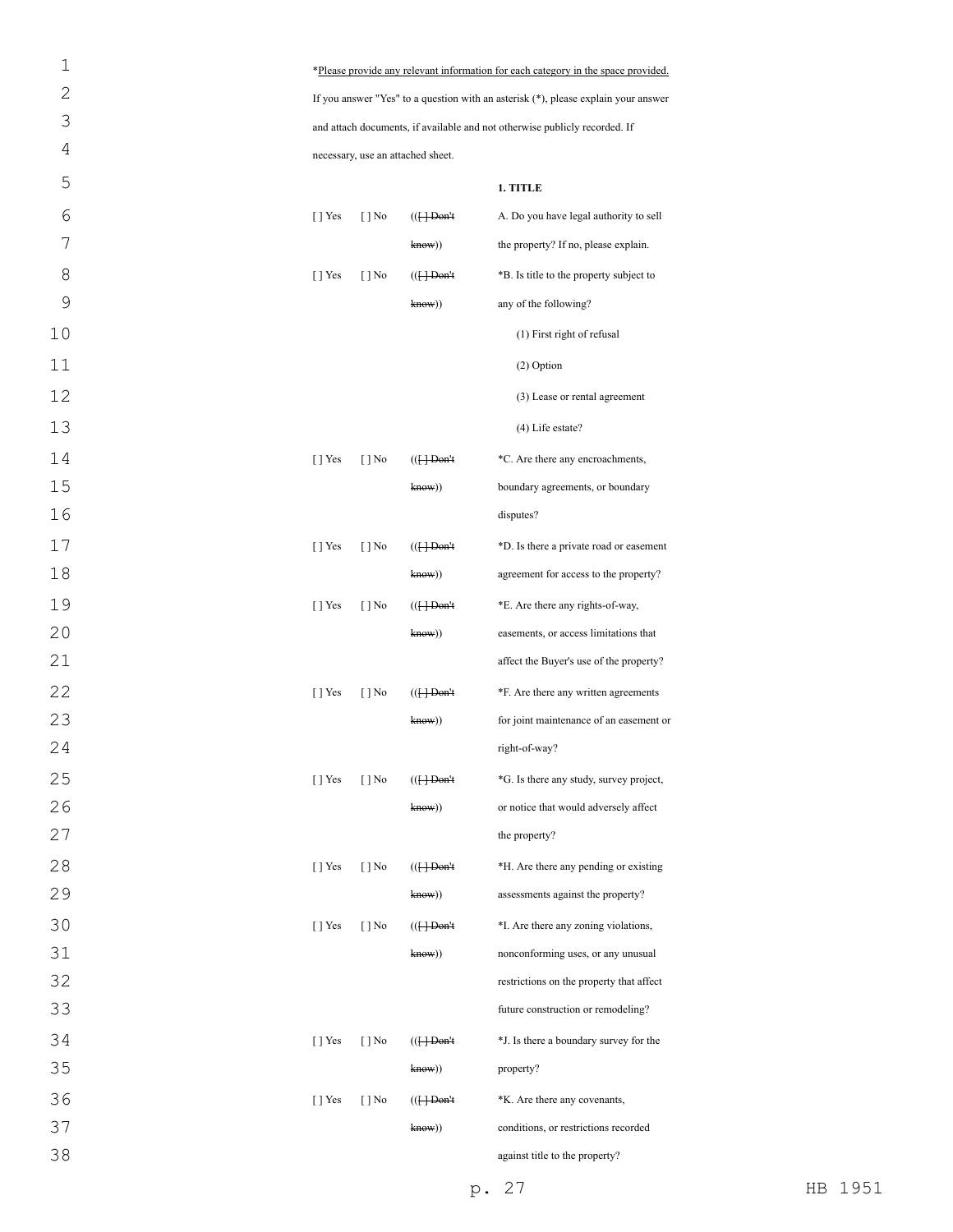| $\mathbf 1$   |           |                          |                                          | PLEASE PROVIDE ANY                        |
|---------------|-----------|--------------------------|------------------------------------------|-------------------------------------------|
| 2             |           |                          |                                          | RELEVANT TITLE INFORMATION                |
| 3             |           |                          |                                          | <b>BELOW. ATTACH ADDITIONAL</b>           |
| 4             |           |                          |                                          | SHEETS IF NECESSARY.                      |
| 5             |           |                          |                                          |                                           |
| 6             |           |                          |                                          |                                           |
| 7             |           |                          |                                          |                                           |
| 8             |           |                          |                                          |                                           |
| $\mathcal{G}$ |           |                          |                                          |                                           |
| 10            |           |                          |                                          | 2. WATER                                  |
| 11            |           |                          |                                          | A. Household Water                        |
| 12            | [ ] Yes   | $\lceil \cdot \rceil$ No | $((\leftarrow \rightarrow \text{Don't})$ | (1) Does the property have potable        |
| 13            |           |                          | kmow)                                    | water supply?                             |
| 14            |           |                          |                                          | (2) If yes, the source of water for the   |
| 15            |           |                          |                                          | property is:                              |
| 16            |           |                          |                                          | [] Private or publicly owned water        |
| 17            |           |                          |                                          | system                                    |
| 18            |           |                          |                                          | [] Private well serving only the          |
| 19            |           |                          |                                          | property                                  |
| 20            |           |                          |                                          | *[] Other water system                    |
| 21            | [ ] Yes   | $[ ]$ No                 | $((\leftarrow \}$ Don't                  | *If shared, are there any written         |
| 22            |           |                          | know))                                   | agreements?                               |
| 23            | $[$ T Yes | $\lceil \cdot \rceil$ No | $((\Box$ Don't                           | *(3) Is there an easement (recorded or    |
| 24            |           |                          | kmow)                                    | unrecorded) for access to and/or          |
| 25            |           |                          |                                          | maintenance of the water source?          |
| 26            | [ ] Yes   | $[ ]$ No                 | $((\bigoplus$ Don't                      | *(4) Are there any problems or repairs    |
| 27            |           |                          | knew)                                    | needed?                                   |
| 28            | [] Yes    | $[ ]$ No                 | $((\leftarrow \}$ Don't                  | (5) Is there a connection or hook-up      |
| 29            |           |                          | $k_{\text{new}}$ )                       | charge payable before the property can    |
| 30            |           |                          |                                          | be connected to the water main?           |
| 31            | [] Yes    | $[$   No                 | $((\leftarrow)$ Don't                    | (6) Have you obtained a certificate of    |
| 32            |           |                          | kmow)                                    | water availability from the water         |
| 33            |           |                          |                                          | purveyor serving the property? (If yes,   |
| 34            |           |                          |                                          | please attach a copy.)                    |
| 35            | $[$ ] Yes | $[ ]$ No                 | $((\bigoplus$ Don't                      | (7) Is there a water right permit,        |
| 36            |           |                          | knew)                                    | certificate, or claim associated with     |
| 37            |           |                          |                                          | household water supply for the            |
| 38            |           |                          |                                          | property? (If yes, please attach a copy.) |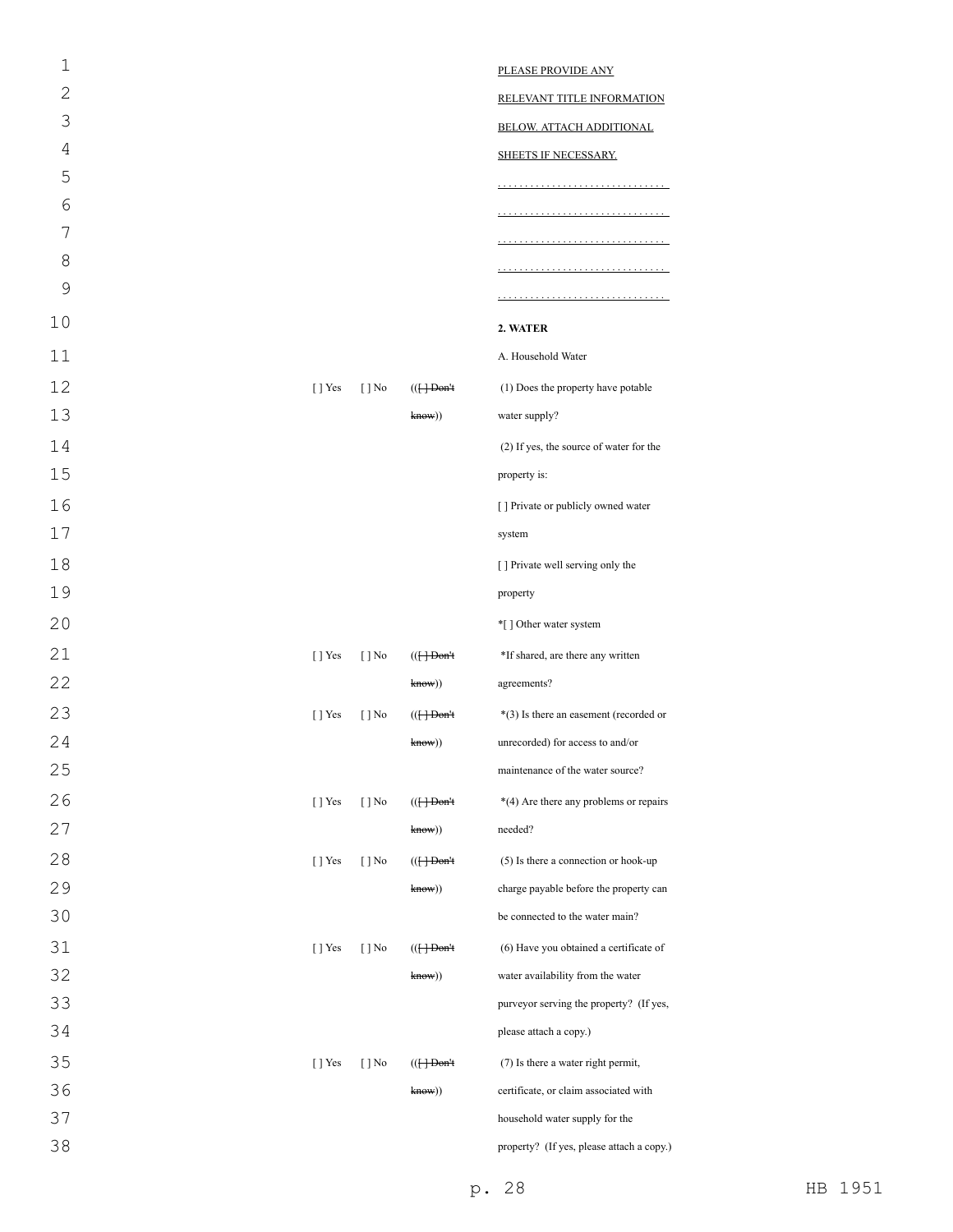| $\mathbf 1$    | $[ ]$ Yes      | $[$   No                 | $((\Box$ Bon't                           | (a) If yes, has the water right permit,      |
|----------------|----------------|--------------------------|------------------------------------------|----------------------------------------------|
| $\overline{2}$ |                |                          | kmow)                                    | certificate, or claim been assigned,         |
| 3              |                |                          |                                          | transferred, or changed?                     |
| $\overline{4}$ |                |                          |                                          | *(b) If yes, has all or any portion of the   |
| 5              |                |                          |                                          | water right not been used for five or        |
| 6              |                |                          |                                          | more successive years?                       |
| 7              |                |                          |                                          | .                                            |
| 8              | $[$ T Yes      | $[$ ] No                 | $((\Box$ Bon't                           | (c) If no or don't know, is the water        |
| 9              |                |                          | kmow)                                    | withdrawn from the water source less         |
| 10             |                |                          |                                          | than 5,000 gallons a day?                    |
| 11             | $\lceil$   Yes | $[$ ] No                 | $((\bigoplus$ Don't                      | $*(8)$ Are there any defects in the          |
| 12             |                |                          | kmow)                                    | operation of the water system (e.g.,         |
| 13             |                |                          |                                          | pipes, tank, pump, etc.)?                    |
| 14             |                |                          |                                          | <b>B.</b> Irrigation Water                   |
| 15             | $[$ T Yes      | $\lceil \cdot \rceil$ No | $((\Box$ Don't                           | (1) Are there any irrigation water           |
| 16             |                |                          | kmow)                                    | rights for the property, such as a water     |
| 17             |                |                          |                                          | right permit, certificate, or claim? (If     |
| 18             |                |                          |                                          | yes, please attach a copy.)                  |
| 19             | $[$ T Yes      | $[ ]$ No                 | $((\bigoplus$ Don't                      | (a) If yes, has all or any portion of the    |
| 20             |                |                          | kmow)                                    | water right not been used for five or        |
| 21             |                |                          |                                          | more successive years?                       |
| 22             | $[$ T Yes      | $[$ ] No                 | $((\Box$ Don't                           | (b) If yes, has the water right permit,      |
| 23             |                |                          | kmow)                                    | certificate, or claim been assigned,         |
| 24             |                |                          |                                          | transferred, or changed?                     |
| 25             | [] Yes         | $[ ]$ No                 | $((\Box$ Don't                           | *(2) Does the property receive               |
| 26             |                |                          | kmow)                                    | irrigation water from a ditch company,       |
| 27             |                |                          |                                          | irrigation district, or other entity? If so, |
| 28             |                |                          |                                          | please identify the entity that supplies     |
| 29             |                |                          |                                          | irrigation water to the property:            |
| 30             |                |                          |                                          |                                              |
| 31             |                |                          |                                          | C. Outdoor Sprinkler System                  |
| 32             | [] Yes         | $[ ]$ No                 | $((\leftarrow \rightarrow \text{Don't})$ | (1) Is there an outdoor sprinkler            |
| 33             |                |                          | kmow)                                    | system for the property?                     |
| 34             | [] Yes         | $\lceil \cdot \rceil$ No | $((\bigoplus$ Don't                      | *(2) If yes, are there any defects in the    |
| 35             |                |                          | knew)                                    | system?                                      |
| 36             | [] Yes         | $[ ]$ No                 | $((\leftarrow)$ Don't                    | *(3) If yes, is the sprinkler system         |
| 37             |                |                          | knew)                                    | connected to irrigation water?               |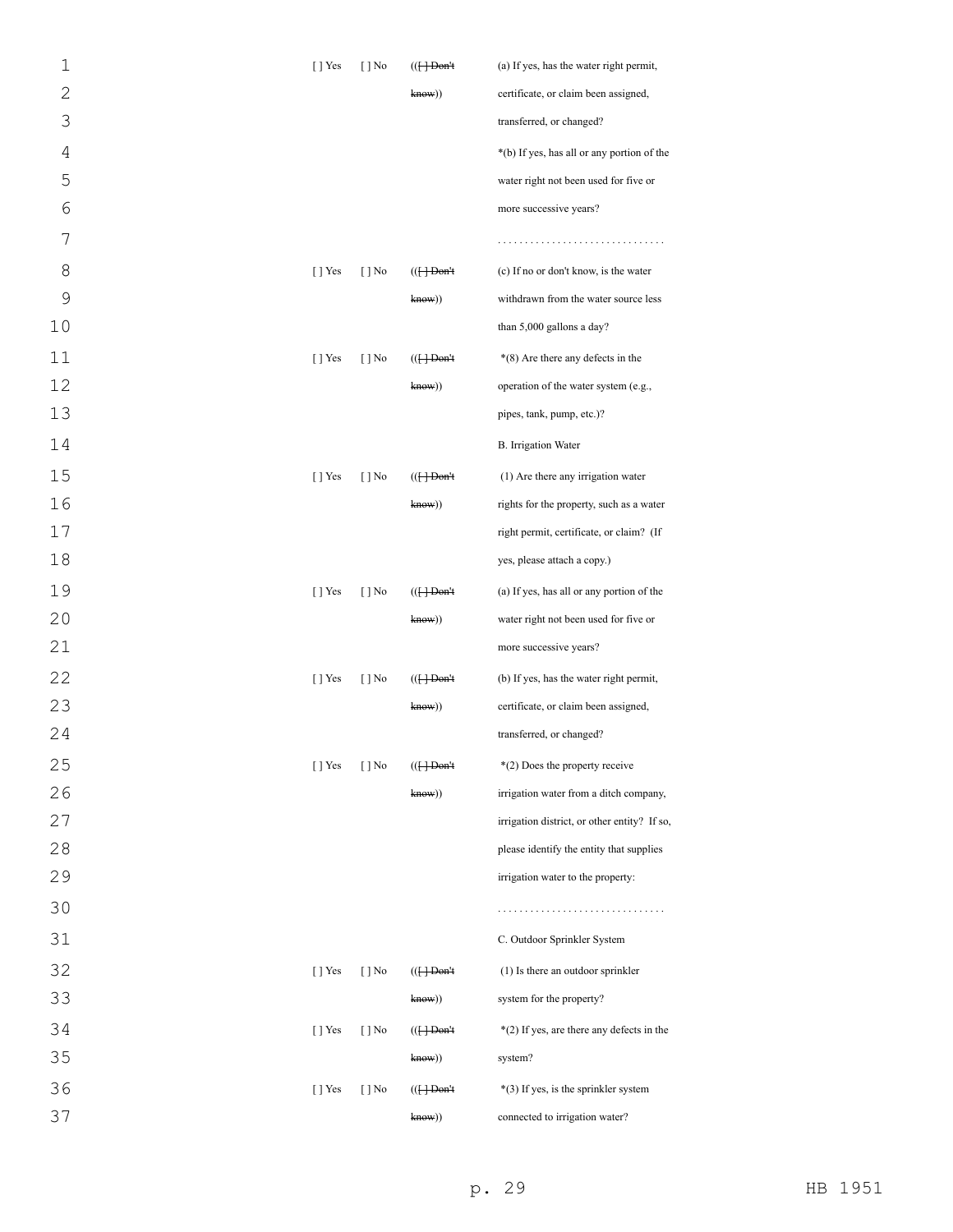| $\mathbf 1$    |                |                          |                                     | PLEASE PROVIDE ANY                        |
|----------------|----------------|--------------------------|-------------------------------------|-------------------------------------------|
| $\overline{2}$ |                |                          |                                     | RELEVANT WATER INFORMATION                |
| 3              |                |                          |                                     | <b>BELOW. ATTACH ADDITIONAL</b>           |
| 4              |                |                          |                                     | SHEETS IF NECESSARY.                      |
| 5              |                |                          |                                     |                                           |
| 6              |                |                          |                                     |                                           |
| 7              |                |                          |                                     |                                           |
| 8              |                |                          |                                     |                                           |
| $\mathcal{G}$  |                |                          |                                     |                                           |
| 10             |                |                          |                                     | 3. SEWER/SEPTIC SYSTEM                    |
| 11             |                |                          |                                     | A. The property is served by:             |
| 12             |                |                          |                                     | [] Public sewer system                    |
| 13             |                |                          |                                     | [] On-site sewage system (including       |
| 14             |                |                          |                                     | pipes, tanks, drainfields, and all other  |
| 15             |                |                          |                                     | component parts)                          |
| 16             |                |                          |                                     | [] Other disposal system, please          |
| 17             |                |                          |                                     | describe:                                 |
| 18             |                |                          |                                     |                                           |
| 19             | $[$ ] Yes      | $\lceil \cdot \rceil$ No | $((\Box P \rightarrow \Diamond P))$ | B. Is the property subject to any sewage  |
| 20             |                |                          | kmow)                               | system fees or charges in addition to     |
| 21             |                |                          |                                     | those covered in your regularly billed    |
| 22             |                |                          |                                     | sewer or on-site sewage system            |
| 23             |                |                          |                                     | maintenance service?                      |
| 24             |                |                          |                                     | C. If the property is connected to an on- |
| 25             |                |                          |                                     | site sewage system:                       |
| 26             | $\lceil$   Yes | $[$   No                 | $((\Box$ Don't                      | *(1) Was a permit issued for its          |
| 27             |                |                          | kmow)                               | construction?                             |
| 28             | $[$ T Yes      | $[ ]$ No                 | $((\leftarrow)$ Don't               | *(2) Was it approved by the local         |
| 29             |                |                          | kmow)                               | health department or district following   |
| 30             |                |                          |                                     | its construction?                         |
| 31             | $[$ ] Yes      | $[ ]$ No                 | $((\leftarrow \}$ Don't             | (3) Is the septic system a pressurized    |
| 32             |                |                          | kmow)                               | system?                                   |
| 33             | $[$ T Yes      | $[ ]$ No                 | $((\leftarrow \text{Don't})$        | (4) Is the septic system a gravity        |
| 34             |                |                          | kmow)                               | system?                                   |
| 35             | $[$ T Yes      | $[ ]$ No                 | $((\bigoplus$ Don't                 | *(5) Have there been any changes or       |
| 36             |                |                          | knew)                               | repairs to the on-site sewage system?     |
|                |                |                          |                                     |                                           |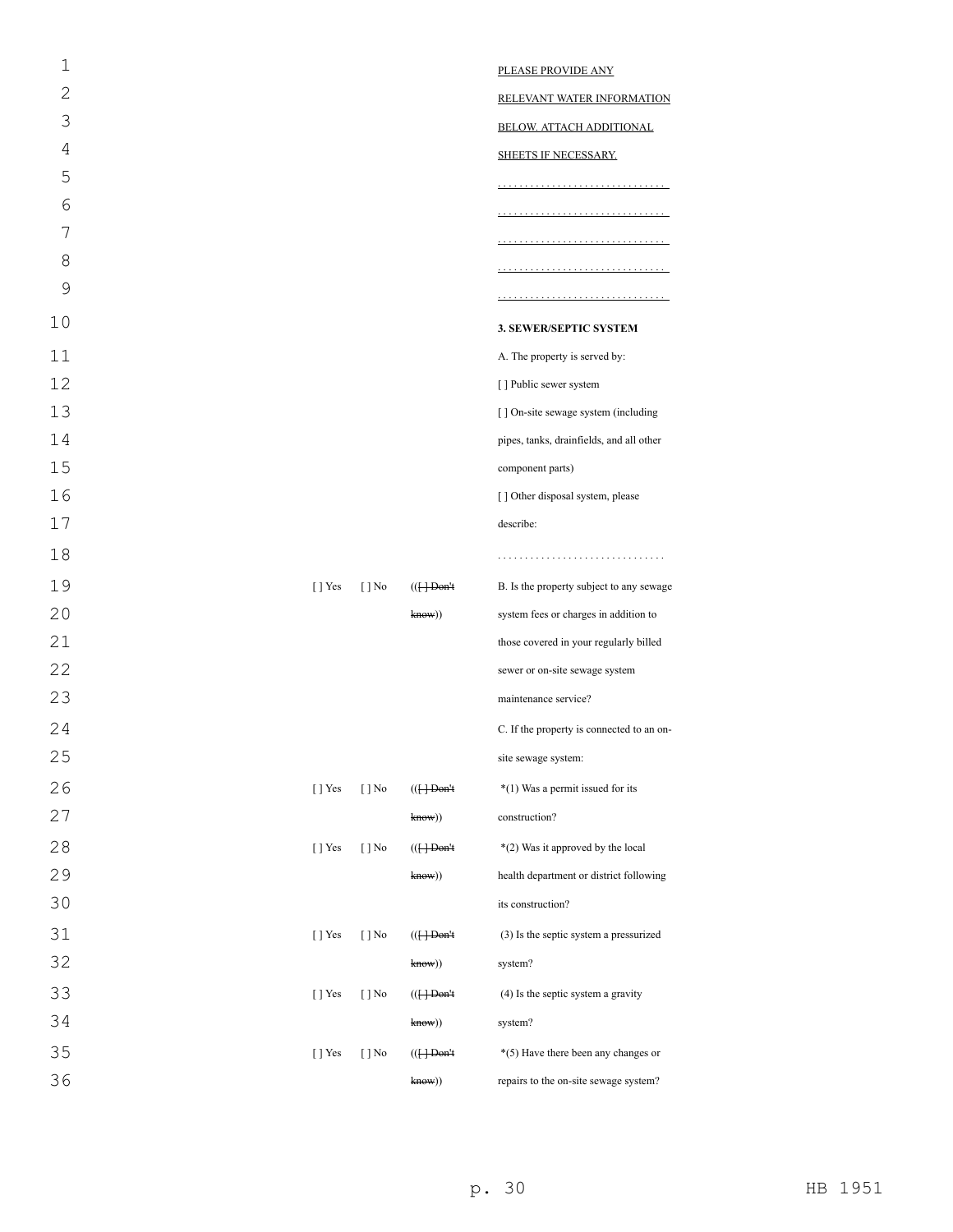| $\mathbf 1$    |           |          |                                          | $(6)$ Is the on-site sewage system,       |
|----------------|-----------|----------|------------------------------------------|-------------------------------------------|
| $\overline{2}$ | $[ ]$ Yes | $[ ]$ No | $((\leftarrow \rightarrow \text{Don't})$ |                                           |
|                |           |          | kmow)                                    | including the drainfield, located         |
| 3              |           |          |                                          | entirely within the boundaries of the     |
| $\overline{4}$ |           |          |                                          | property? If no, please explain:          |
| 5              |           |          |                                          |                                           |
| 6              | $[$ T Yes | $[$ ] No | $((\leftarrow \}$ Don't                  | *(7) Does the on-site sewage system       |
| 7              |           |          | knew)                                    | require monitoring and maintenance        |
| 8              |           |          |                                          | services more frequently than once a      |
| 9              |           |          |                                          | year?                                     |
| 10             |           |          |                                          |                                           |
| 11             |           |          |                                          | PLEASE PROVIDE ANY                        |
| 12             |           |          |                                          | RELEVANT SEWER/SEPTIC                     |
| 13             |           |          |                                          | SYSTEM INFORMATION BELOW.                 |
| 14             |           |          |                                          | <b>ATTACH ADDITIONAL SHEETS IF</b>        |
| 15             |           |          |                                          | <b>NECESSARY.</b>                         |
| 16             |           |          |                                          |                                           |
| 17             |           |          |                                          |                                           |
| 18             |           |          |                                          |                                           |
| 19             |           |          |                                          |                                           |
| 20             |           |          |                                          |                                           |
| 21             |           |          |                                          | <b>4. ELECTRICAL/GAS</b>                  |
| 22             | $[$ T Yes | $[ ]$ No | $((\leftarrow \rightarrow \text{Don't})$ | A. Is the property served by natural      |
| 23             |           |          | kmow))                                   | gas?                                      |
| 24             | [] Yes    | $[ ]$ No | $((\bigoplus$ Don't                      | B. Is there a connection charge for gas?  |
| 25             |           |          | know))                                   |                                           |
| 26             | [ ] Yes   | $[ ]$ No | $((\leftarrow \}$ Don't                  | C. Is the property served by electricity? |
| 27             |           |          | knew)                                    |                                           |
| 28             | [] Yes    | $[ ]$ No | $((\leftarrow \rightarrow \text{Don't})$ | D. Is there a connection charge for       |
| 29             |           |          | kmow))                                   | electricity?                              |
| 30             | [] Yes    | $[ ]$ No | $((\leftarrow \}$ Don't                  | *E. Are there any electrical problems     |
| 31             |           |          | knew)                                    | on the property?                          |
| 32             |           |          |                                          |                                           |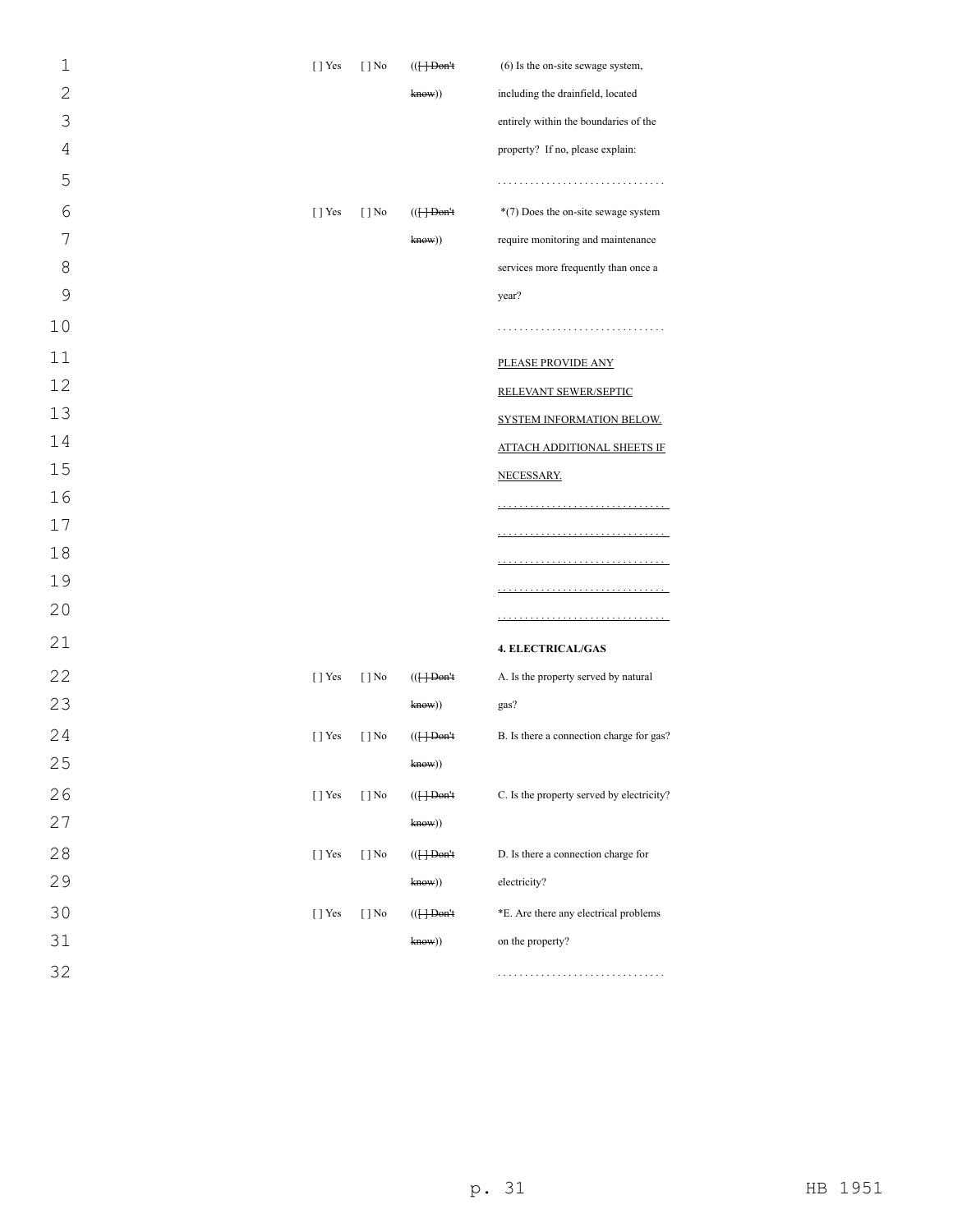| $\mathbf 1$    |                |          |                       | PLEASE PROVIDE ANY                  |
|----------------|----------------|----------|-----------------------|-------------------------------------|
| $\mathbf{2}$   |                |          |                       | RELEVANT ELECTRIC/GAS               |
| 3              |                |          |                       | SYSTEM INFORMATION BELOW.           |
| $\overline{4}$ |                |          |                       | <b>ATTACH ADDITIONAL SHEETS IF</b>  |
| 5              |                |          |                       | NECESSARY.                          |
| 6              |                |          |                       |                                     |
| 7              |                |          |                       |                                     |
| 8              |                |          |                       |                                     |
| 9              |                |          |                       |                                     |
| 10             |                |          |                       |                                     |
| 11             |                |          |                       | 5. FLOODING                         |
| 12             | $\lceil$   Yes | $[$   No | $((\leftarrow)$ Don't | A. Is the property located in a     |
| 13             |                |          | $k_{\text{new}}$ )    | government designated flood zone or |
| 14             |                |          |                       | floodplain?                         |
| 15             |                |          |                       | PLEASE PROVIDE ANY                  |
| 16             |                |          |                       | <b>RELEVANT FLOODING</b>            |
| 17             |                |          |                       | <b>INFORMATION BELOW. ATTACH</b>    |
| 18             |                |          |                       | <b>ADDITIONAL SHEETS IF</b>         |
| 19             |                |          |                       | NECESSARY.                          |
| 20             |                |          |                       |                                     |
| 21             |                |          |                       |                                     |
| 22             |                |          |                       |                                     |
| 23             |                |          |                       |                                     |
| 24             |                |          |                       |                                     |
| 25             |                |          |                       | <b>6. SOIL STABILITY</b>            |
| 26             | [ ] Yes        | $[ ]$ No | $((\leftarrow)$ Don't | *A. Are there any settlement, earth |
| 27             |                |          | knew)                 | movement, slides, or similar soil   |
| 28             |                |          |                       | problems on the property?           |
| 29             |                |          |                       |                                     |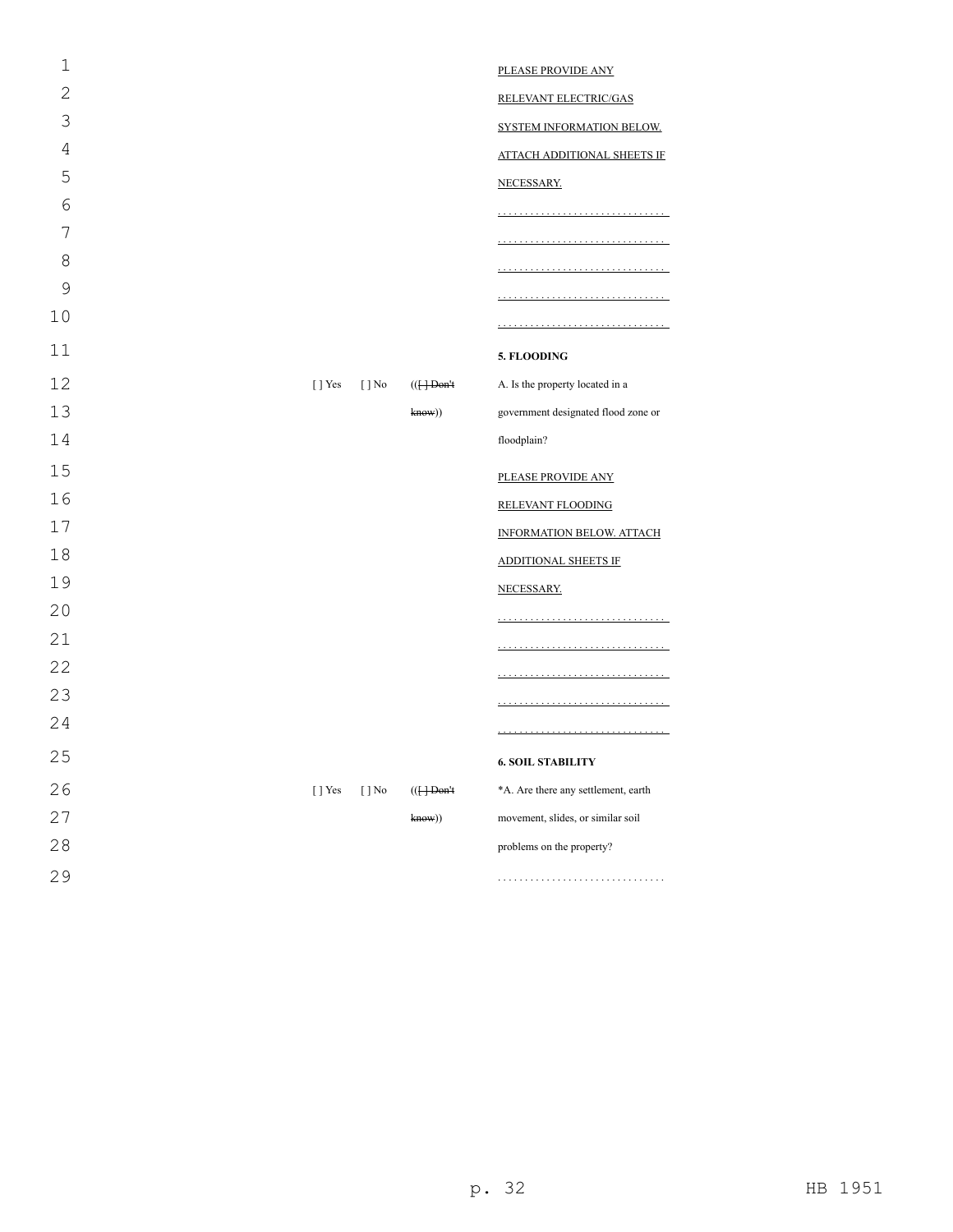| $\mathbf 1$    |                           |                          |                                                        | PLEASE PROVIDE ANY                       |
|----------------|---------------------------|--------------------------|--------------------------------------------------------|------------------------------------------|
| $\overline{2}$ |                           |                          |                                                        | RELEVANT SOIL STABILITY                  |
| 3              |                           |                          |                                                        | INFORMATION BELOW. ATTACH                |
| 4              |                           |                          |                                                        | <b>ADDITIONAL SHEETS IF</b>              |
| 5              |                           |                          |                                                        | NECESSARY.                               |
| 6              |                           |                          |                                                        |                                          |
| 7              |                           |                          |                                                        |                                          |
| 8              |                           |                          |                                                        |                                          |
| 9              |                           |                          |                                                        |                                          |
| 10             |                           |                          |                                                        |                                          |
| 11             |                           |                          |                                                        | 7. ENVIRONMENTAL                         |
| 12             | $\lceil$   Yes            | $\lceil \cdot \rceil$ No | $((\Box$ Don't                                         | *A. Have there been any flooding,        |
| 13             |                           |                          | kmow)                                                  | standing water, or drainage problems     |
| 14             |                           |                          |                                                        | on the property that affect the property |
| 15             |                           |                          |                                                        | or access to the property?               |
| 16             | $\lceil$   Yes            | $\lceil \cdot \rceil$ No | $((\overline{+)}\overline{+}\overline{+}\overline{+})$ | *B. Does any part of the property        |
| 17             |                           |                          | kmow)                                                  | contain fill dirt, waste, or other fill  |
| 18             |                           |                          |                                                        | material?                                |
| 19             | $[$ T Yes                 | $\lceil \cdot \rceil$ No | $((\bigoplus$ Don't                                    | *C. Is there any material damage to the  |
| 20             |                           |                          | kmow)                                                  | property from fire, wind, floods, beach  |
| 21             |                           |                          |                                                        | movements, earthquake, expansive         |
| 22             |                           |                          |                                                        | soils, or landslides?                    |
| 23             | $\lceil \cdot \rceil$ Yes | $[$ ] No                 | $((\leftarrow \}$ Don't                                | D. Are there any shorelines, wetlands,   |
| 24             |                           |                          | kmow)                                                  | floodplains, or critical areas on the    |
| 25             |                           |                          |                                                        | property?                                |
| 26             | [ ] Yes                   | $\lceil \cdot \rceil$ No | $((\Box P \rightarrow \Diamond P))$                    | *E. Are there any substances, materials, |
| 27             |                           |                          | kmow)                                                  | or products in or on the property that   |
| 28             |                           |                          |                                                        | may be environmental concerns, such      |
| 29             |                           |                          |                                                        | as asbestos, formaldehyde, radon gas,    |
| 30             |                           |                          |                                                        | lead-based paint, fuel or chemical       |
| 31             |                           |                          |                                                        | storage tanks, or contaminated soil or   |
| 32             |                           |                          |                                                        | water?                                   |
| 33             | [] Yes                    | $[ ]$ No                 | $((\bigoplus$ Don't                                    | *F. Has the property been used for       |
| 34             |                           |                          | kmow)                                                  | commercial or industrial purposes?       |
| 35             | [] Yes                    | $[$ ] No                 | $((\Box$ Don't                                         | *G. Is there any soil or groundwater     |
| 36             |                           |                          | kmow)                                                  | contamination?                           |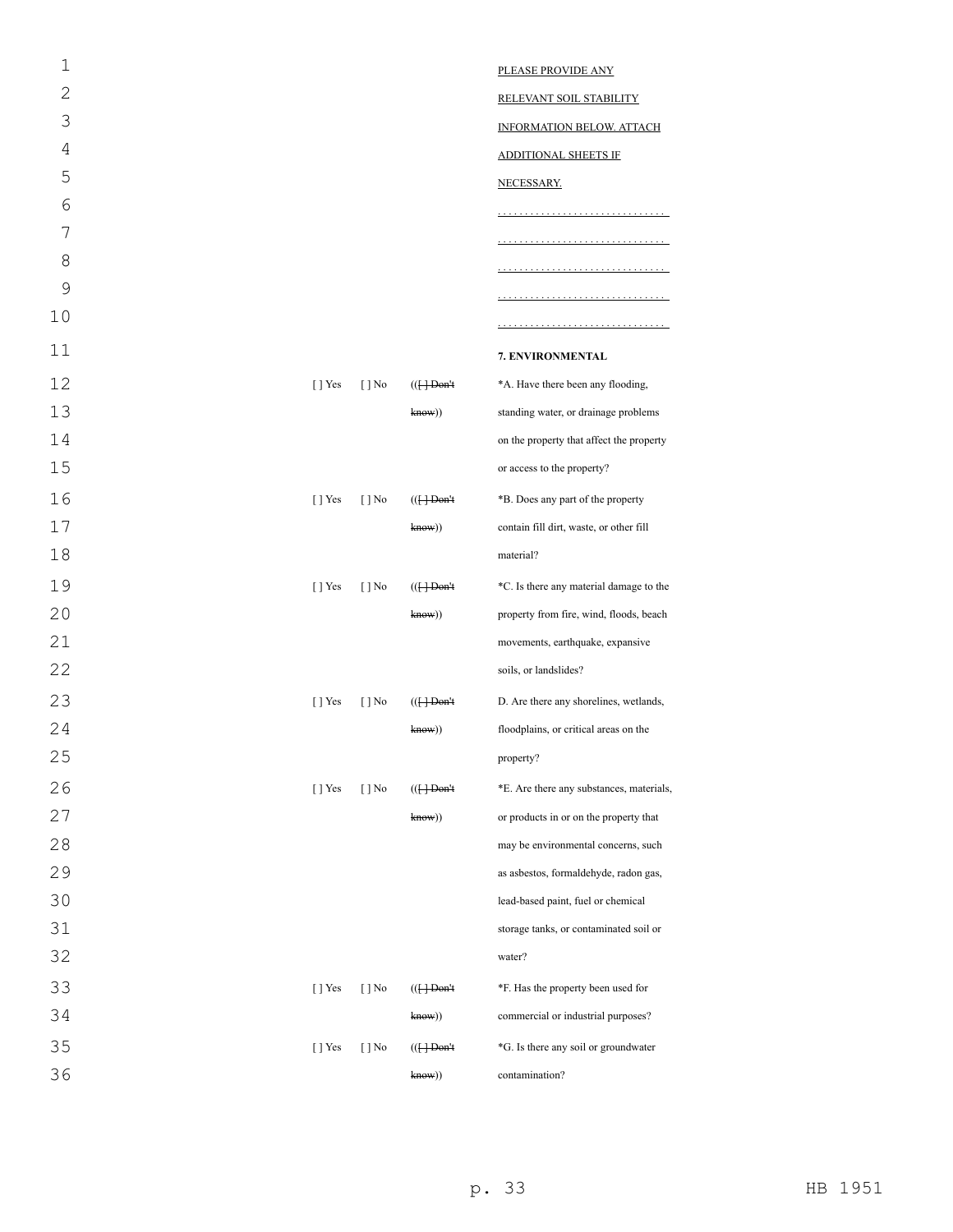| $\mathbf{1}$   | $\lceil \cdot \rceil$ Yes | $\lceil \cdot \rceil$ No | $((\Box$ Don't      | *H. Are there transmission poles or     |
|----------------|---------------------------|--------------------------|---------------------|-----------------------------------------|
| $\mathbf{2}$   |                           |                          | $k_{\text{now}}$ )  | other electrical utility equipment      |
| 3              |                           |                          |                     | installed, maintained, or buried on the |
| $\overline{4}$ |                           |                          |                     | property that do not provide utility    |
| 5              |                           |                          |                     | service to the structures on the        |
| 6              |                           |                          |                     | property?                               |
| 7              | $\lceil \cdot \rceil$ Yes | $\lceil \cdot \rceil$ No | $((\bigoplus$ Don't | *I. Has the property been used as a     |
| 8              |                           |                          | knew)               | legal or illegal dumping site?          |
| 9              | [] Yes                    | $\lceil \cdot \rceil$ No | $((\Box$ Don't      | *J. Has the property been used as an    |
| 10             |                           |                          | $k_{\text{new}}$ )  | illegal drug manufacturing site?        |
| 11             | $\lceil$   Yes            | $\lceil \cdot \rceil$ No | $((\Box$ Don't      | *K. Are there any radio towers that     |
| 12             |                           |                          | kmow)               | cause interference with cellular        |
| 13             |                           |                          |                     | telephone reception?                    |
| 14             | $\Box$ Yes                | $\Box$ No                |                     | *L. Is there any damage to the property |
| 15             |                           |                          |                     | from animals, including digging or      |
| 16             |                           |                          |                     | urine, feces, or other waste?           |
| 17             |                           |                          |                     | PLEASE PROVIDE ANY                      |
| 18             |                           |                          |                     | RELEVANT ENVIRONMENTAL                  |
| 19             |                           |                          |                     | INFORMATION BELOW. ATTACH               |
| 20             |                           |                          |                     | <b>ADDITIONAL SHEETS IF</b>             |
| 21             |                           |                          |                     | NECESSARY.                              |
| 22             |                           |                          |                     |                                         |
| 23             |                           |                          |                     |                                         |
| 24             |                           |                          |                     |                                         |
| 25             |                           |                          |                     |                                         |
| 26             |                           |                          |                     |                                         |
| 27             |                           |                          |                     | <b>8. HOMEOWNERS'</b>                   |
| 28             |                           |                          |                     | ASSOCIATION/COMMON                      |
| 29             |                           |                          |                     | <b>INTERESTS</b>                        |
| 30             | [] Yes                    | $[$   No                 | $((\bigoplus$ Don't | A. Is there a homeowners' association?  |
| 31             |                           |                          | knew)               | Name of association and contact         |
| 32             |                           |                          |                     | information for an officer, director,   |
| 33             |                           |                          |                     | employee, or other authorized agent, if |
| 34             |                           |                          |                     | any, who may provide the association's  |
| 35             |                           |                          |                     | financial statements, minutes, bylaws,  |
| 36             |                           |                          |                     | fining policy, and other information    |
| 37             |                           |                          |                     | that is not publicly available:         |
| 38             |                           |                          |                     |                                         |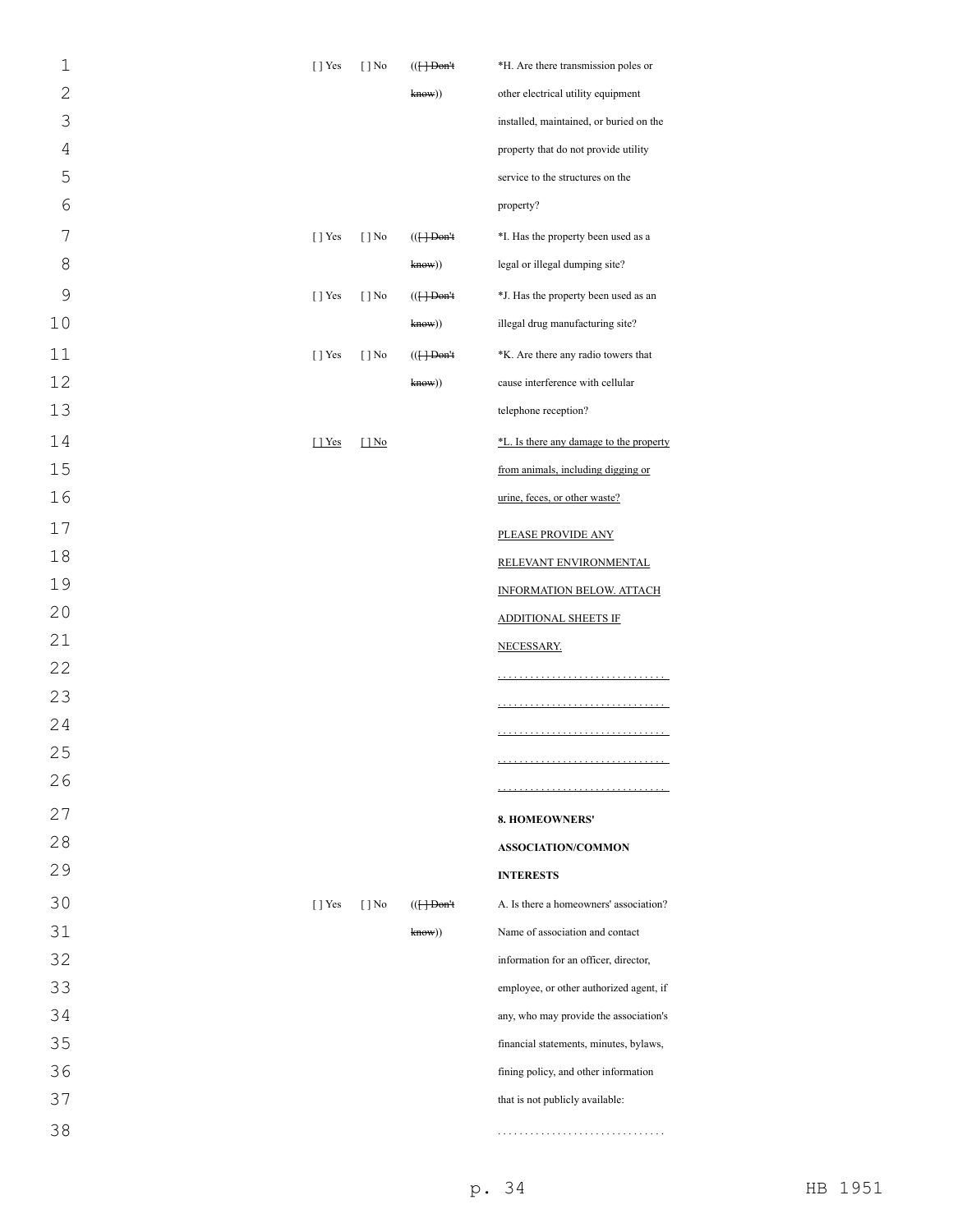| 1              | $\lceil$   Yes            | $\lceil \cdot \rceil$ No | $((\bigoplus$ Don't                      | B. Are there regular periodic            |
|----------------|---------------------------|--------------------------|------------------------------------------|------------------------------------------|
| $\overline{2}$ |                           |                          | kmow)                                    | assessments:                             |
| 3              |                           |                          |                                          | $\text{\$} \dots$ per [ ] Month [ ] Year |
| 4              |                           |                          |                                          |                                          |
| 5              | $\lceil$   Yes            | $\lceil \cdot \rceil$ No | $((\leftarrow \text{Don't})$             | *C. Are there any pending special        |
| 6              |                           |                          | kmow)                                    | assessments?                             |
| 7              | $\lceil \cdot \rceil$ Yes | $\lceil \cdot \rceil$ No | $((\bigoplus$ Don't                      | *D. Are there any shared "common         |
| 8              |                           |                          | $k_{\text{new}}$ )                       | areas" or any joint maintenance          |
| 9              |                           |                          |                                          | agreements (facilities such as walls,    |
| 10             |                           |                          |                                          | fences, landscaping, pools, tennis       |
| 11             |                           |                          |                                          | courts, walkways, or other areas co-     |
| 12             |                           |                          |                                          | owned in undivided interest with         |
| 13             |                           |                          |                                          | others)?                                 |
| 14             |                           |                          |                                          | PLEASE PROVIDE ANY                       |
| 15             |                           |                          |                                          | RELEVANT HOMEOWNERS'                     |
| 16             |                           |                          |                                          | ASSOCIATION/COMMON                       |
| 17             |                           |                          |                                          | <b>INTERESTS INFORMATION</b>             |
| 18             |                           |                          |                                          | <b>BELOW. ATTACH ADDITIONAL</b>          |
| 19             |                           |                          |                                          | SHEETS IF NECESSARY.                     |
| 20             |                           |                          |                                          |                                          |
| 21             |                           |                          |                                          |                                          |
| 22             |                           |                          |                                          |                                          |
| 23             |                           |                          |                                          |                                          |
| 24             |                           |                          |                                          |                                          |
| 25             |                           |                          |                                          | <b>9. OTHER FACTS</b>                    |
| 26             | [ ] Yes                   | $[$   No                 | $((\bigoplus$ Don't                      | *A. Are there any disagreements,         |
| 27             |                           |                          | $k_{\text{new}}$ )                       | disputes, encroachments, or legal        |
| 28             |                           |                          |                                          | actions concerning the property?         |
| 29             |                           |                          |                                          |                                          |
| 30             | [ ] Yes                   | $[ ]$ No                 | $((\leftarrow \rightarrow \text{Don't})$ | *B. Does the property have any plants    |
| 31             |                           |                          | kmow)                                    | or wildlife that are designated as       |
| 32             |                           |                          |                                          | species of concern, or listed as         |
| 33             |                           |                          |                                          | threatened or endangered by the          |
| 34             |                           |                          |                                          | government?                              |
| 35             | [] Yes                    | $\lceil \cdot \rceil$ No | $((\bigoplus$ Don't                      | *C. Is the property classified or        |
| 36             |                           |                          | kmow)                                    | designated as forestland or open space?  |
| 37             |                           |                          |                                          |                                          |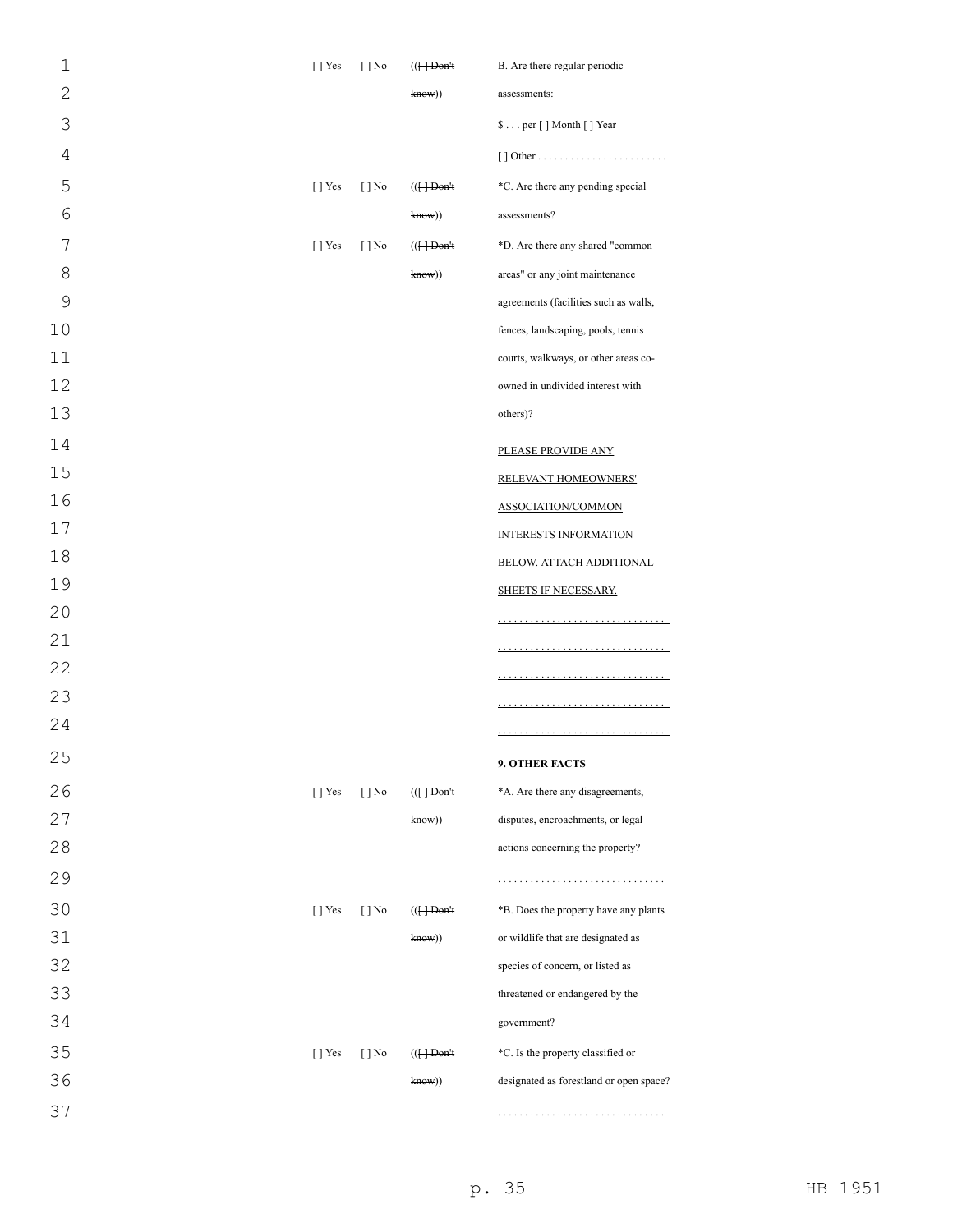| $\mathbf{1}$   | [] Yes  | $[ ]$ No                 | $((\leftarrow \text{Don't})$ | D. Do you have a forest management        |
|----------------|---------|--------------------------|------------------------------|-------------------------------------------|
| $\mathbf{2}$   |         |                          | kmow)                        | plan? If yes, attach.                     |
| 3              | [] Yes  | $\lceil \cdot \rceil$ No | $((\bigoplus$ Don't          | *E. Have any development-related          |
| $\overline{4}$ |         |                          | knew)                        | permit applications been submitted to     |
| 5              |         |                          |                              | any government agencies?                  |
| 6              |         |                          |                              |                                           |
| 7              |         |                          |                              | If the answer to E is "yes," what is the  |
| 8              |         |                          |                              | status or outcome of those                |
| 9              |         |                          |                              | applications?                             |
| 10             |         |                          |                              |                                           |
| 11             | [ ] Yes | $[$ ] No                 | $((\leftarrow \}$ Don't      | F. Is the property located within a city, |
| 12             |         |                          | knew)                        | county, or district or within a           |
| 13             |         |                          |                              | department of natural resources fire      |
| 14             |         |                          |                              | protection zone that provides fire        |
| 15             |         |                          |                              | protection services?                      |
| 16             |         |                          |                              |                                           |
| 17             |         |                          |                              | PLEASE PROVIDE ANY OTHER                  |
| 18             |         |                          |                              | RELEVANT INFORMATION                      |
| 19             |         |                          |                              | <b>BELOW. ATTACH ADDITIONAL</b>           |
| 20             |         |                          |                              | <b>SHEETS IF NECESSARY.</b>               |
| 21             |         |                          |                              |                                           |
| 22             |         |                          |                              |                                           |
| 23             |         |                          |                              |                                           |
| 24             |         |                          |                              |                                           |
| 25             |         |                          |                              |                                           |
| 26             |         |                          |                              | <b>10. FULL DISCLOSURE BY</b>             |
| 27             |         |                          |                              | <b>SELLERS</b>                            |
| 28             |         |                          |                              | A. Other conditions or defects:           |
| 29             | [] Yes  | $[$ ] No                 | $((\Box$ Don't               | *Are there any other existing material    |
| 30             |         |                          | $k_{\text{new}}$ )           | defects affecting the property that a     |
| 31             |         |                          |                              | prospective buyer should know about?      |
| 32             |         |                          |                              | B. Verification:                          |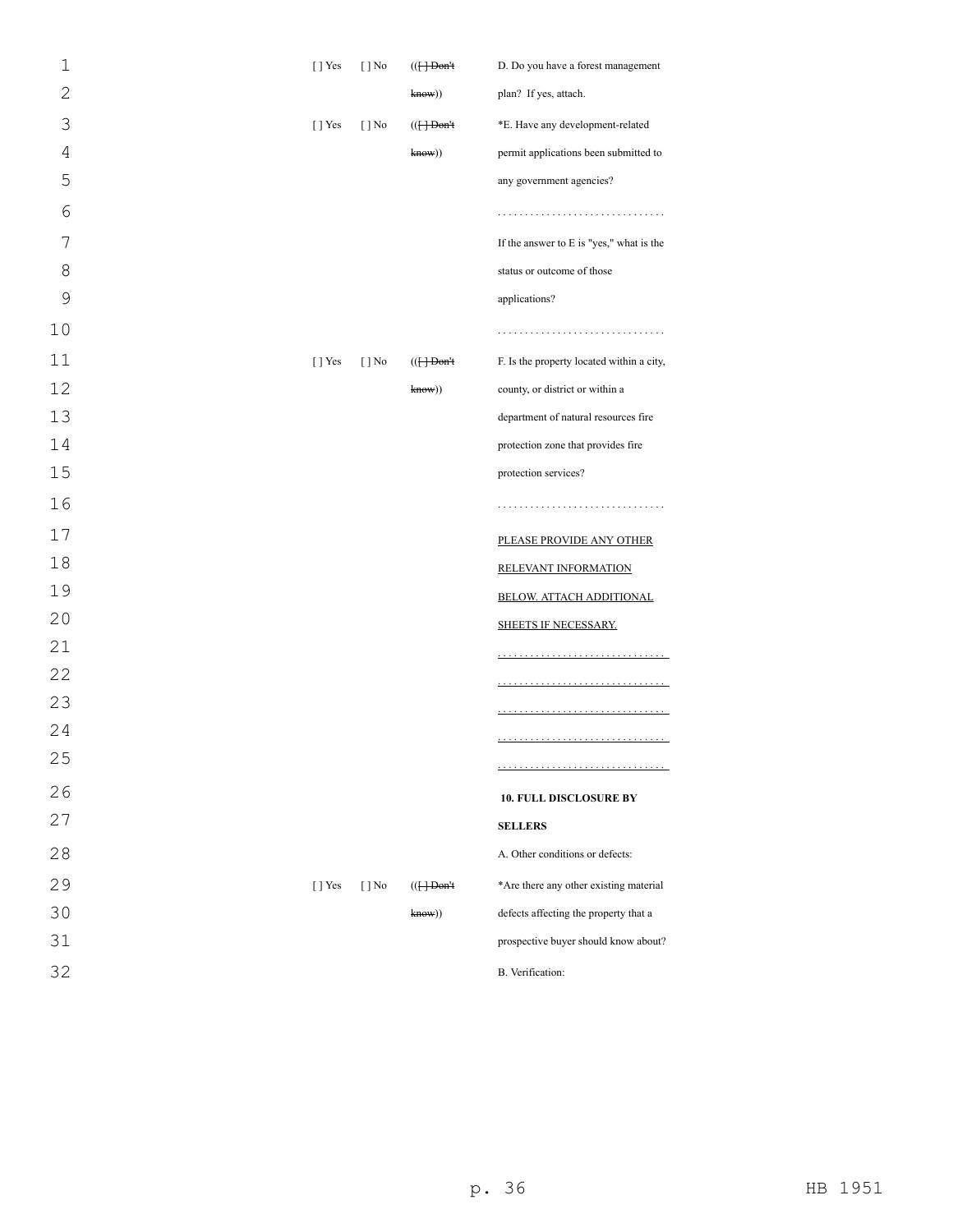| 1  | The foregoing answers and attached                                                                         |  |
|----|------------------------------------------------------------------------------------------------------------|--|
| 2  | explanations (if any) are complete and                                                                     |  |
| 3  | correct to the best of my/our knowledge                                                                    |  |
| 4  | and I/we have received a copy hereof.                                                                      |  |
| 5  | I/we authorize all of my/our real estate                                                                   |  |
| 6  | licensees, if any, to deliver a copy of                                                                    |  |
| 7  | this disclosure statement to other real                                                                    |  |
| 8  | estate licensees and all prospective                                                                       |  |
| 9  | buyers of the property.                                                                                    |  |
| 10 | $DATE$<br>$SELLER$                                                                                         |  |
| 11 | NOTICE TO BUYER                                                                                            |  |
| 12 | INFORMATION REGARDING REGISTERED SEX OFFENDERS MAY BE                                                      |  |
| 13 | OBTAINED FROM LOCAL LAW ENFORCEMENT AGENCIES. THIS                                                         |  |
| 14 | NOTICE IS INTENDED ONLY TO INFORM YOU OF WHERE TO OBTAIN                                                   |  |
| 15 | THIS INFORMATION AND IS NOT AN INDICATION OF THE PRESENCE                                                  |  |
| 16 | OF REGISTERED SEX OFFENDERS.                                                                               |  |
| 17 | <b>II. BUYER'S ACKNOWLEDGMENT</b>                                                                          |  |
| 18 | Buyer hereby acknowledges that: Buyer has a duty to pay<br>А.                                              |  |
| 19 | diligent attention to any material defects that are known to                                               |  |
| 20 | Buyer or can be known to Buyer by utilizing diligent                                                       |  |
| 21 | attention and observation.                                                                                 |  |
| 22 | <b>B.</b><br>The disclosures set forth in this statement and in any                                        |  |
| 23 | amendments to this statement are made only by the Seller                                                   |  |
| 24 | and not by any real estate licensee or other party.                                                        |  |
| 25 | Buyer acknowledges that, pursuant to RCW 64.06.050(2),<br>C.                                               |  |
| 26 | real estate licensees are not liable for inaccurate                                                        |  |
| 27 | information provided by Seller, except to the extent that                                                  |  |
| 28 | real estate licensees know of such inaccurate information.                                                 |  |
| 29 | D.<br>This information is for disclosure only and is not intended                                          |  |
| 30 | to be a part of the written agreement between the Buyer and                                                |  |
| 31 | Seller.                                                                                                    |  |
| 32 | Е.<br>Buyer (which term includes all persons signing the                                                   |  |
| 33 | "Buyer's acceptance" portion of this disclosure statement                                                  |  |
| 34 | below) has received a copy of this Disclosure Statement                                                    |  |
| 35 | (including attachments, if any) bearing Seller's signature.                                                |  |
| 36 | <b>DISCLOSURES</b><br>CONTAINED<br>THIS<br>DISCLOSURE<br>STATEMENT<br>PROVIDED<br>ΙN<br>ARE<br>BY          |  |
| 37 | <del>.LER'S</del><br>SELLER<br>$($ (BASED<br>$_{\rm SEL}$<br>ACTUAL<br>KNOWLEDGE<br>ŦĦE<br>₽R<br>THE<br>ΘN |  |
|    |                                                                                                            |  |

38 TIME SELLER COMPLETES THIS DISCLOSURE STATEMENT)). UNLESS BUYER AND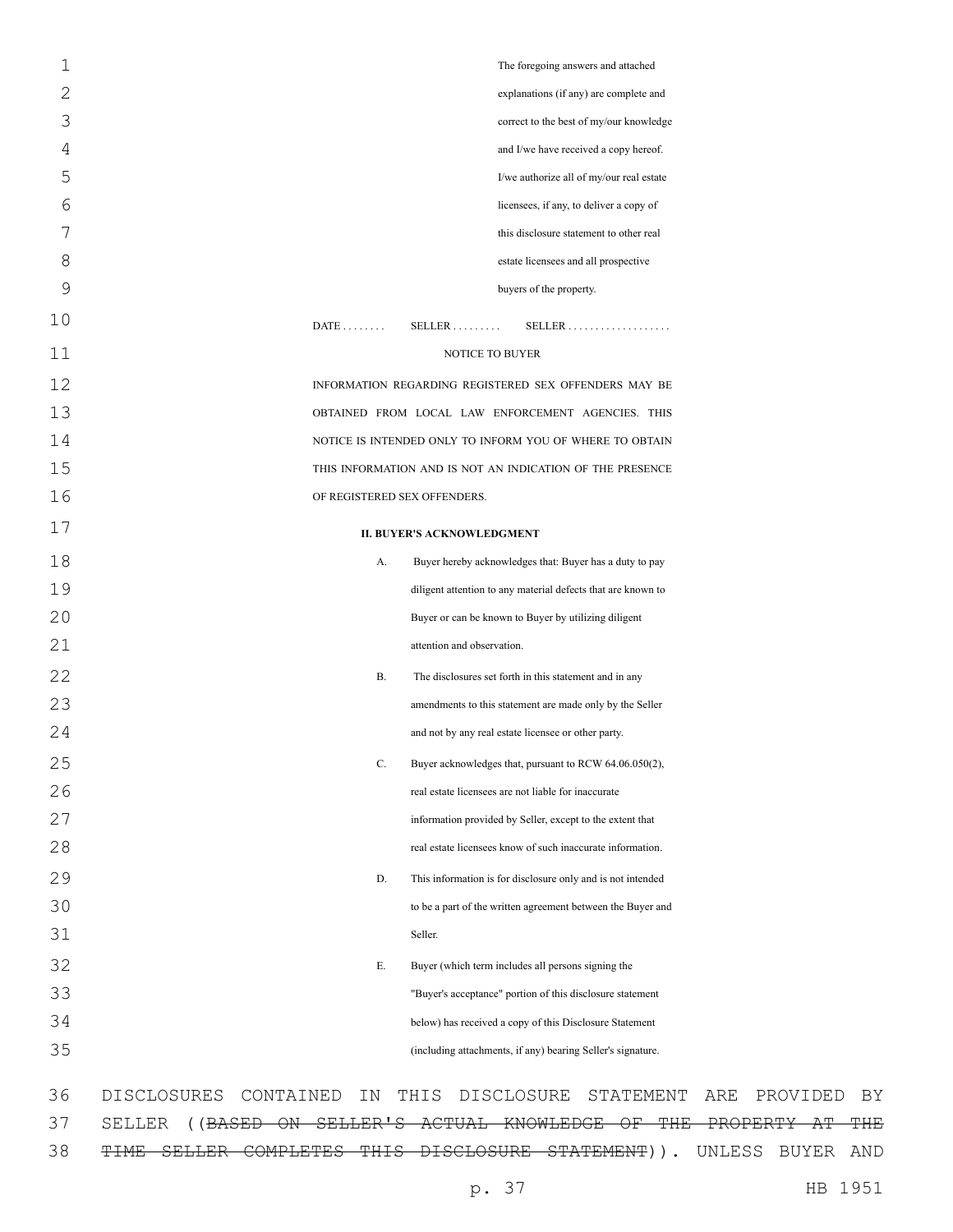SELLER OTHERWISE AGREE IN WRITING, BUYER SHALL HAVE THREE BUSINESS DAYS FROM THE DAY SELLER OR SELLER'S AGENT DELIVERS THIS DISCLOSURE STATEMENT TO RESCIND THE AGREEMENT BY DELIVERING A SEPARATELY SIGNED WRITTEN STATEMENT OF RESCISSION TO SELLER OR SELLER'S AGENT. YOU MAY WAIVE THE RIGHT TO RESCIND PRIOR TO OR AFTER THE TIME YOU ENTER INTO 6 A SALE AGREEMENT.

 BUYER HEREBY ACKNOWLEDGES RECEIPT OF A COPY OF THIS DISCLOSURE STATEMENT AND ACKNOWLEDGES THAT THE DISCLOSURES MADE HEREIN ARE THOSE OF THE SELLER ONLY, AND NOT OF ANY REAL ESTATE LICENSEE OR OTHER 10 PARTY.

11 DATE . . . . . . BUYER . . . . . . . . BUYER. . . . . . . . . .

 (2) The seller disclosure statement shall be for disclosure only, and shall not be considered part of any written agreement between the buyer and seller of residential property. The seller disclosure statement shall be only a disclosure made by the seller, and not any real estate licensee involved in the transaction, and shall not be construed as a warranty of any kind by the seller or any real estate 18 licensee involved in the transaction.

 **Sec. 4.** RCW 64.06.050 and 2010 c 64 s 6 are each amended to read 20 as follows:

21 (1) The seller ((shall not be)) is liable for any error, inaccuracy, or omission in the real property transfer disclosure 23 statement ((if the seller had no actual knowledge of the error, 24 inaccuracy, or omission)). Unless the seller has actual knowledge of an error, inaccuracy, or omission in a real property transfer disclosure statement, the seller shall not be liable for such error, inaccuracy, or omission if the disclosure was based on information provided by public agencies, or by other persons providing information within the scope of their professional license or expertise, including, but not limited to, a report or opinion delivered by a land surveyor, title company, title insurance company, structural inspector, pest inspector, licensed engineer, or 33 contractor.

 (2) Any real estate licensee involved in a real property transaction is not liable for any error, inaccuracy, or omission in the real property transfer disclosure statement if the licensee had no actual knowledge of the error, inaccuracy, or omission. Unless the licensee has actual knowledge of an error, inaccuracy, or omission in